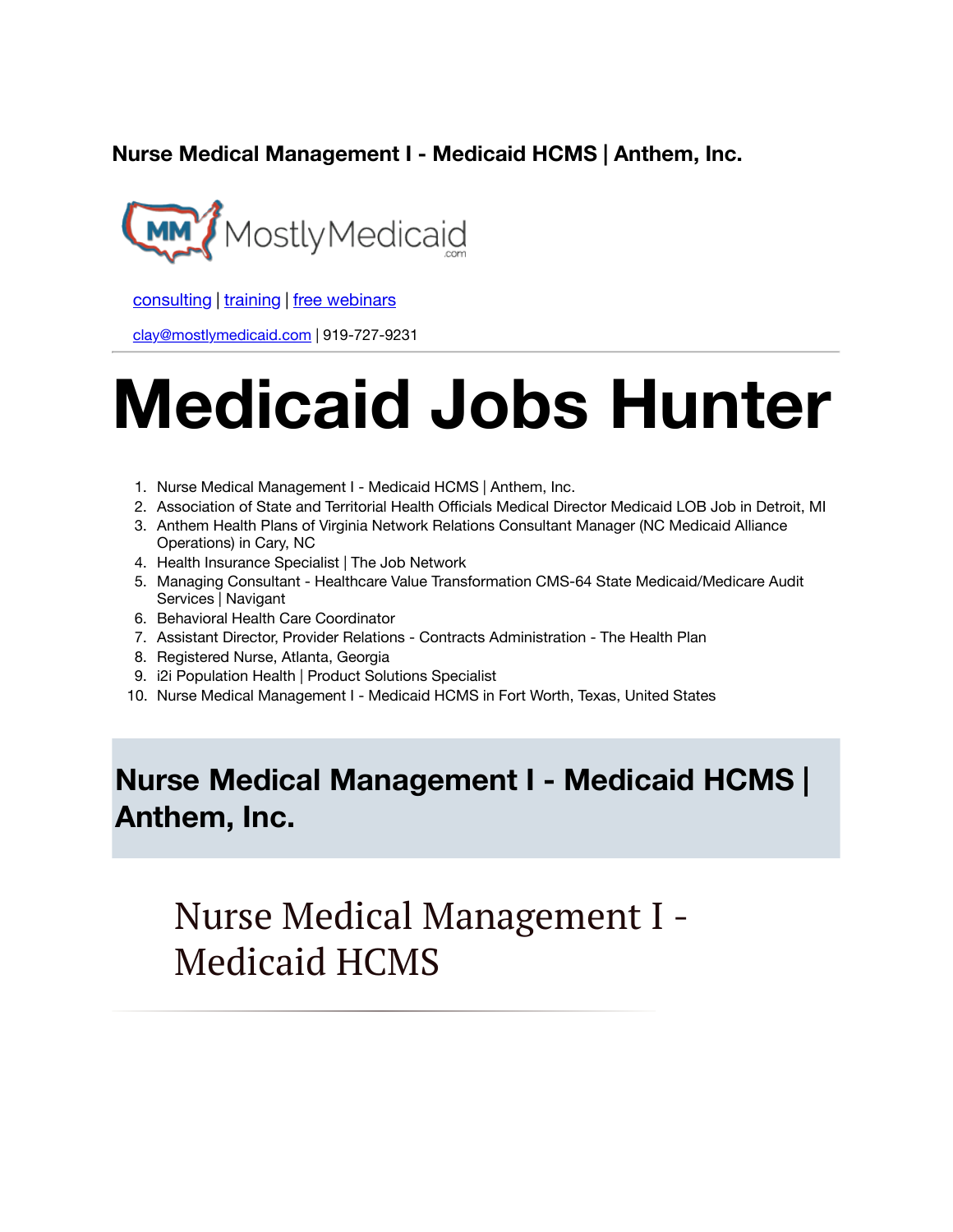# [Anthem, Inc. N](https://www.linkedin.com/company/antheminc/life/)ashville, TN, US

**New**Posted DatePosted 14 hours agoNumber of applicants Be among the first 25 applicants

Your Talent. Our Vision. **At Amerigroup**, a proud member of the Anthem, Inc. family of companies focused on serving Medicaid, Medicare and uninsured individuals, it's a powerful combination. It's the foundation upon which we're creating greater access to care for our members, greater value for our customers and greater health for our communities. Join us and together we will **drive the future of health care**.

This is an exceptional opportunity to do innovative work that means more to you and those we serve.

The Nurse, Medical Management is responsible for collaborating with external and internal healthcare providers to promote quality member outcomes, to optimize member benefits, and to promote effective use of resources in the in-patient setting.

### **Primary duties may include, but are not limited to:**

- Ensures medically appropriate, high quality, cost effective care through assessing the medical necessity of inpatient admissions, elective surgical procedures, and out of network services by evaluating the appropriateness of the treatment setting by utilizing the applicable medical policy and industry standards, accurately interpreting benefits and managed care products, and steering members to the appropriate providers and level of care, as well as programs or community resources needed at discharge. Applies clinical knowledge to work with facilities and providers for care coordination.
- Works with medical directors in interpreting appropriateness of care and accurate claims payment.
- Conducts **the review of initial & concurrent authorization**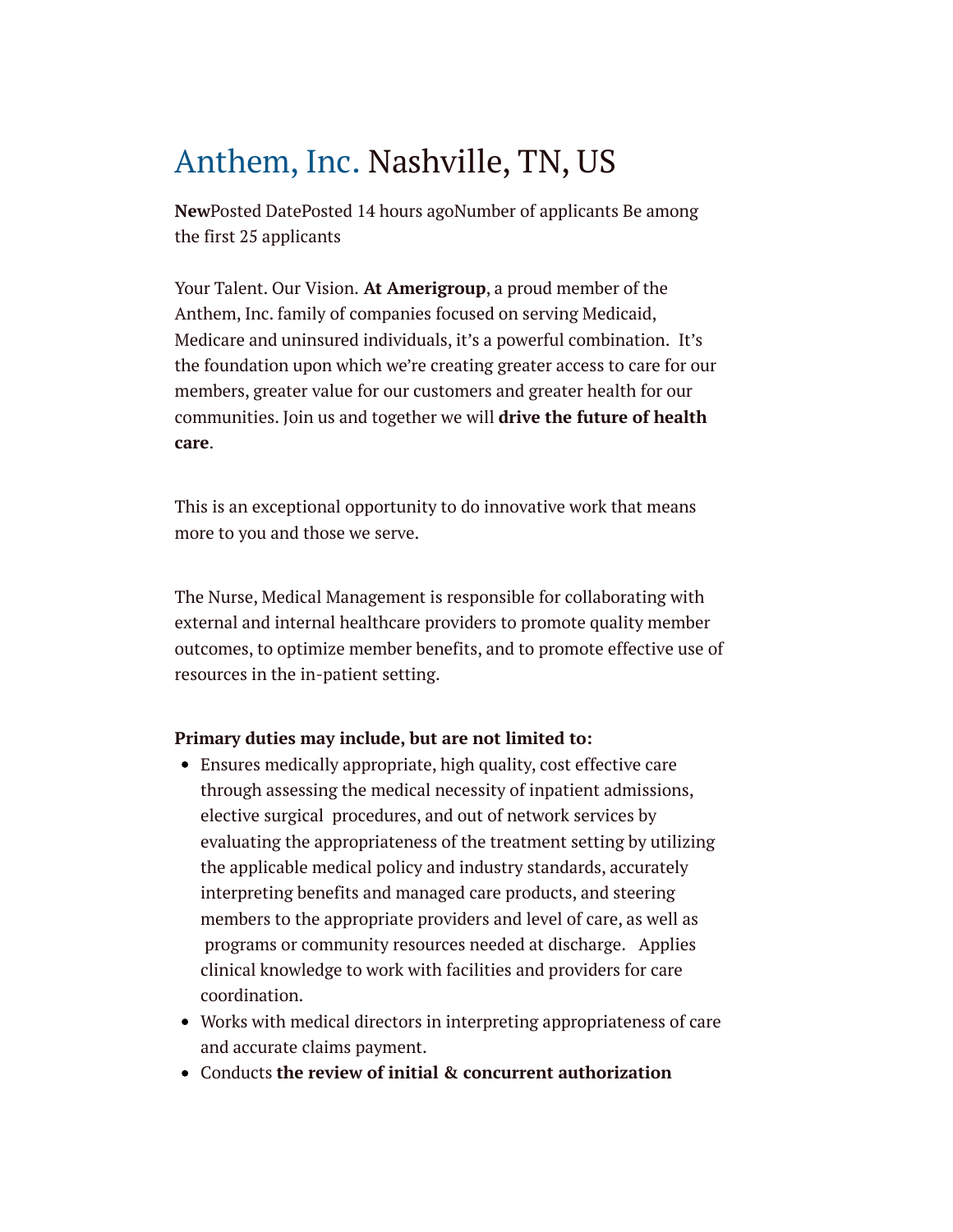**requests; retro reviews; elective procedures/in-patient stay reviews; coordination of care and discharge planning in collaboration with the acute care facility Case Management staff, as well as the internal Home Health & Sub-Acute Teams.**

- Ensures member access to medical necessary, quality healthcare in a cost effective setting according to contract.
- **Routes and/or pends cases requiring second level review to the Health Plan Medical Director** to ensure medically appropriate, high quality, cost effective care throughout the medical management process.
- **Communicates determinations to acute care facility and c**ollaborates with providers to assess members' needs for early identification of and proactive planning for discharge.
- Facilitates member care transition through the healthcare continuum and refers treatment plans/plan of care to clinical reviewers as required and does not issue non-certifications.
- Facilitates accreditation by knowing, understanding, correctly interpreting, and accurately applying accrediting and regulatory requirements and standards.
- **Supports local and corporate cost of care initiatives.**

### **Qualifications:**

- Requires 2 years of acute care clinical experience; or any combination of education and experience, which would provide an equivalent background.
- Current unrestricted RN license in Tennessee is required. AS/BS in nursing preferred.
- Prior Utilization Management, Case Management or managed care experience preferred

An Equal Opportunity Employer/Disability/Veteran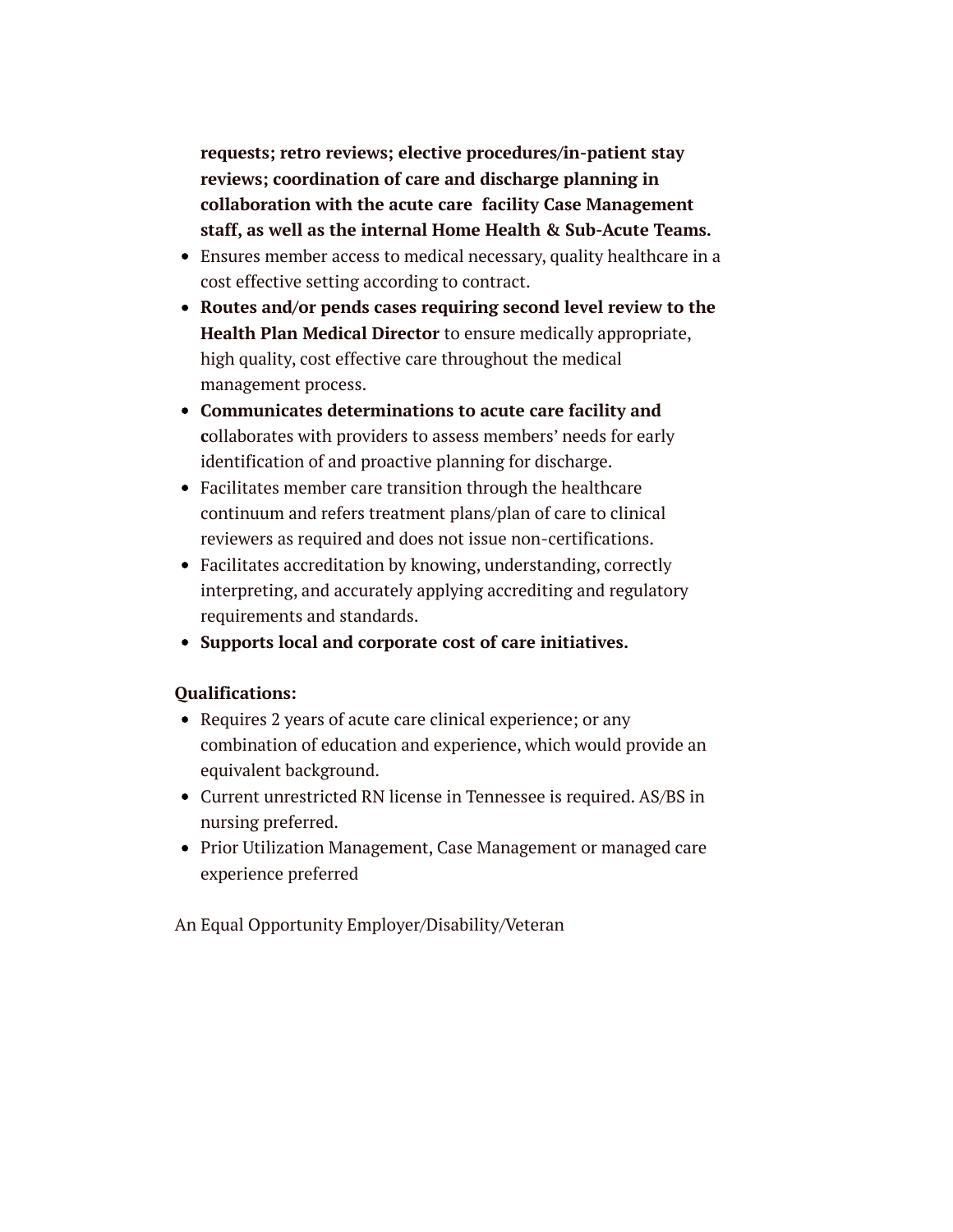### **Association of State and Territorial Health Officials Medical Director Medicaid LOB Job in Detroit, MI**

**Source URL:** https://www.glassdoor.com/job-listing/medical-director-medicaid-lob-association-of-stateand-territorial-health-officials-JV\_IC1134644\_KO0,29\_KE30,83.htm? [jl=3392496094&utm\\_campaign=google\\_jobs\\_apply&utm\\_source=google\\_jobs\\_apply&utm\\_medium=organic](https://www.glassdoor.com/job-listing/medical-director-medicaid-lob-association-of-state-and-territorial-health-officials-JV_IC1134644_KO0,29_KE30,83.htm?jl=3392496094&utm_campaign=google_jobs_apply&utm_source=google_jobs_apply&utm_medium=organic)

# Medical Director Medicaid LOB

### 3.6 ★

Association of State and Territorial Health Officials – Detroit, MI

\$166K-\$265K (Glassdoor est.)

[Apply Now](https://www.glassdoor.com/partner/jobListing.htm?pos=101&ao=4120&s=321&guid=0000016df333b2e2b8df0d596964190e&src=GD_JOB_VIEW&t=NS&vt=w&cs=1_962f06d4&cb=1571743314659&jobListingId=3392496094&cid=6833394567&cguid=0000016df333b2dd85920d1f88394eae)

This position is contingent upon the bid award in the state of Texas to WellCare Health Plans, Inc

Oversees clinical direction of medical services and quality improvement functions at the health plan level. Provides medical management leadership for the health plan and, as applicable, manages all major clinical and quality program components under health plan operations. Oversees medical coordination required for effective utilization and quality management of the health plan network. Functions as medical leadership for effective care integration of WellCare pharmacy operations, utilization/case/disease Management activities, quality improvement activities, and provider relations functions.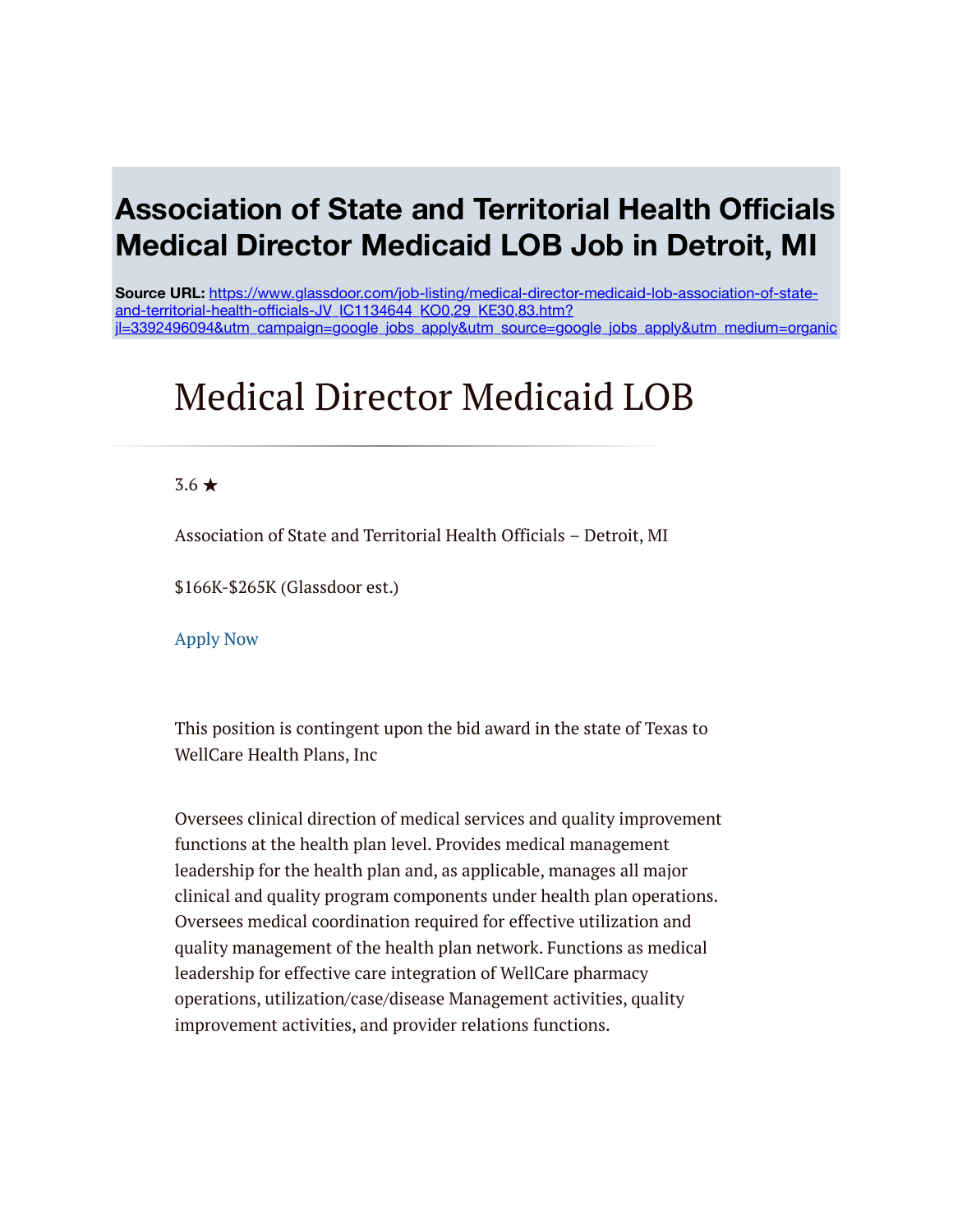### **Essential Functions:**

- Collaborates with the organization's senior leadership to ensure medical compliance with all customer, regulatory, and accreditation requirements for clinical services.
- Provides current medical expertise and direction for clinical policies, procedures and programs.
- As required by business and operational priorities, establishes professional working relationships with providers and provider organizations to support the development of the highest possible provider partnerships.
- Manages day-to-day quality improvement and medical management activities.
- Establishes and is accountable for health plan utilization, OS applications and quality outcomes.
- Assures all internal and vendor medical review activities conform to company protocols, customer requirements, and professional standards.
- Ensures adherence to assigned budget accountabilities.
- Works closely with other medical directors and clinical services staff to attain and/or maintain compliance with company, customer, accreditation and regulatory requirements.
- Provides clinical expertise needed to effectively and efficiency resolve complex, controversial and/or unique administrative circumstances.
- Provides clinical guidance for sales, marketing, legal, regulatory affairs, financial, operational, and related business activities.
- As requested and needed, provides expert medical education, consultation, and supervision for the clinical staff.
- Provides medical leadership for development and attainment of the organization's goals.
- Support provider relations and risk contracting through education, provider visits and problem resolution
- Collaborates with corporate care management to establish and implement clinical programs to support and meet care management goals
- Manages the application of all clinical aspects of the Credentialing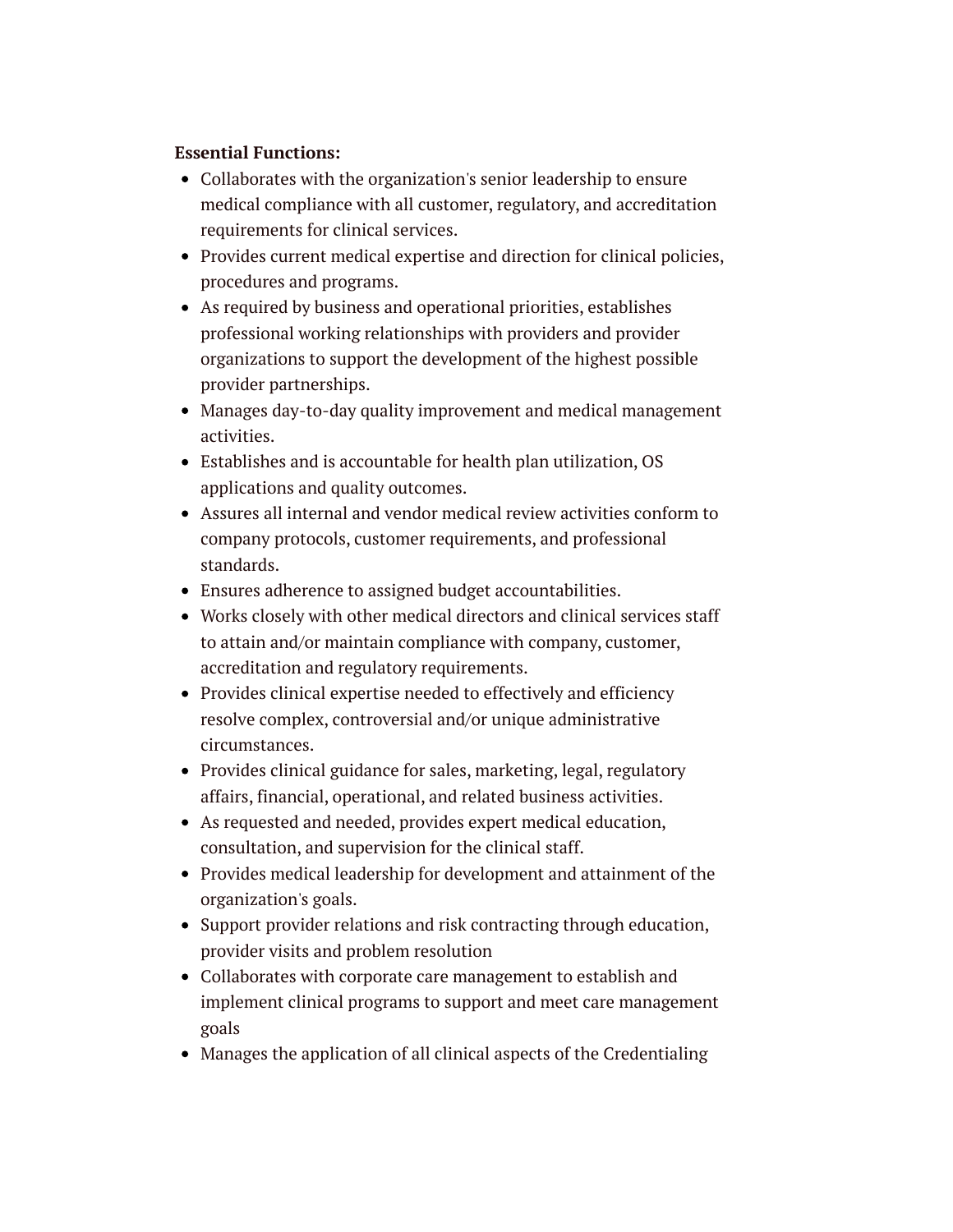Program, Credentialing Committee and Peer Review activities at the state level.

- Shares responsibility for quality improvement and accreditation initiatives in the assigned market(s)
- Develops value propositions for clinical programs through quantitative analytics, ROI and evidence-based data
- Initiates dialogue with providers, as necessary, to resolve differences in opinions concerning utilization management. Reviews and makes determinations regarding provider appeals.
- Ensure compliance with federal, state and NCQA standards
- Oversees provider education regarding pharmacy, utilization, quality improvement and responsible health care expenditures to improve clinical outcomes
- Establishes and maintains relationships with key stakeholders in partnership with the market leadership
- Provides medical accountability in fulfilling the company's compliance with customer audits and reports, and accreditation surveys.
- Performs other duties as assigned.

### **Additional Responsibilities:**

### **Candidate Education:**

Required A Doctor in Medicine (MD) or D.O. from an accredited school of medicine recognized by national medical regulatory bodies in the United States

### **Candidate Experience:**

- Required 5 years of experience in direct patient care
- Required Other Substantial experience and expertise in the development of medical policies, procedures and programs
- Required Other Demonstrated success implementing utilization and quality improvement strategies /techniques and experience with physician behavior modification
- Preferred Other Qualifications to perform clinical oversight for the services provided by the health plan to include but not limited to: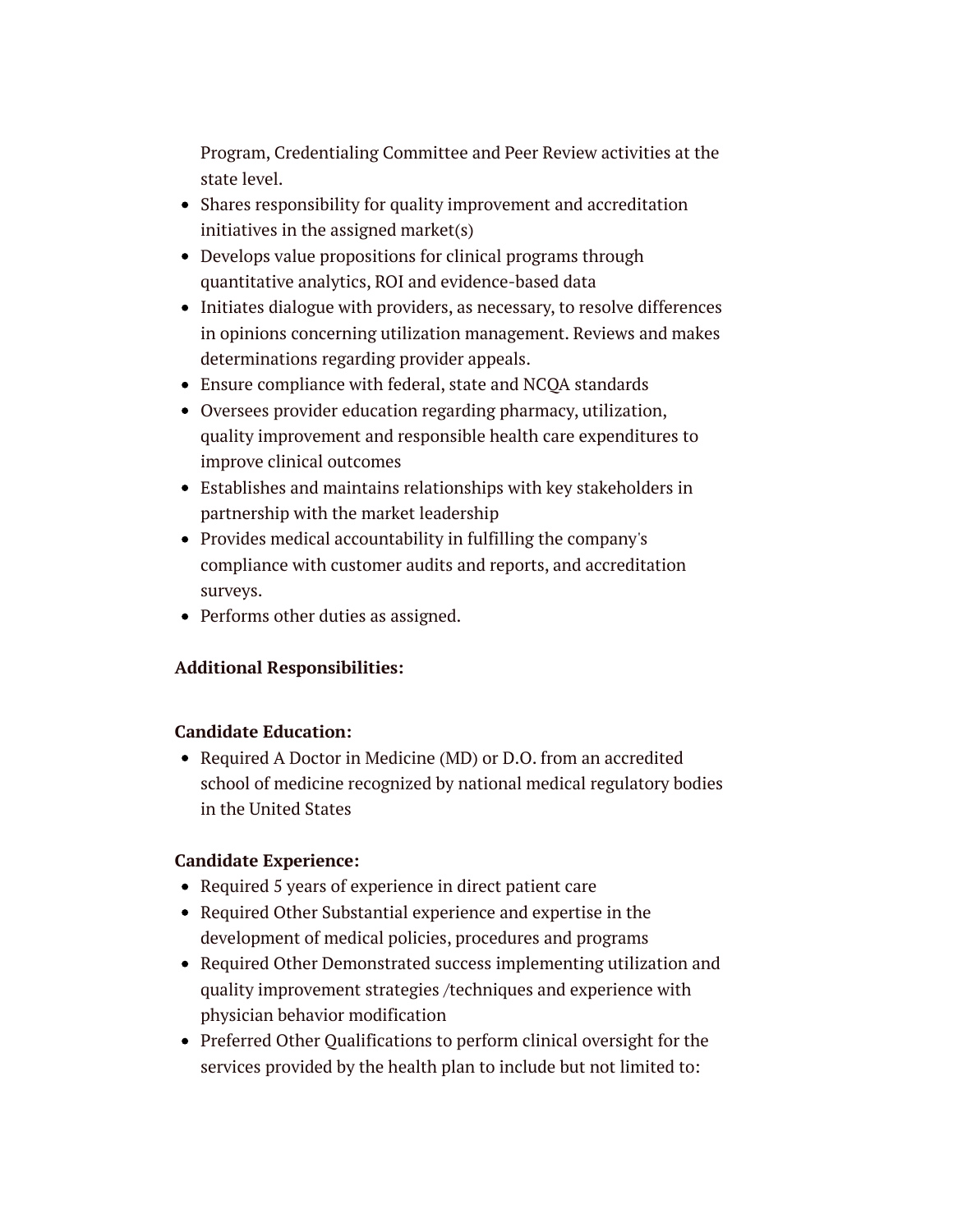Education, training or professional experience in medical or clinical practice

Preferred Other Past participation in a managed care UM committee

### **Candidate Skills:**

- Advanced Ability to communicate and make recommendations to upper management
- Advanced Ability to effectively present information and respond to questions from families, members, and providers
- Advanced Ability to create, review and interpret treatment plans
- Advanced Demonstrated leadership skills
- Advanced Ability to work in a fast paced environment with changing priorities
- Advanced Demonstrated interpersonal/verbal communication skills
- Advanced Demonstrated organizational skills
- Advanced Demonstrated ability to deal with confidential information
- Advanced Ability to represent the company with external constituents
- Advanced Demonstrated negotiation skills
- Advanced Ability to influence internal and external constituents
- Advanced Other Ability to remain calm under pressure
- Advanced Other Must be able to apply medical knowledge and principles to business challenges in order to achieve significant member, business, and quality outcomes
- Advanced Other Must be detail-oriented and have a "hands-on" approach
- Advanced Other Clear understanding of the managed care field and managed care operating components, with emphasis on clinical management of health services, particularly within an integrated managed care model
- Advanced Other Clear understanding of regulatory systems and processes that affect managed care health system

### **Licenses and Certifications:**

• Required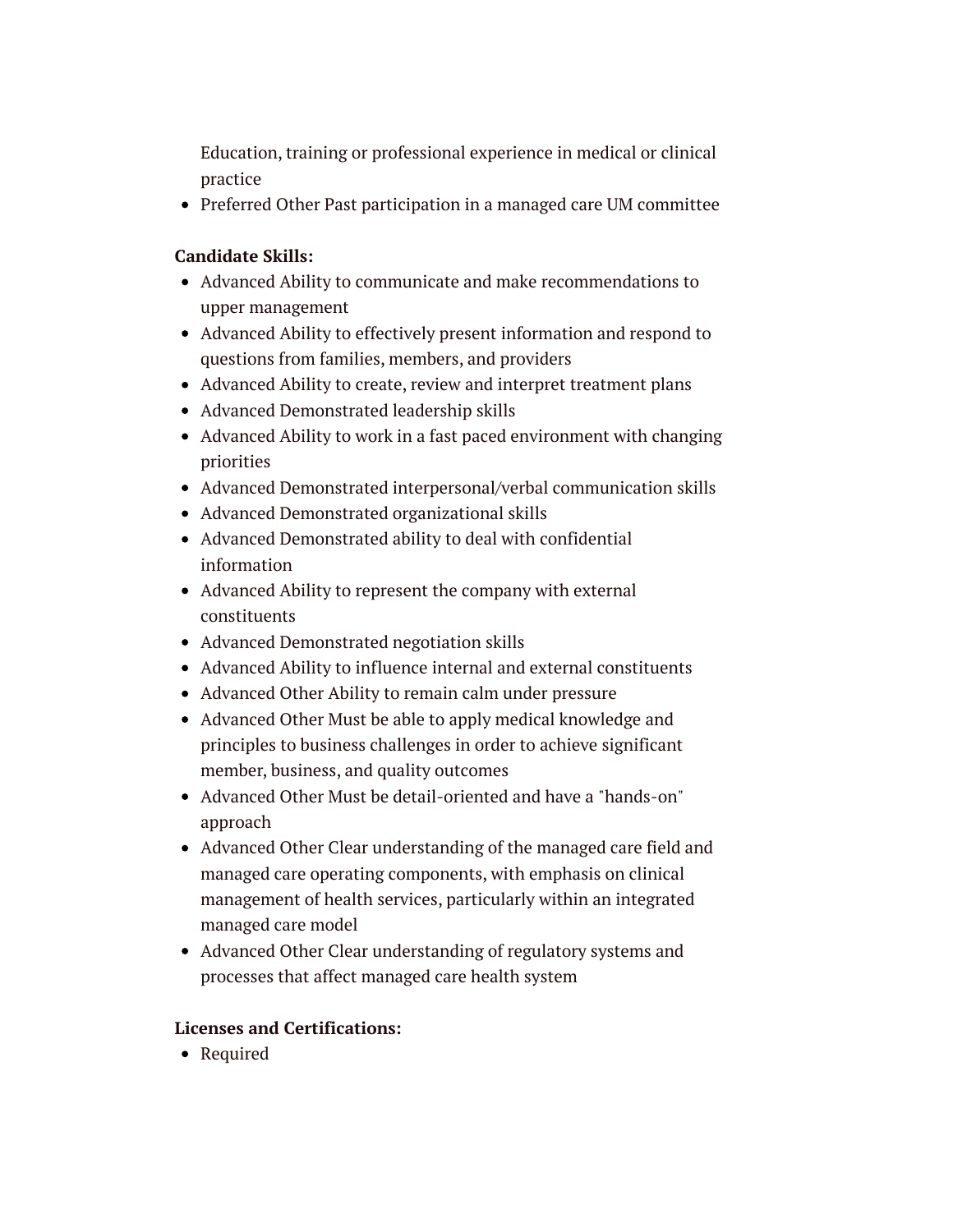- Required An unrestricted and current license to practice medicine in the state of employement (or the ability to obtain one)
- Required Board Certification

### **Technical Skills:**

- Required Intermediate Microsoft Excel
- Required Intermediate Microsoft Word
- Required Intermediate Microsoft PowerPoint
- Required Intermediate Microsoft Visio
- Required Intermediate Microsoft Outlook

#### **Languages:**

#### **About us**

Headquartered in Tampa, Fla., WellCare Health Plans, Inc. (NYSE: WCG) focuses primarily on providing government-sponsored managed care services to families, children, seniors and individuals with complex medical needs primarily through Medicaid, Medicare Advantage and Medicare Prescription Drug Plans, as well as individuals in the Health Insurance Marketplace. WellCare serves approximately 5.5 million members nationwide as of September 30, 2018. WellCare is a Fortune 500 company that employs nearly 12,000 associates across the country and was ranked a "World's Most Admired Company" in 2018 by Fortune magazine. For more information about WellCare, please visit the company's website at www.wellcare.com. EOE: All qualified applicants shall receive consideration for employment without regard to race, color, religion, creed, age, sex, pregnancy, veteran status, marital status, sexual orientation, gender identity or expression, national origin, ancestry, disability, genetic information, childbirth or related medical condition or other legally protected basis protected by applicable federal or state law except where a bona fide occupational qualification applies. Comprehensive Health Management, Inc. is an equal opportunity employer, M/F/D/V/SO.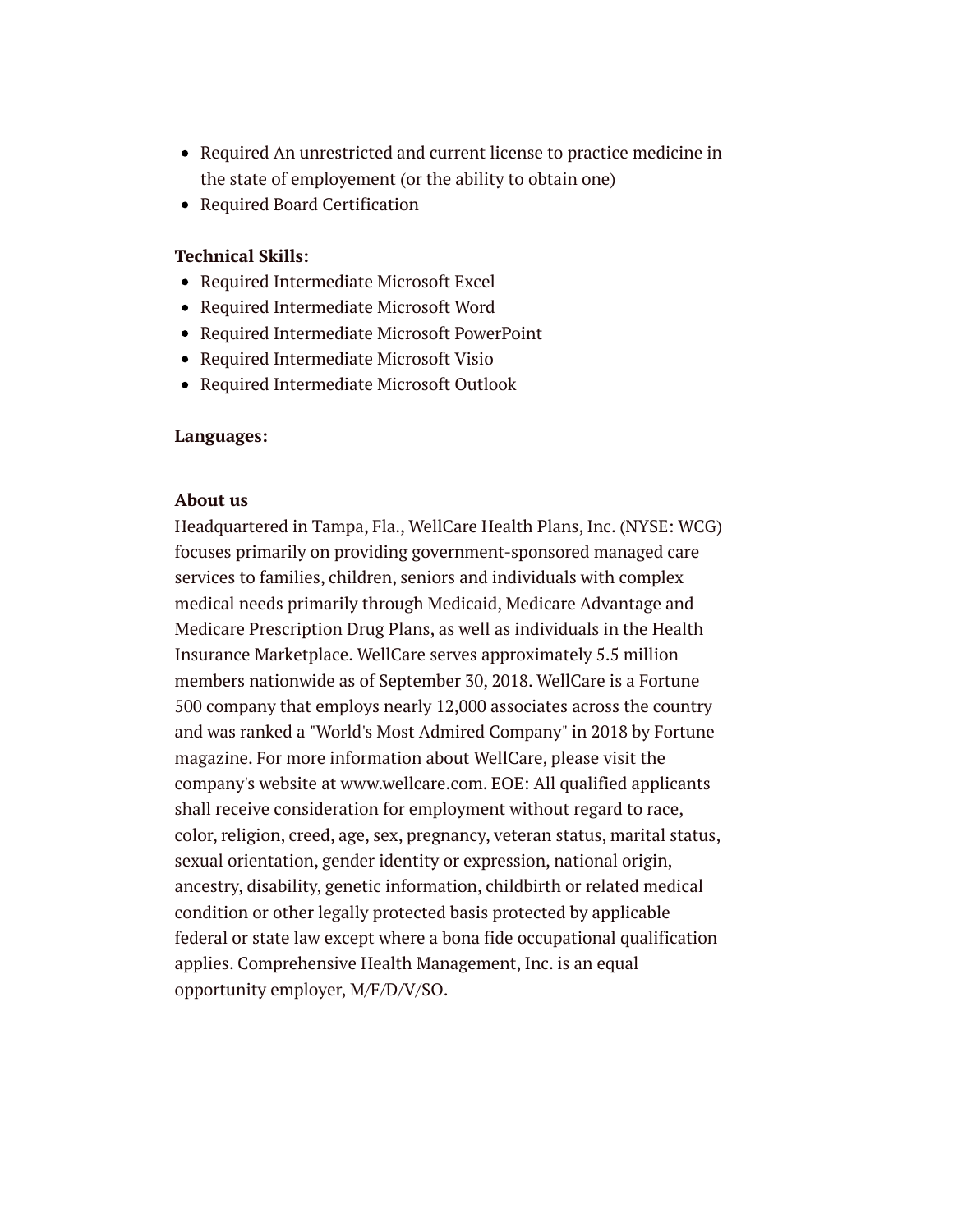### **Anthem Health Plans of Virginia Network Relations Consultant Manager (NC Medicaid Alliance Operations) Job in Cary, NC**

**Source URL:** https://www.glassdoor.com/job-listing/network-relations-consultant-manager-nc-medicaidalliance-operations-anthem-health-plans-of-virginia-JV\_IC1138945\_KO0,68\_KE69,100.htm? [jl=3393132058&utm\\_campaign=google\\_jobs\\_apply&utm\\_source=google\\_jobs\\_apply&utm\\_medium=organic](https://www.glassdoor.com/job-listing/network-relations-consultant-manager-nc-medicaid-alliance-operations-anthem-health-plans-of-virginia-JV_IC1138945_KO0,68_KE69,100.htm?jl=3393132058&utm_campaign=google_jobs_apply&utm_source=google_jobs_apply&utm_medium=organic)

# Network Relations Consultant Manager (NC Medicaid Alliance Operations)

### $4.0 \star$

Anthem Health Plans of Virginia – Cary, NC

Salary

Your Talent. Our Vision. **AtHealthy Blue, a strategic alliance of Blue Cross NC and Amerigroup, an Anthem Inc. company**, it's a powerful combination, and the foundation upon which we're creating greater access to care for our members, greater value for our customers, and greater health for our communities. Join us and together we will **drive the future of health care.**

This is an exceptional opportunity to do innovative work that means more to you and those we serve at one of America's leading health benefits companies and a Fortune Top 50 Company.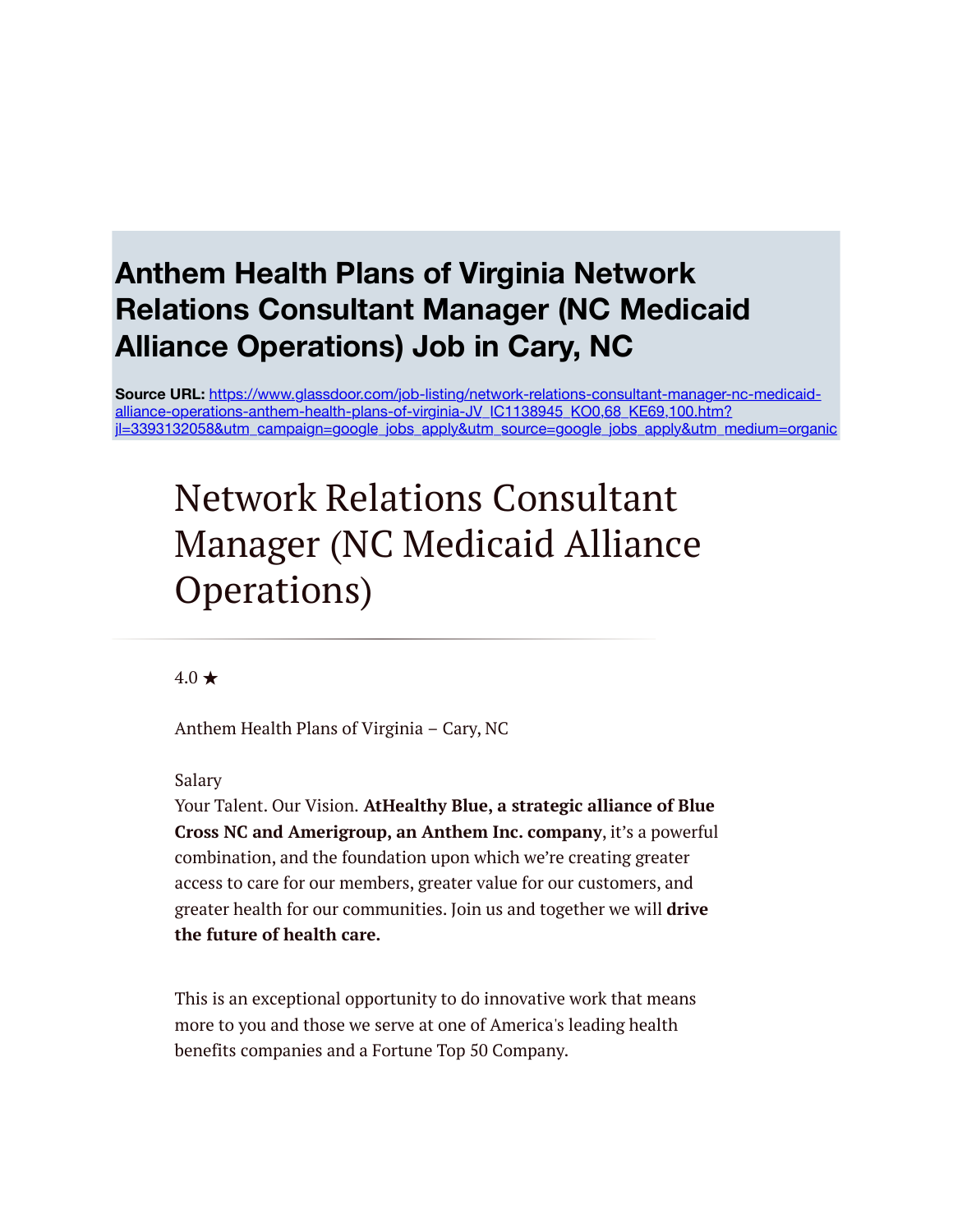### **Network Relations Consultant Manager**

### **Cary, NC Anthem office**

- Responsible for supporting the day-to-day overseeing of the Network Relations Consultants.
- As a knowledge and resource expert, handles escalated provider issues impacting provider satisfaction, researches and resolves the most complex provider issues and appeals for prompt resolution.
- Identifies deficiencies and recommends corrective actions.
- Identifies and reports on provider utilization patterns which have a direct impact on the quality of service delivery.
- Ensures Network Relations Consultants are meeting provider visit requirements.
- Attends provider meetings as needed. Monitors department metrics, provider assignments.
- Oversees daily activities and provides feedback to manager on performance management, day-to-day training, guidance, and workflow.
- Leads and facilitates team meetings.
- Serves as subject matter expert who may be assigned major projects within the department.

Requires a Bachelor's degree; 7 years of network relations and leadership experience; or any combination of education and experience, which would provide an equivalent background. Some travel may be required.

**Anthem, Inc. is ranked as one of America's Most Admired Companies among health insurers by Fortune magazine and is a 2018 DiversityInc magazine Top 50 Company for Diversity. To learn more about our company and apply, please visit us at careers.antheminc.com.An Equal Opportunity Employer/Disability/Veteran.**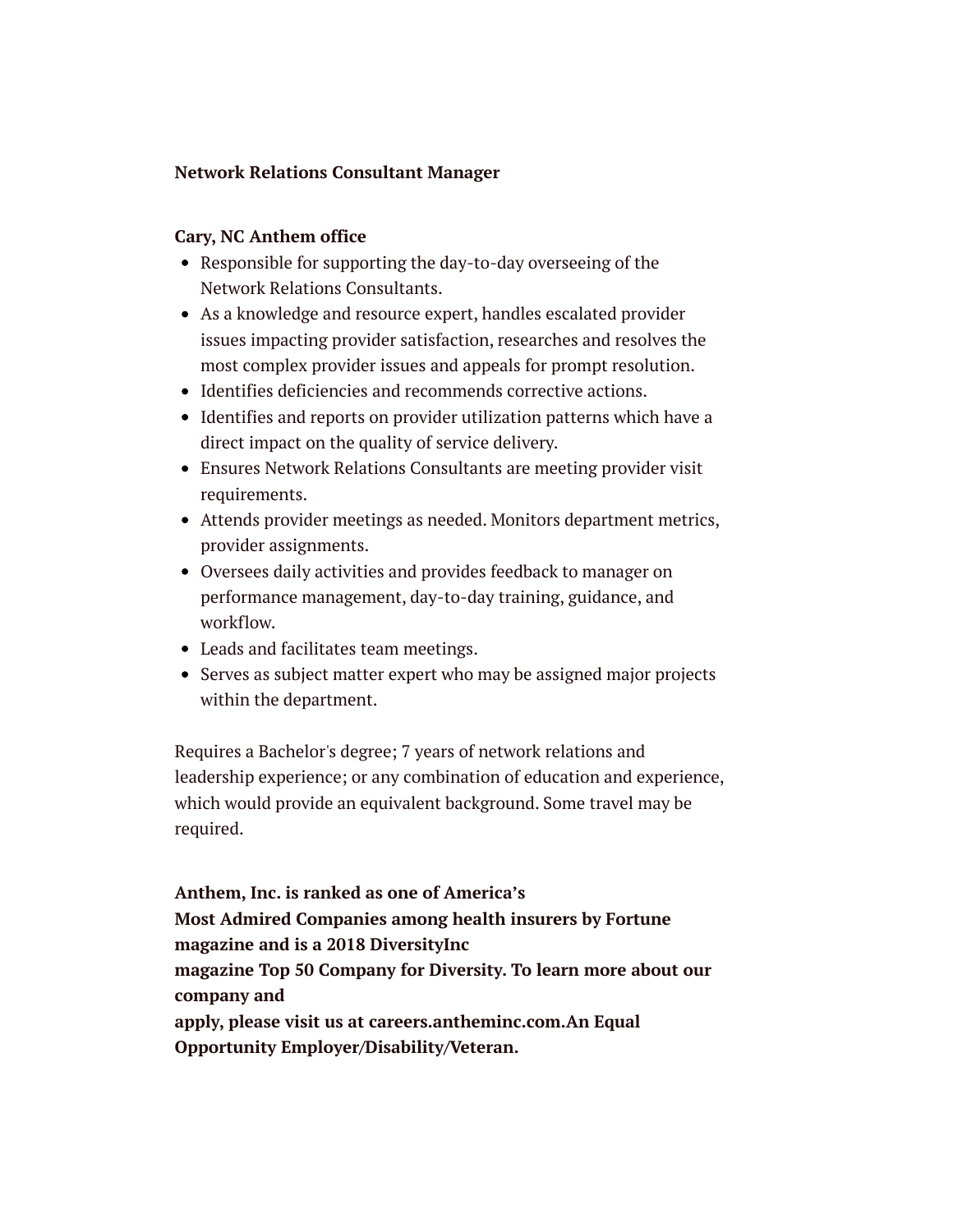### **Health Insurance Specialist | The Job Network**

**Source URL:** https://www.linkedin.com/jobs/view/health-insurance-specialist-at-the-job-network-[1566149872/?utm\\_campaign=google\\_jobs\\_apply&utm\\_source=google\\_jobs\\_apply&utm\\_medium=organic](https://www.linkedin.com/jobs/view/health-insurance-specialist-at-the-job-network-1566149872/?utm_campaign=google_jobs_apply&utm_source=google_jobs_apply&utm_medium=organic)

# Health Insurance Specialist

Health Insurance Specialist

Department of Health And Human Services

Centers for Medicare & Medicaid Services

Center for Medicare and Medicaid Innovation (CMMI)

#### **Overview**

- ##### Open & closing dates
- 10/11/2019 to 10/25/2019
- $\bullet$  ##### Service

#### Competitive

 $\bullet$  ##### Pay scale & grade

GS 12

 $\bullet$  ##### Salary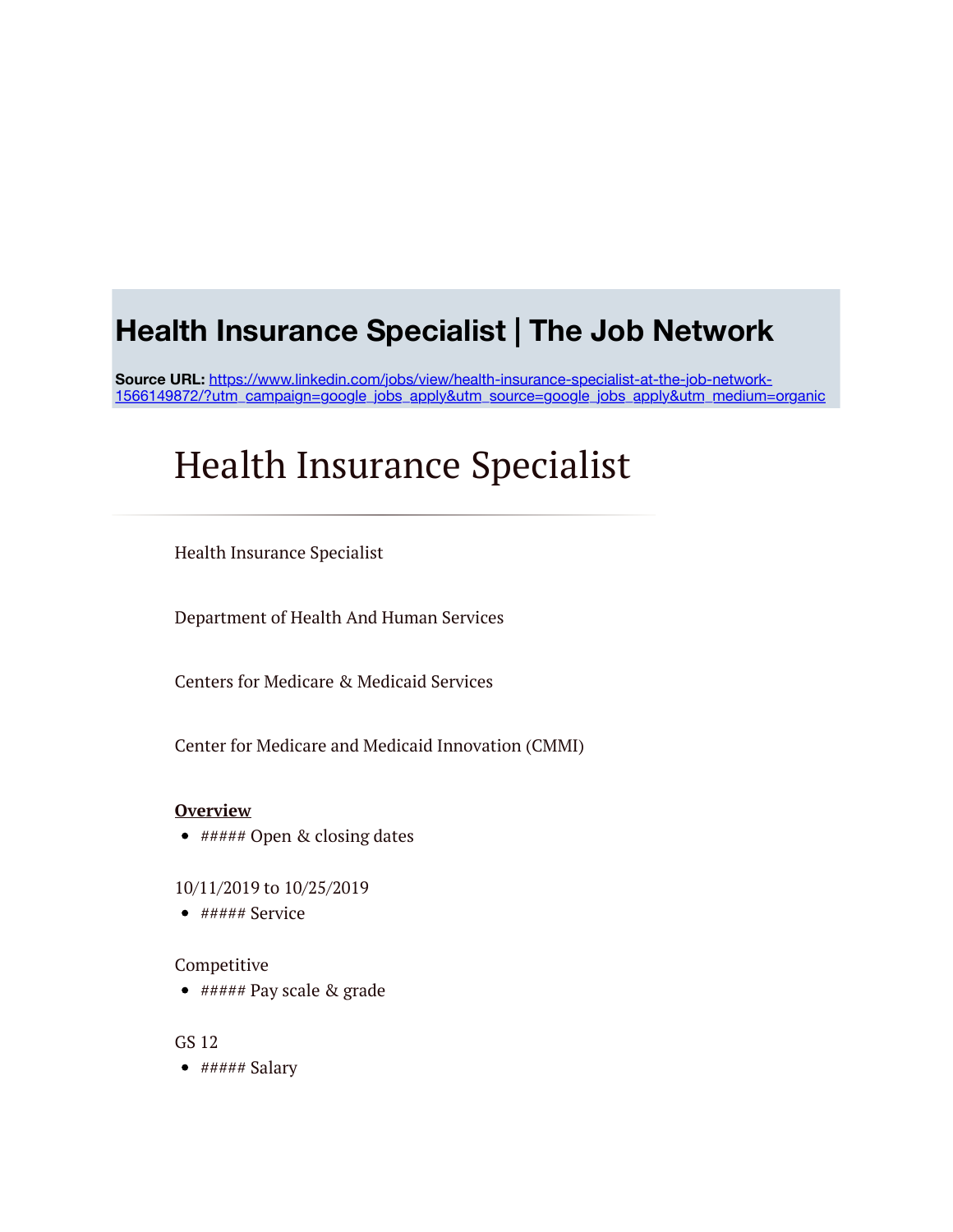\$83,398 to \$108,422 per year

 $\bullet$  ##### Appointment type

Permanent

 $*$ ##### Work schedule

Full-TimeLocation

2 vacancies in the following location: Woodlawn, MD

Relocation expenses reimbursed

No

Telework eligible

Yes as determined by agency policy- Videos- Duties

### **Summary**

This position is located in the Department of Health & Human Services (HHS), Centers for Medicare & Medicaid Services (CMS), Center for Medicare and Medicaid Innovation (CMMI), Policy and Programs Group (PPG), Division of Alternative Payment Model Infrastructure (DAPMI).

As a Health Insurance Specialist, GS-0107-12, you will serve as an analyst for model development and model maintenance with specific focus on legal aspects of models.

Learn more about this agency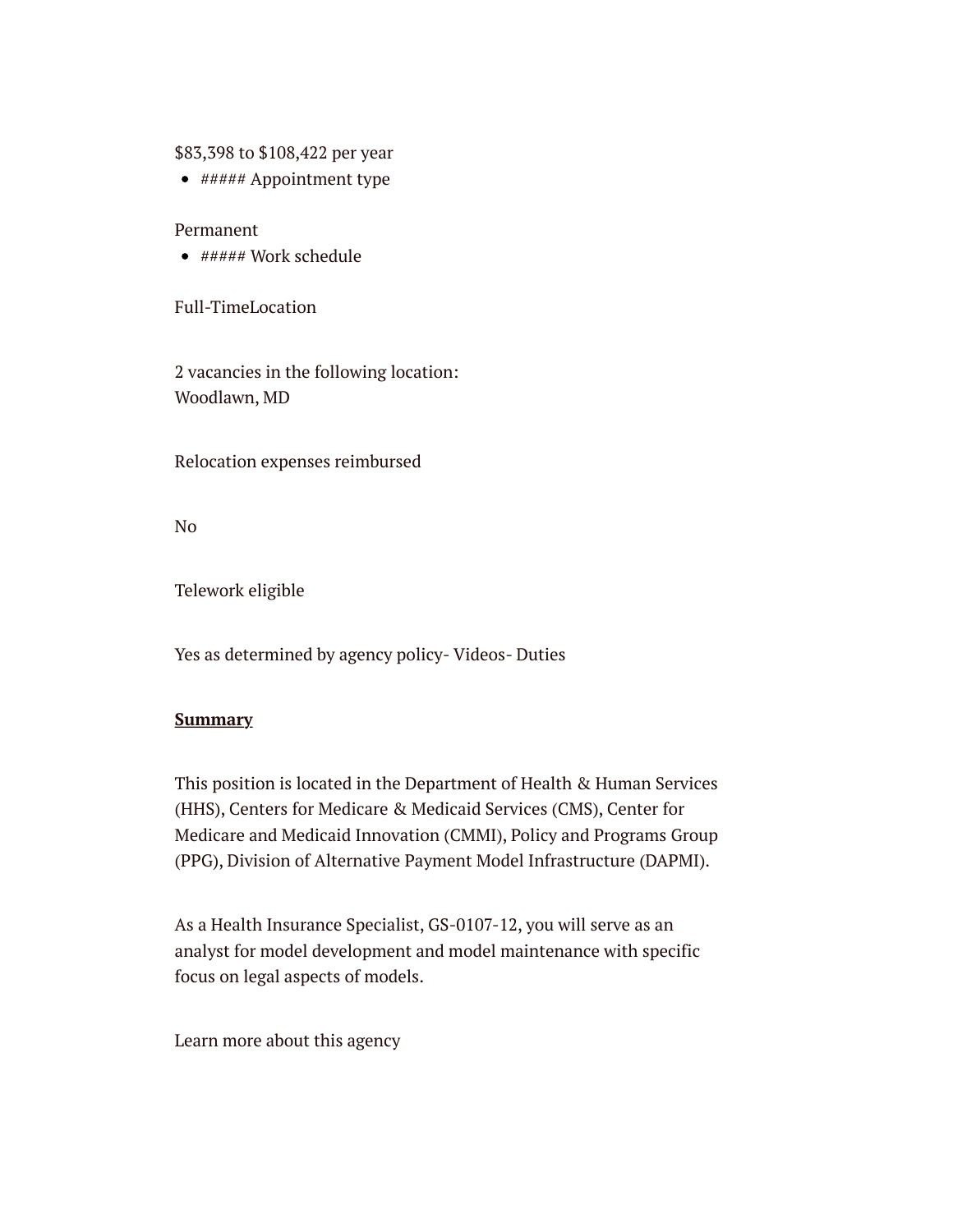### **Responsibilities**

- Serves as an expert in interpreting statutes and developing Federal regulations, model governing documentation, and other program guidance relating to national health insurance programs.
- Conducts analyses of legal policy issues and topics by researching background information, the origin of laws, and the intended impact to make effective agreements and policy recommendations.
- Reviews, evaluates, and recommends Medicare, Medicaid, and CHIP policy subject issues to senior staff, with an emphasis on legal analyses.
- Responds to inquiries regarding program policies, with an emphasis on legal issues, from a variety of internal and external stakeholders.

Travel Required

Occasional travel - You may be expected to travel 5% for this position.

Supervisory status

No

### Promotion Potential

12

 $\bullet$  #### Job family (Series)

0107 Health Insurance Administration- Requirements

Conditions of Employment

- You must be a U.S. Citizen or National to apply for this position.
- You will be subject to a background and suitability investigation.

### **Qualifications**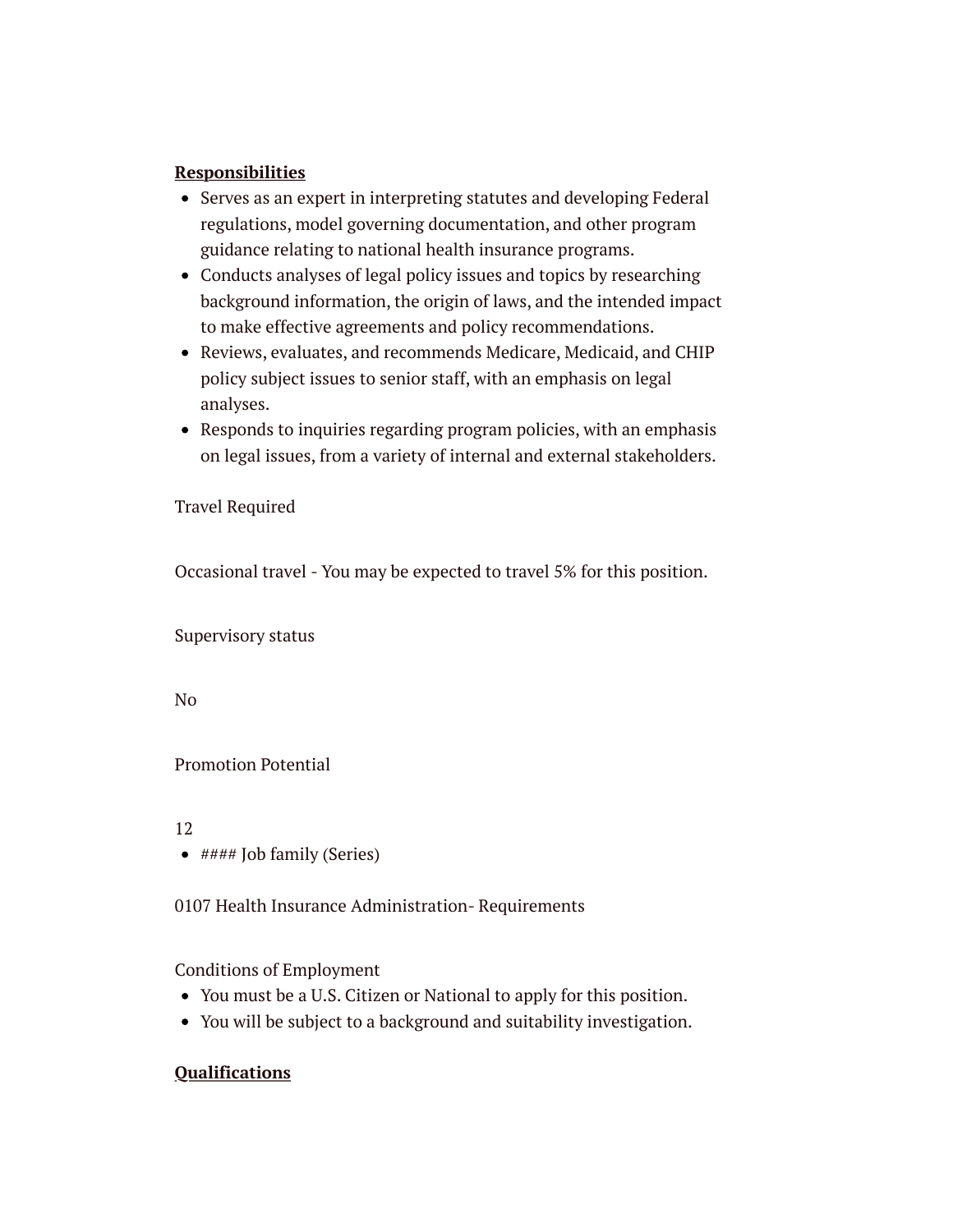### ALL QUALIFICATION REQUIREMENTS MUST BE MET BY THE CLOSING DATE OF THIS ANNOUNCEMENT.

In order to qualify for the GS-12, you must meet the following: You must demonstrate in your resume at least one year (52 weeks) of qualifying specialized experience equivalent to the GS-11 grade level in the Federal government, obtained in either the private or public sector, to include: (1) Identifying and analyzing legal issues to present solutions; (2) Drafting regulations, legislative proposals, waivers, policy memoranda, agreements or terms and conditions, or program guidance; and (3) Evaluating potential impacts of laws, legislative history, court decisions, and policies on health or health insurance programs and proposing legislative, regulatory, policy, or operational changes.

Substitution of Education for Experience: There is no substitution of education to meet the specialized experience requirement at the GS-12 grade level.

Combination of Experience and Education: There is no combination of experience and education to meet the specialized experience requirement at the GS-12 grade level.

Experience refers to paid and unpaid experience, including volunteer work done through National Service programs (e.g., Peace Corps, AmeriCorps) and other organizations (e.g., professional; philanthropic; religious; spiritual; community, student, social). Volunteer work helps build critical competencies, knowledge, and skills and can provide valuable training and experience that translates directly to paid employment. You will receive credit for all qualifying experience, including volunteer experience.

Click the following link to view the occupational questionnaire: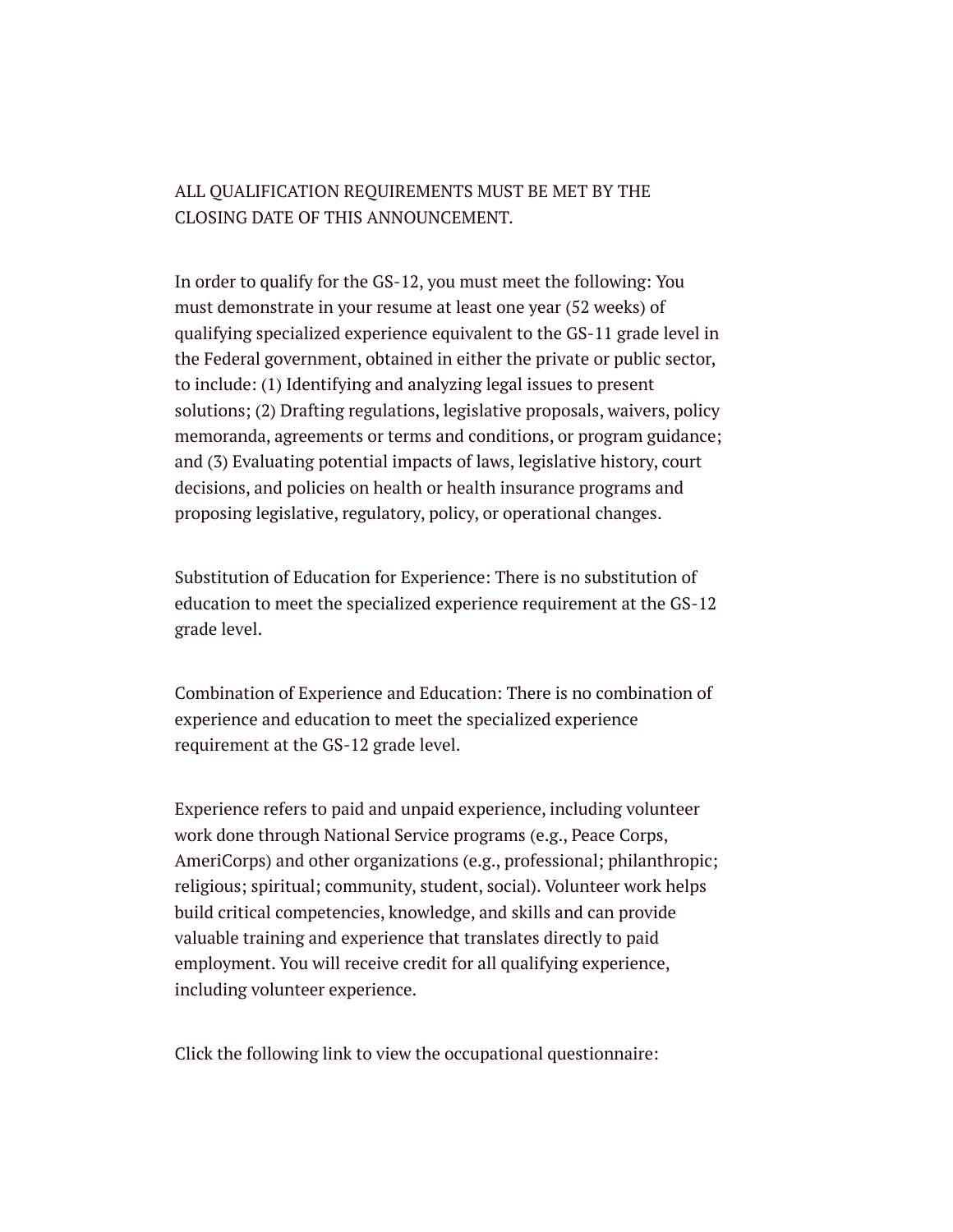\*\*\*\*\*\*\*\*\*\*\*\*\*\*\*\*\*\*\*\*\*\*\*\*\*\*\*\*\*\*\*\*\*\*\*\*\*\*\*\*\*\*\*\*\*\*\*\*\*\*\*\*\*\*\*\*

### Education

This job does not have an education qualification requirement.

Additional information

Bargaining Unit Position: Yes Tour of Duty: Flexible Recruitment/Relocation Incentive: Not Authorized Financial Disclosure: Not Required

CMS employees currently participating in 100% Full-Time Telework Program may be eligible to remain in the program. If an employee in this program is selected, the pay will be set in accordance with the locality pay for the applicable duty station. The listed salary range reflects the locality pay assigned to the duty location(s) listed in the vacancy announcement. For more information about pay based on locality, please visit the Office of Personnel Management (OPM) Salaries & Wages Page.

The Interagency Career Transition Assistance Plan (ICTAP) and Career Transition Assistance Plan (CTAP) provide eligible displaced federal employees with selection priority over other candidates for competitive service vacancies. To be qualified you must submit the required documentation and be rated well-qualified for this vacancy. Click here for a detailed description of the required supporting documents. A wellqualified applicant is one whose knowledge, skills and abilities clearly exceed the minimum qualification requirements of the position. Additional information about ICTAP and CTAP eligibility is on OPM's Career Transition Resources website at \*\*\*\*\*\*\*\*\*\*\*\*\*\*\*\*\*\*\*\*\*\*\*\*\*\*\*\*\*\*\*\*\*\*\*\*\*\*\*\*\*\*\*\*\*\*\*\*\*\*\*\*\*\*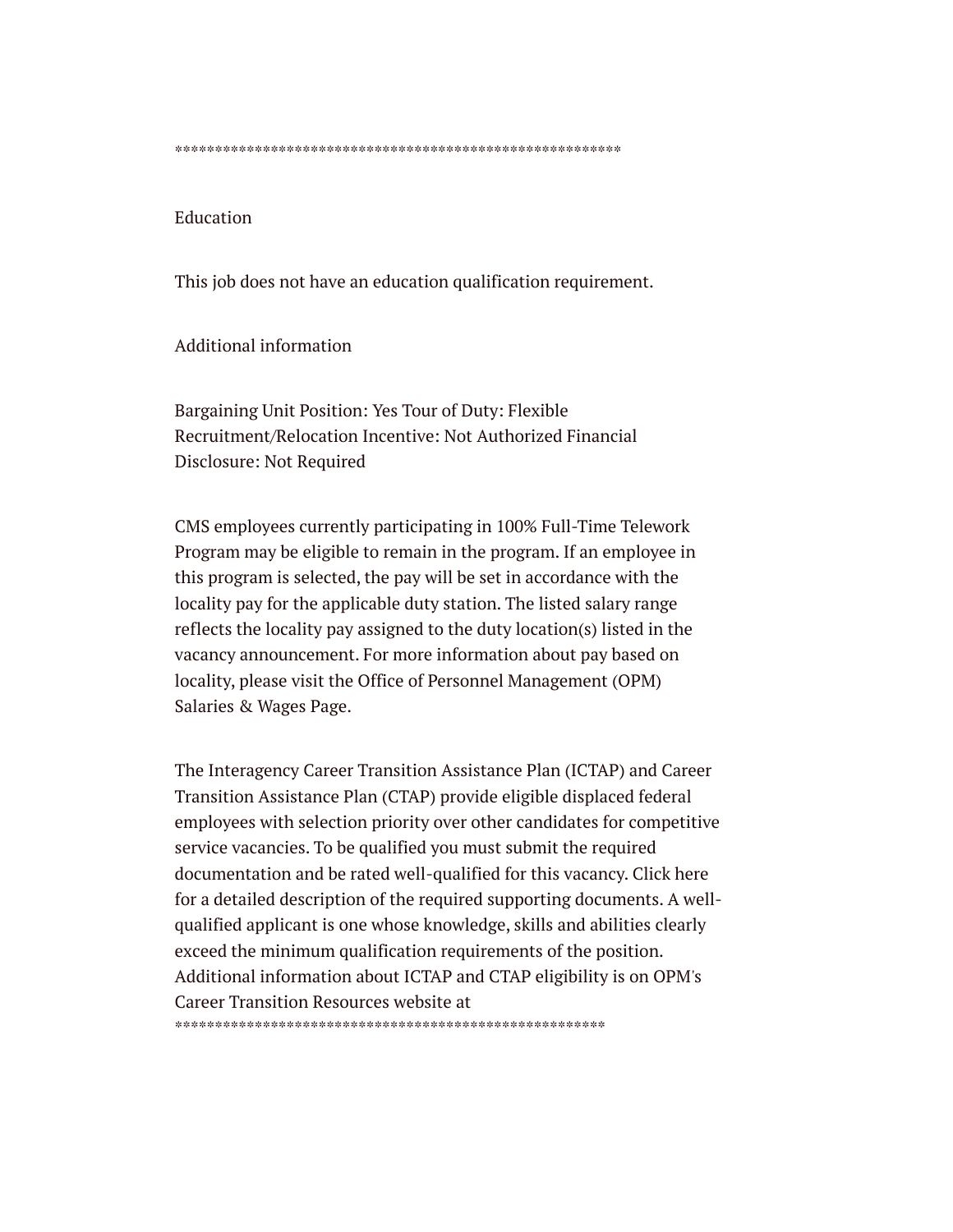### **Additional Forms REQUIRED Prior To Appointment**

- Optional Form 306, Declaration of Federal Employment and the Background/Suitability Investigation - A background and suitability investigation will be required for all selectees. Appointment will be subject to the successful completion of the investigation and favorable adjudication. Failure to successfully meet these requirements may be grounds for appropriate personnel action. In addition, if hired, a reinvestigation or supplemental investigation may be required at a later time. If selected, the Optional Form 306 will be required prior to final job offer. Click here to obtain a copy of the Optional Form 306.
- Form I-9, Employment Verification and the Electronic Eligibility Verification Program - CMS participates in the Electronic Employment Eligibility Verification Program (E-Verify). E-Verify helps employers determine employment eligibility of new hires and the validity of their Social Security numbers. If selected, the Form I-9 will be required at the time of in-processing. Click here for more information about E-Verify and to obtain a copy of the Form I-9.
- Standard Form 61, Appointment Affidavits If selected, the Standard Form 61 will be required at the time of in-processing. Click here to obtain a copy of the Standard Form 61.

Additional selections may be made from this announcement for similar positions within CMS in the same geographical location. For Central Office vacancies, the 'same geographical location' includes Baltimore, Maryland; Bethesda, Maryland; and Washington, D.C.

If you are unable to apply online or need to fax a document you do not have in electronic form, view the following link for information regarding an Alternate Application.

How You Will Be Evaluated

You will be evaluated for this job based on how well you meet the qualifications above.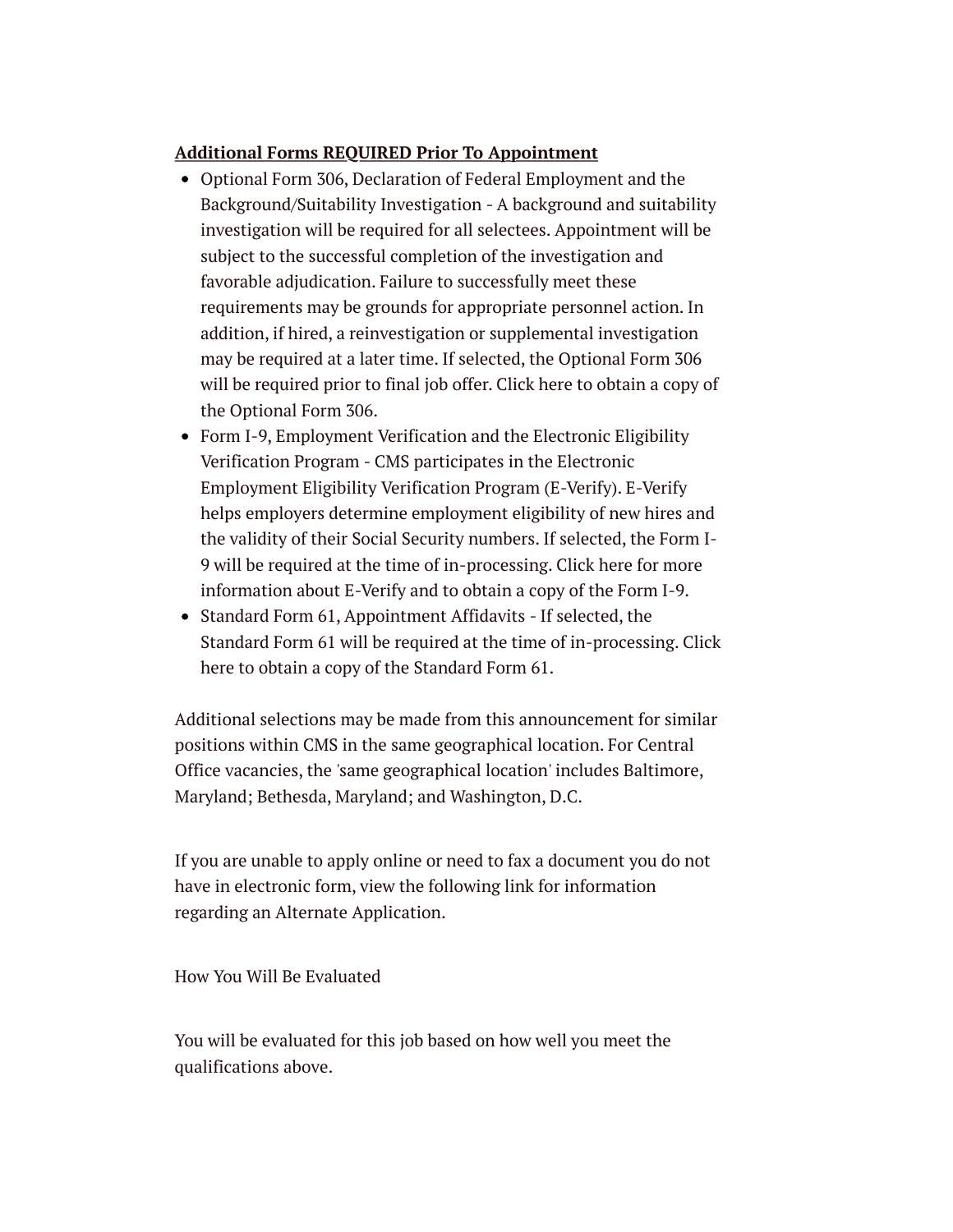**If You Meet The Minimum Qualifications And Education Requirements For This Position, Your Application And Responses To The Online Occupational Questionnaire Will Be Evaluated Under Category Rating And Selection Procedures For Placement In One Of The Following Categories**

- Best Qualified for those who are superior in the evaluation criteria
- Well Qualified for those who excel in the evaluation criteria
- Qualified for those who only meet the minimum qualification requirements

The Category Rating Process does not add veterans' preference points or apply the 'rule of three' but protects the rights of veterans by placing them ahead of non-preference eligibles within each category. Veterans' preference eligibles who meet the minimum qualification requirements and who have a compensable service-connected disability of at least 10 percent will be listed in the highest quality category (except in the case of professional or scientific positions at the GS-09 level or higher).

Once the announcement has closed, your online application, resume, transcripts and CMS required documents will be used to determine if you meet eligibility and qualification requirements listed on this announcement. If you are found to be among the top qualified candidates, you will be referred to the selecting official for employment consideration. Please follow all instructions carefully. Errors or omissions may affect your rating.

Your qualifications will be evaluated on the following competencies (knowledge, skills, abilities and other characteristics): - Health Insurance - Oral Communication - Policy Analysis - Written Communication

This is a competitive vacancy announcement advertised under Delegated Examining Authority. Selections made under this vacancy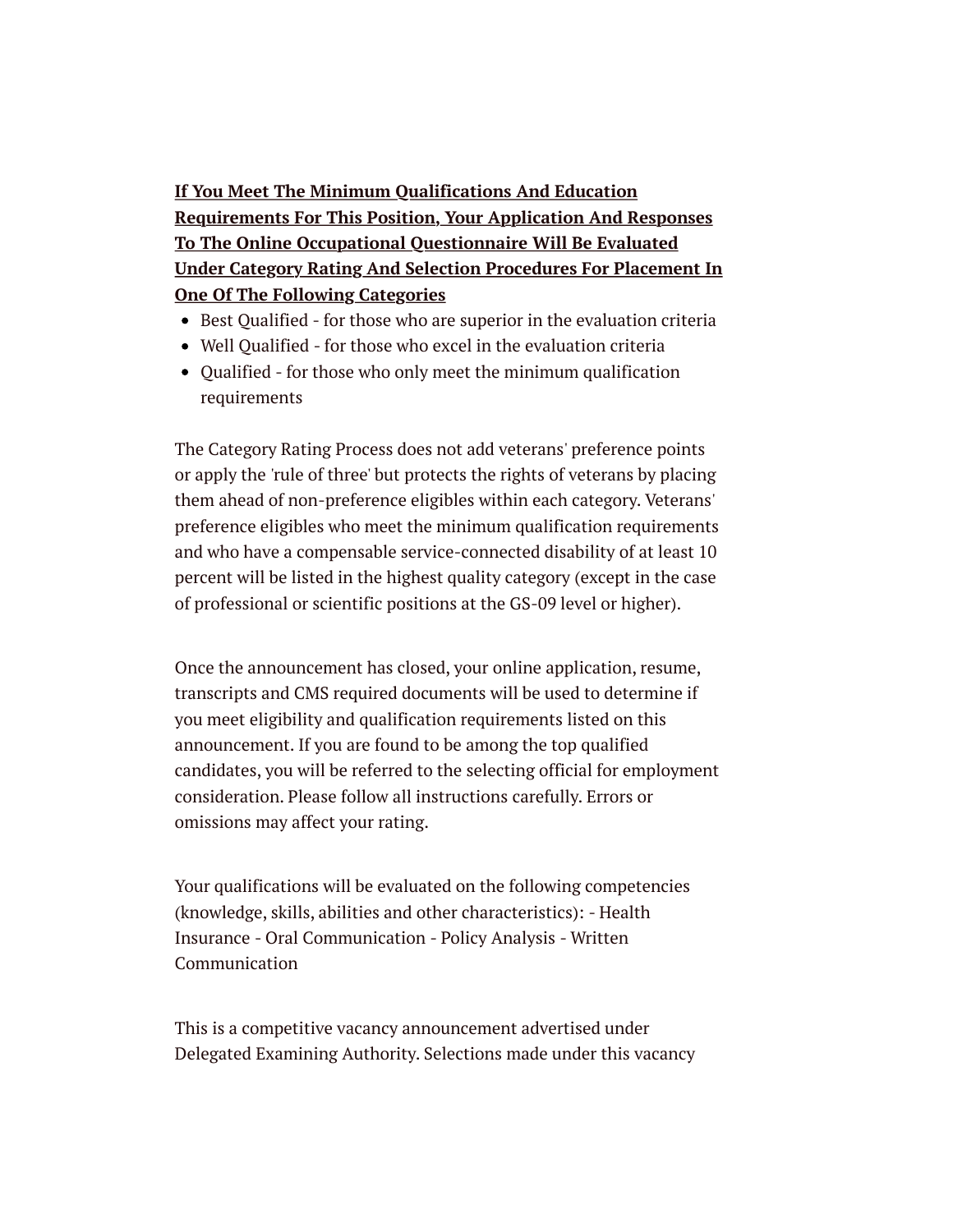announcement will be processed as new appointments to the civil service. Current civil service employees would therefore be given new appointments to the civil service; however, benefits, time served and all other Federal entitlements would remain the same.

Background checks and security clearance

Security clearance

Not Required

Drug test required

No

Position sensitivity and risk

Moderate Risk (MR)

Trust determination process

Credentialing, Suitability/Fitness- Required Documents

### **The Following Documents Are REQUIRED**

Resume showing relevant experience; cover letter optional. Your resume must indicate your citizenship and if you are registered for Selective Service if you are a male born after 12/31/59. Your resume must also list your work experience and education (if applicable) including the start and end dates (mm/dd/yy) of each employment along with the number of hours worked per week. For work in the Federal service, you must include the series and grade level for the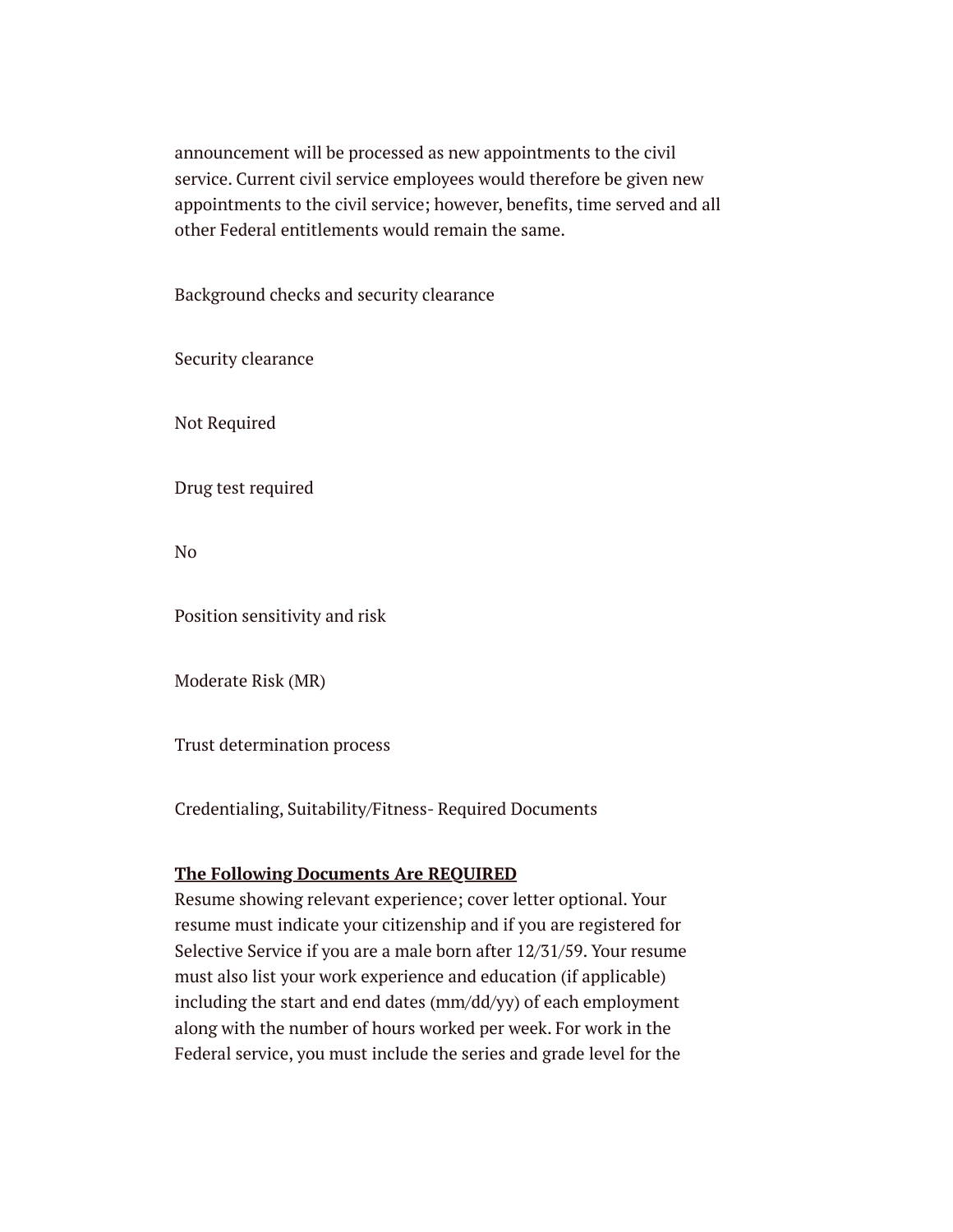position(s). Your resume will be used to validate your responses to the assessment tool(s). For resume and application tips visit: \*\*\*\*\*\*\*\*\*\*\*\*\*\*\*\*\*\*\*\*\*\*\*\*\*\*\*\*\*\*\*\*\*\*\*\*\*\*\*\*\*\*\*\*\*\*\*\*\*\*\*\*\*\*\*\*\*\*\*\*\*\*\*\*\*\*\*\* \*\*\*\*\*\*\*\*\*\*

CMS Required Documents (e.g., SF-50, DD-214, SF-15, etc.). Required documents may be necessary to be considered for this vacancy announcement. Click here for a detailed description of the required documents. Failure to provide the required documentation WILL result in an ineligible rating OR non-consideration.

College Transcripts. Although this position does not require a degree, you may substitute college credit in whole, or in part, for experience at specified grade levels. You must submit a copy of your transcript at the time of application in order to substitute your education for the required experience. If you do not submit a transcript, your education will not be considered in determining your qualifications for the position. You may submit an unofficial transcript or a list of college courses completed indicating course title, credit hours, and grades received. An official transcript is required if you are selected for the position.

College Transcripts and Foreign Education: Applicants who have completed part or all of their education outside of the U.S. must have their foreign education evaluated by an accredited organization to ensure that the foreign education is comparable to education received in accredited educational institutions in the U.S. For a listing of services that can perform this evaluation, visit the National Association of Credential Evaluation Services website. This list, which may not be all inclusive, is for informational purposes only and does not imply any endorsement of any specific agency.

PLEASE NOTE: A complete application package includes the online application, resume, transcripts (if qualifying through education substitution or a combination of education and experience) and CMS required documents. Please carefully review the full job announcement to include the 'Required Documents' and 'How to Apply' sections.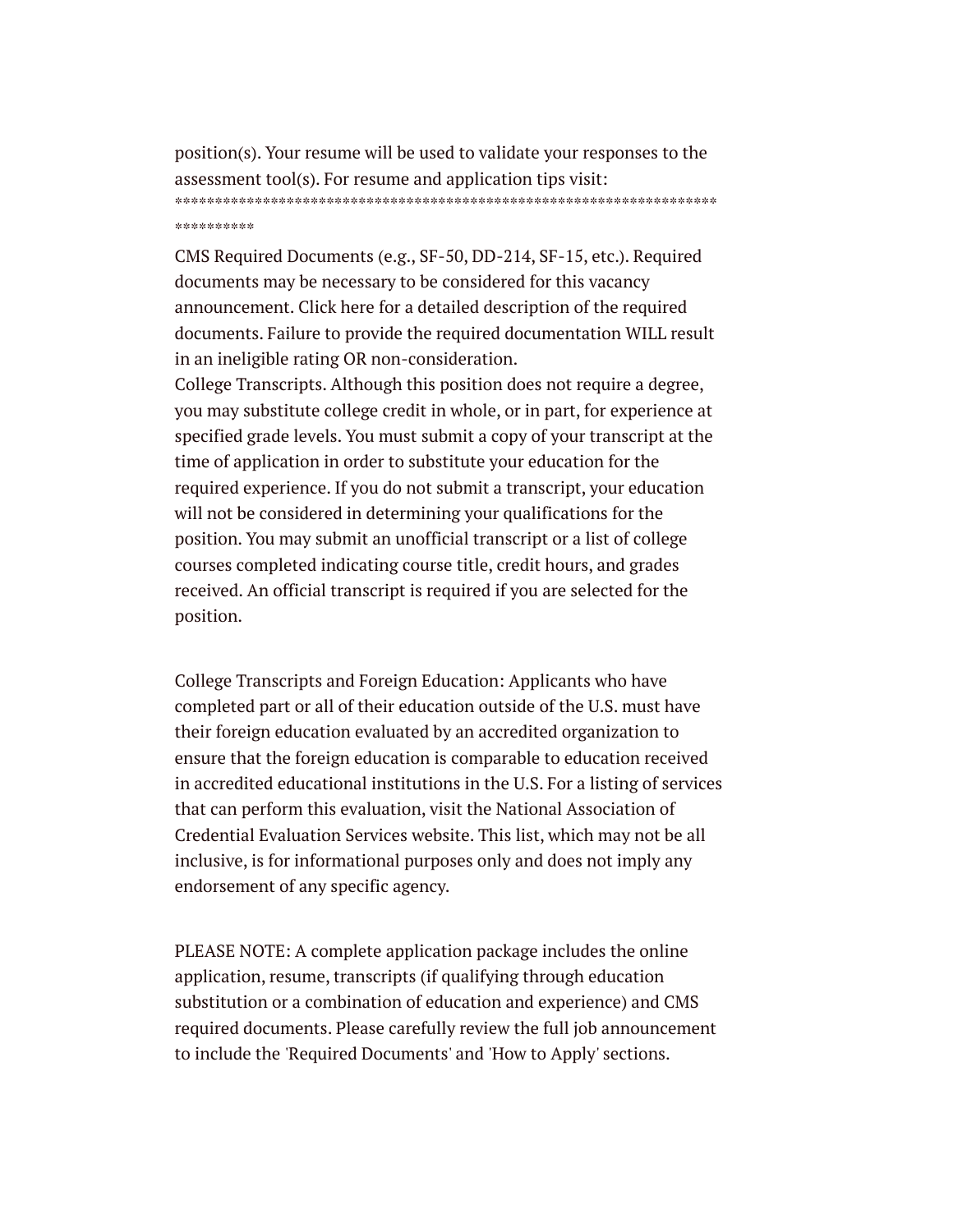Failure to submit the online application, resume, transcripts (if applicable) and CMS required documents, will result in you not being considered for employment.- Benefits

A career with the U.S. Government provides employees with a comprehensive benefits package. As a federal employee, you and your family will have access to a range of benefits that are designed to make your federal career very rewarding. Learn more about federal benefits.

Review our benefits

Eligibility for benefits depends on the type of position you hold and whether your position is full-time, part-time, or intermittent. Contact the hiring agency for more information on the specific benefits offered.- How to Apply

Your complete application package, as described in the 'Required Documents' section, must be received by 11:59 PM ET on 10/25/2019 to receive consideration.

IN DESCRIBING YOUR WORK EXPERIENCE AND/OR EDUCATION, PLEASE BE CLEAR AND SPECIFIC REGARDING YOUR EXPERIENCE OR EDUCATION.

### **Please Ensure EACH Work History Includes ALL Of The Following Information**

We strongly encourage applicants to utilize the USAJOBS resume builder in the creation of resumes.

- Official Position Title (include series and grade if Federal job)
- Duties (be specific in describing your duties)
- Employer's name and address
- Supervisor name and phone number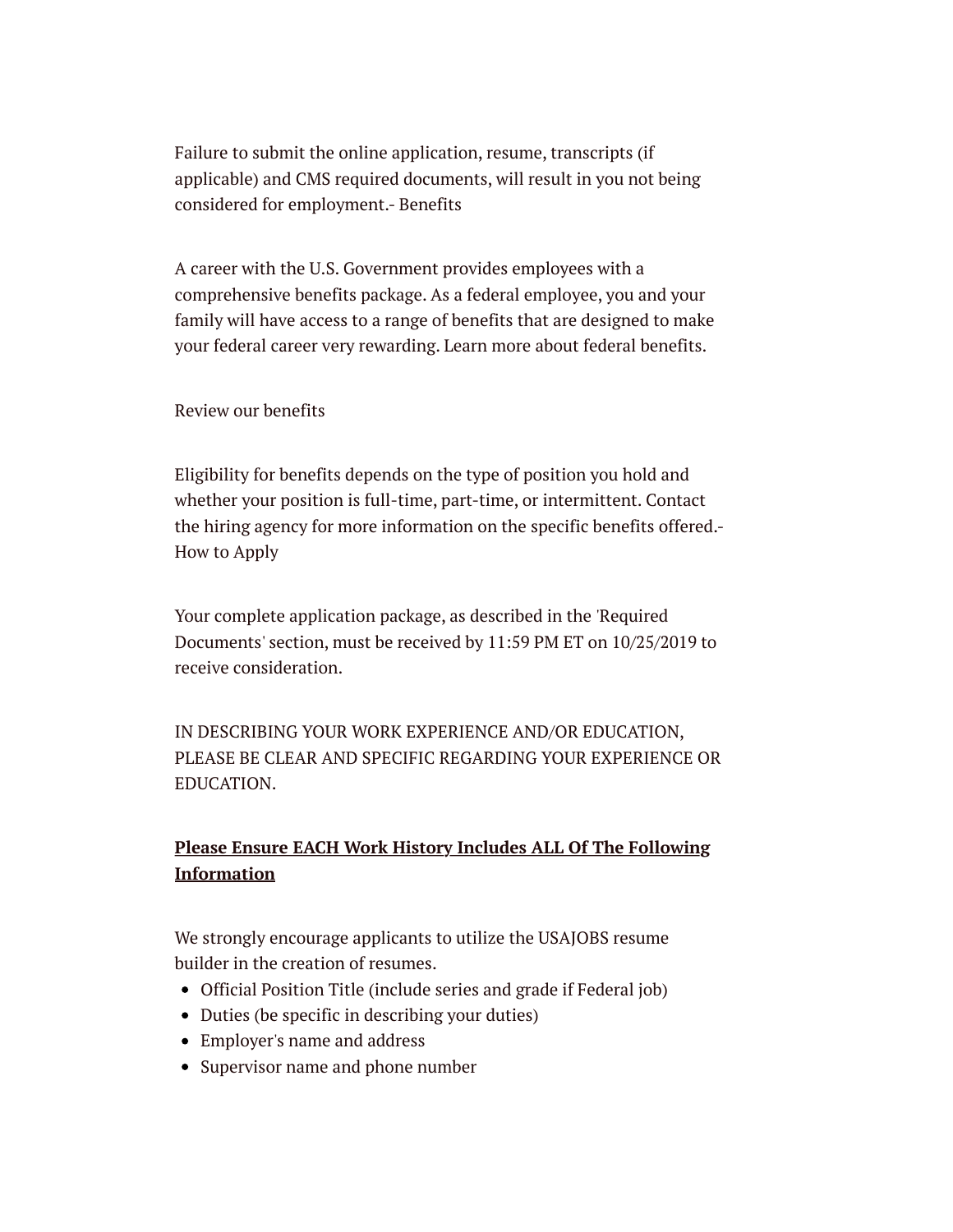- Start and end dates including month, day and year (e.g. June 18, 2007 to April 05, 2008)
- Full-time or part-time status (include hours worked per week)
- Salary

Determining length of general or specialized experience is dependent on the above information and failure to provide ALL of this information WILL result in a finding of ineligible. - To begin, click Apply to access the online application. You will need to be logged into your USAJOBS account to apply. If you do not have a USAJOBS account, you will need to create one before beginning the application. - Follow the prompts to select your resume and/or other supporting documents to be included with your application package. You will have the opportunity to upload additional documents to include in your application before it is submitted. Your uploaded documents may take several hours to clear the virus scan process. - After acknowledging you have reviewed your application package, complete the Include Personal Information section as you deem appropriate and click to continue with the application process. - You will be taken to the online application which you must complete in order to apply for the position. Complete the online application, verify the required documentation is included with your application package, and submit the application.

To verify the status of your application, log into your USAJOBS account (\*\*\*\*\*\*\*\*\*\*\*\*\*\*\*\*\*\*\*\*\*\*\*\*\*\*\*\*\*\*\*\*\*\*\*\*\*\* all of your applications will appear on the Welcome screen. The Application Status will appear along with the date your application was last updated. For information on what each Application Status means, visit: \*\*\*\*\*\*\*\*\*\*\*\*\*\*\*\*\*\*\*\*\*\*\*\*\*\*\*\*\*\*\*\*\*\*\*\*\*\*\*\*\*\*\*\*\*\*\*\*\*\*\*\*\*\*\*\*

This agency provides reasonable accommodation to applicants with disabilities. If you need a reasonable accommodation for any part of the application or hiring process, please send an email to \*\*\*\*\*\*\*\*\*\*\*\*\*\*\*\*\*\*\*\*\*\*\*\*\*\*\*. The decision to grant reasonable accommodation will be made on a case-by-case basis.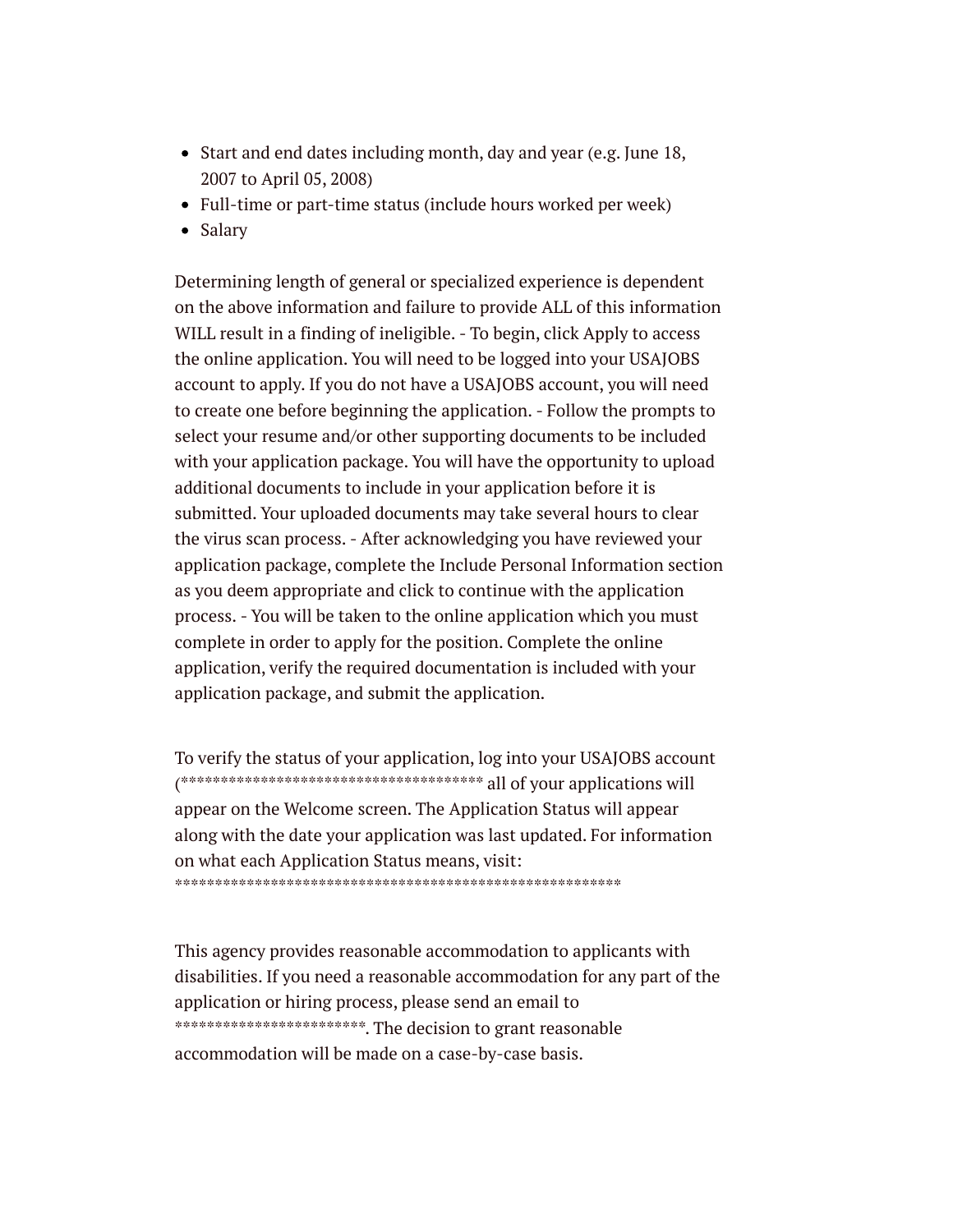Commissioned Corps Officers (including Commissioned Corps applicants that are professionally boarded) who are interested in applying for this position must send their professional resume (not PHS Curriculum Vitae) and cover letter to \*\*\*\*\*\*\*\*\*\*\*\*\*\*\*\*\*\*\*\*\*\*\*\* in lieu of applying through this announcement. The cover letter should specifically explain how you are qualified for this position and draw specific attention to your resume that demonstrates these qualifications. In the subject line of your e-mail please include only the Job Announcement Number. In the body of your e-mail please include your current rank name and serial number. Failure to provide this information may impact your consideration for this position.

Applicants eligible under Schedule A authority who are interested in applying for this position must submit their resume, Schedule A documentation, transcripts (if positive education required or qualifying through education substitution), and cover letter (optional) to \*\*\*\*\*\*\*\*\*\*\*\*\*\*\*\*\*\*\*\*\*\*\*\*\*\*\*\*\*. You MUST include the Job Announcement Number in the subject line of the email to receive consideration for the position. For additional information regarding Schedule A authority click here.

Agency contact information

Ashton Bundy

Email Address

Center for Medicare and Medicaid Innovation 7500 Security Blvd Woodlawn, MD 21244 US

Learn more about this agency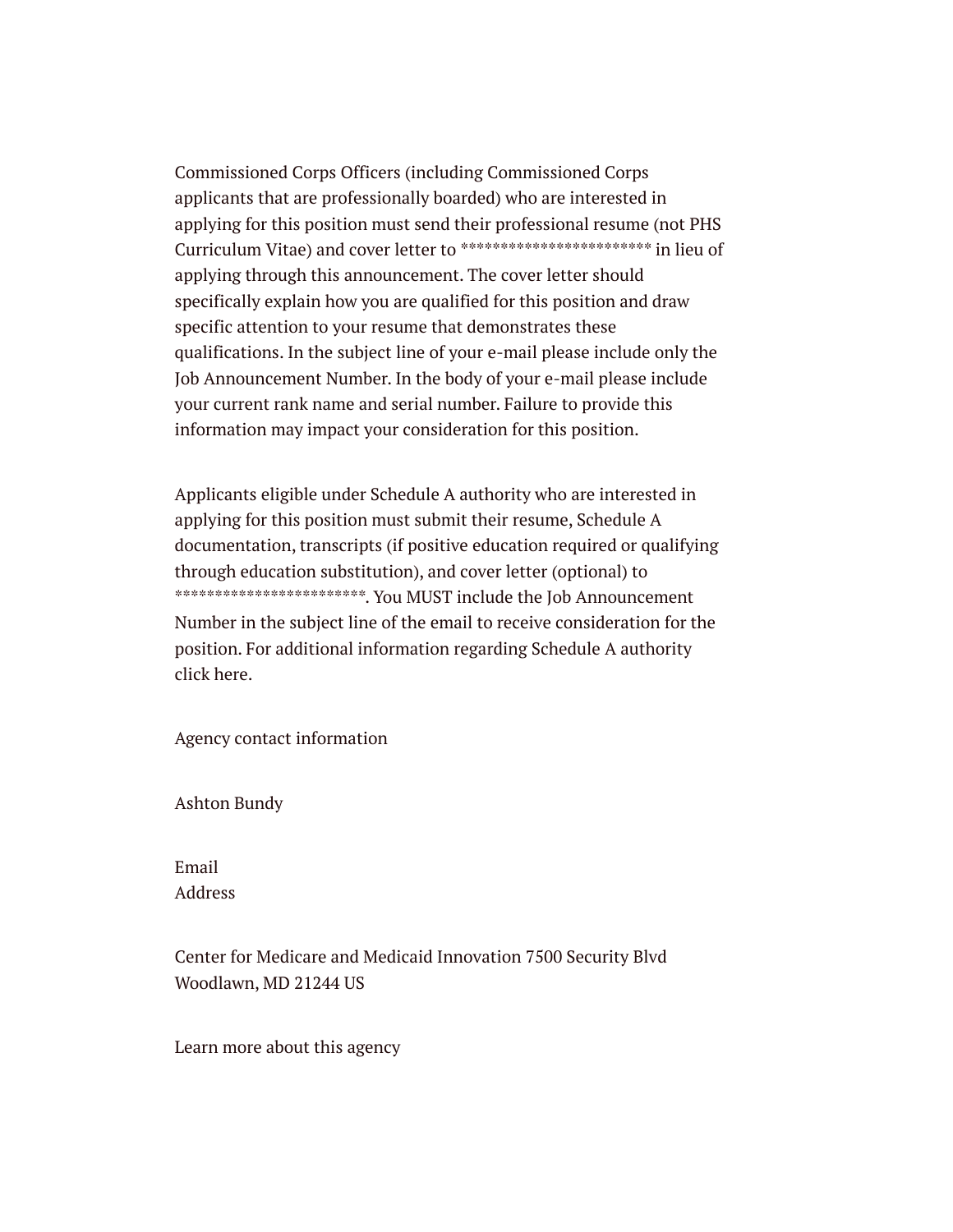#### Next steps

Once your online application is submitted, you will receive a confirmation notification by email. Your application will be evaluated to determine your eligibility and qualifications for the position. After the evaluation is complete, you will receive another email notification regarding the status of your application.

Within 30 business days of the closing date,10/25/2019, you may check your status online by logging into your USAJOBS account (\*\*\*\*\*\*\*\*\*\*\*\*\*\*\*\*\*\*\*\*\*\*\*\*\*\*\*\*\*\*\*\*\*\*\*\*\*\* We will update your status after each key stage in the application process has been completed.- Fair & Transparent

The Federal hiring process is setup to be fair and transparent. Please read the following guidance.

Equal Employment Opportunity Policy

The United States Government does not discriminate in employment on the basis of race, color, religion, sex (including pregnancy and gender identity), national origin, political affiliation, sexual orientation, marital status, disability, genetic information, age, membership in an employee organization, retaliation, parental status, military service, or other non-merit factor.

Equal Employment Opportunity (EEO) for federal employees & job applicants

Reasonable Accommodation Policy

Federal agencies must provide reasonable accommodation to applicants with disabilities where appropriate. Applicants requiring reasonable accommodation for any part of the application process should follow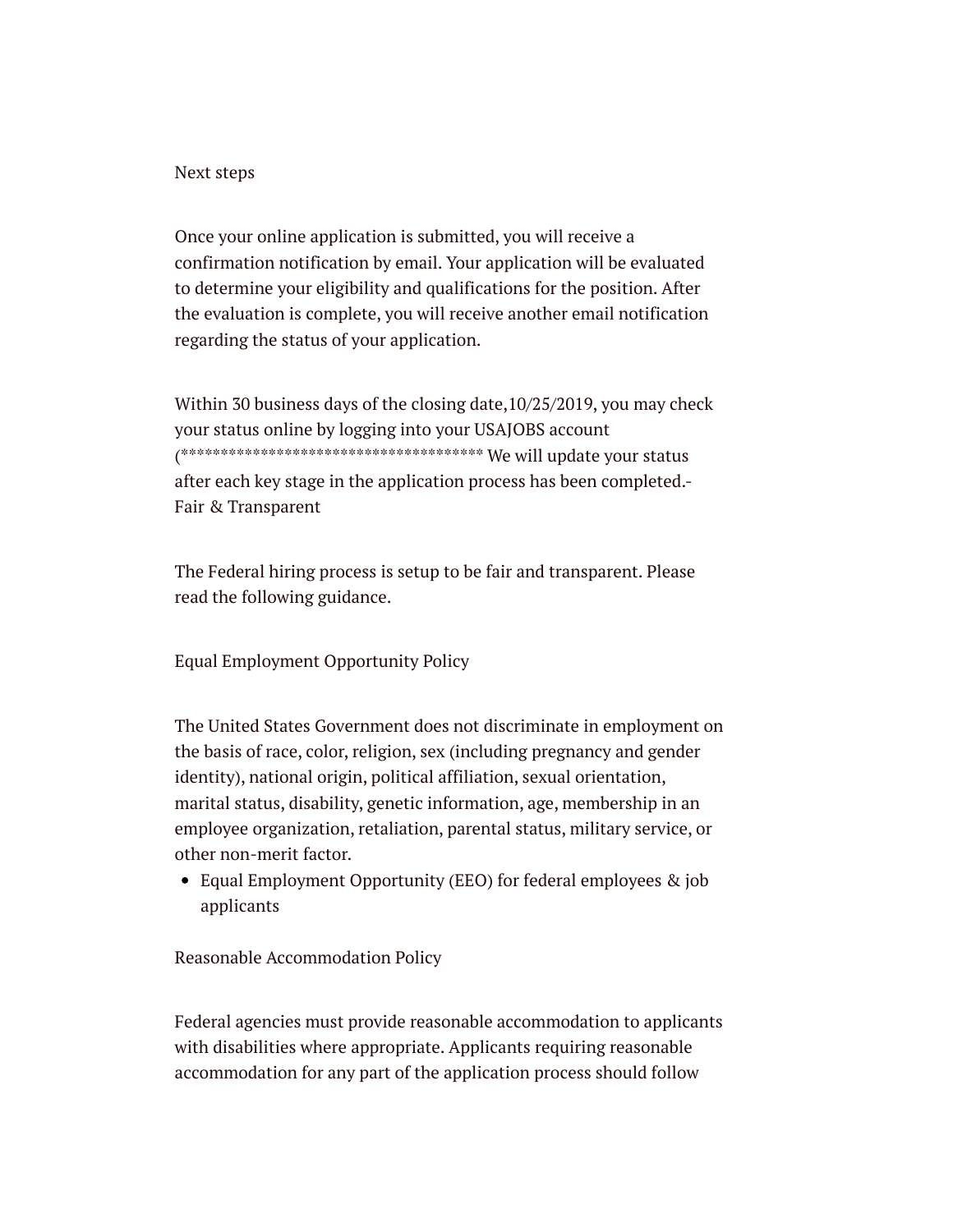the instructions in the job opportunity announcement. For any part of the remaining hiring process, applicants should contact the hiring agency directly. Determinations on requests for reasonable accommodation will be made on a case-by-case basis.

A reasonable accommodation is any change to a job, the work environment, or the way things are usually done that enables an individual with a disability to apply for a job, perform job duties or receive equal access to job benefits.

Under the Rehabilitation Act of 1973, federal agencies must provide reasonable accommodations when:

- An applicant with a disability needs an accommodation to have an equal opportunity to apply for a job.
- An employee with a disability needs an accommodation to perform the essential job duties or to gain access to the workplace.
- An employee with a disability needs an accommodation to receive equal access to benefits, such as details, training, and officesponsored events.

You can request a reasonable accommodation at any time during the application or hiring process or while on the job. Requests are considered on a case-by-case basis.

Learn more about disability employment and reasonable accommodations or how to contact an agency.

Legal and regulatory guidance

- Financial suitability
- Social security number request
- Privacy Act
- Signature and false statements
- Selective Service
- New employee probationary period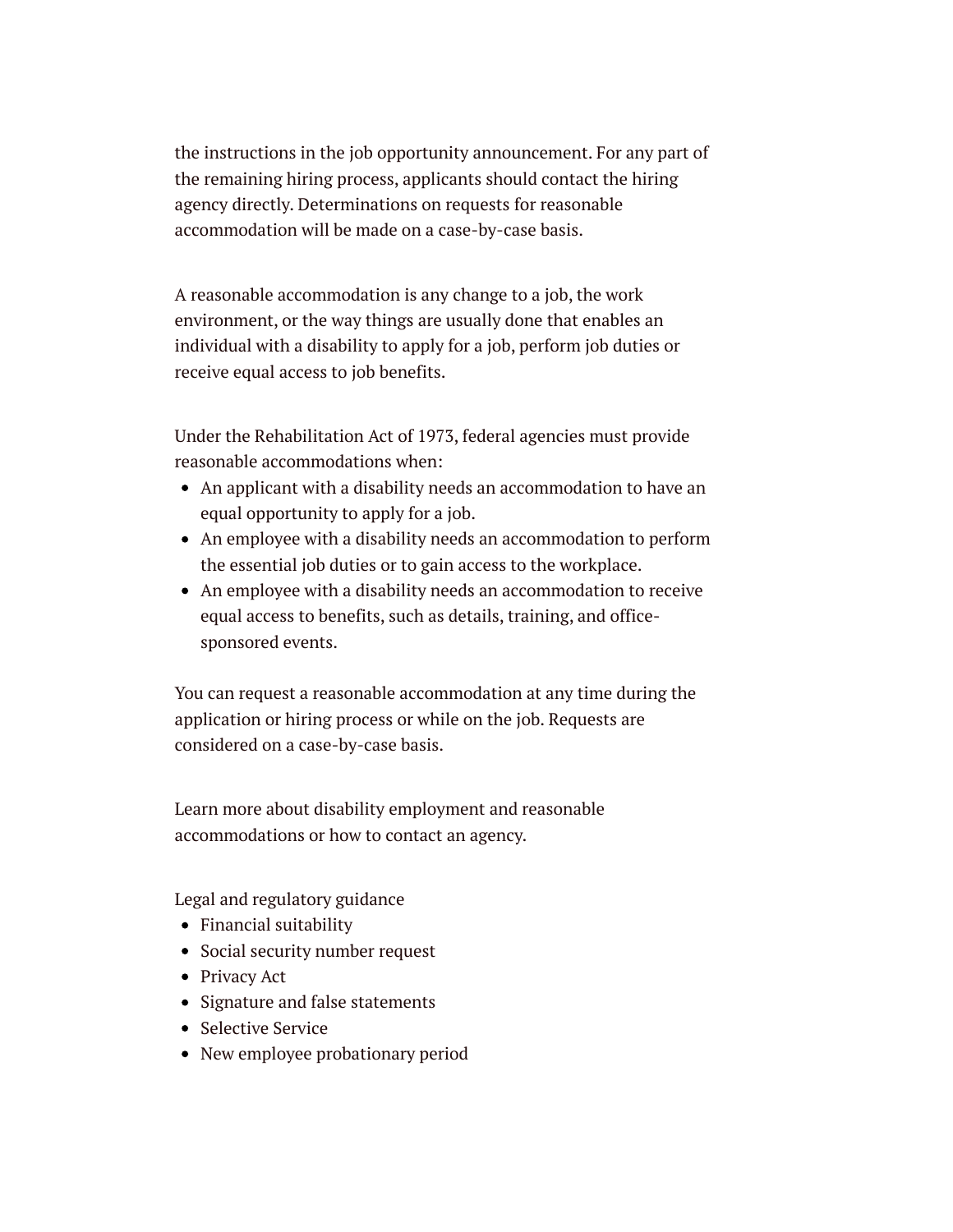This job originated on \*\*\*\*\*\*\*\*\*\*\*\*\*\*\*\*\*\*. For the full announcement and to apply, visit \*\*\*\*\*\*\*\*\*\*\*\*\*\*\*\*\*\*\*\*\*\*\*\*\*\*\*\*\*\*\*\*\*\*\*\*\*\*\*\*\*\*\*\*\* Only resumes submitted according to the instructions on the job announcement listed at \*\*\*\*\*\*\*\*\*\*\*\*\*\*\*\* will be considered.PandoLogic. Keywords: Health Insurance Agent, Location: Gwynn Oak, MD - 21207

## **Managing Consultant - Healthcare Value Transformation CMS-64 State Medicaid/Medicare Audit Services | Navigant**

**Source URL:** [https://www.linkedin.com/jobs/view/managing-consultant-healthcare-value-transformation](https://www.linkedin.com/jobs/view/managing-consultant-healthcare-value-transformation-cms-64-state-medicaid-medicare-audit-services-at-navigant-1566750976/?utm_campaign=google_jobs_apply&utm_source=google_jobs_apply&utm_medium=organic)cms-64-state-medicaid-medicare-audit-services-at-navigant-1566750976/? utm\_campaign=google\_jobs\_apply&utm\_source=google\_jobs\_apply&utm\_medium=organic

> Managing Consultant - Healthcare Value Transformation CMS-64 State Medicaid/Medicare Audit Services

**[Navigant](https://www.linkedin.com/company/navigant/life/)** Chicago, IL, US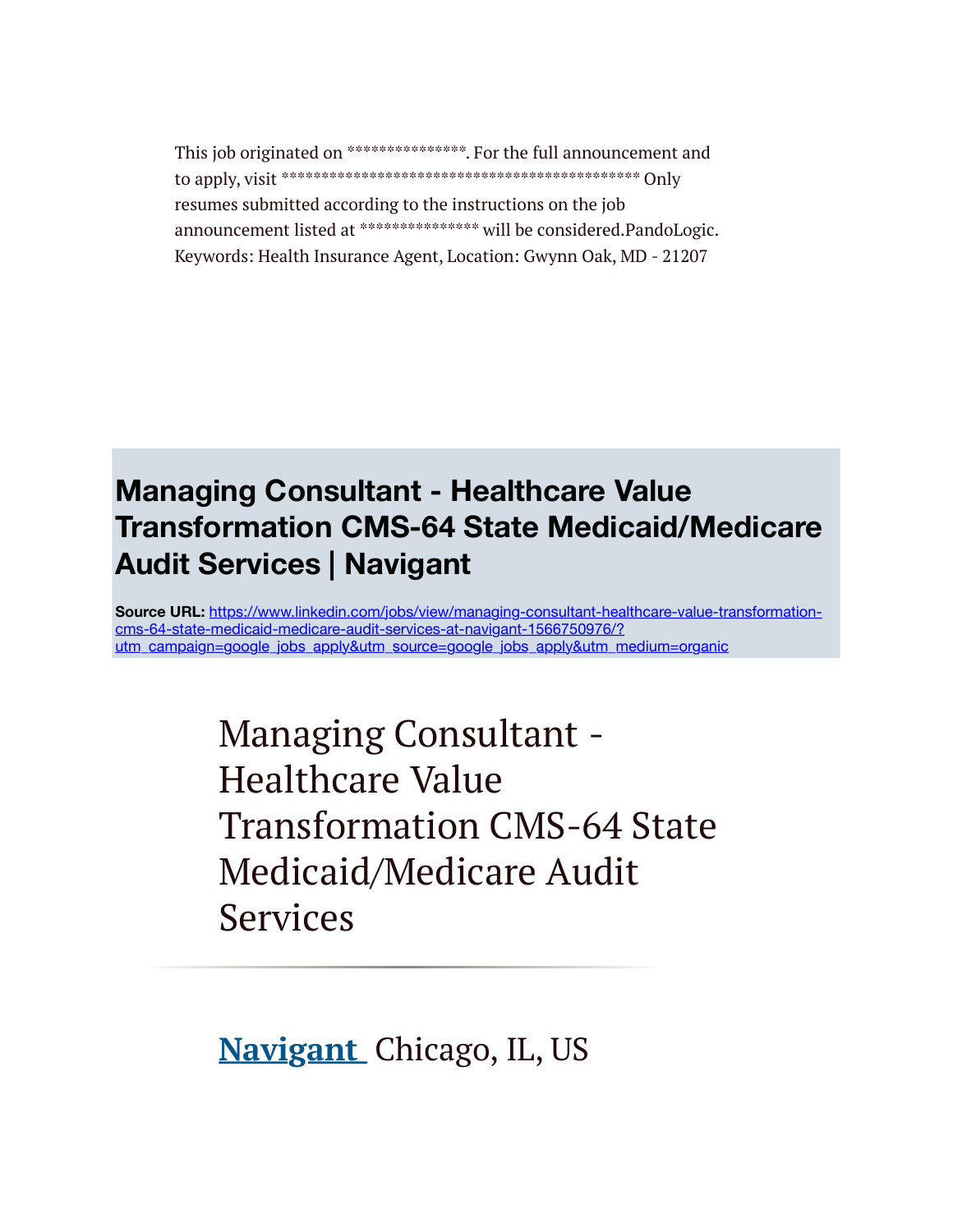With a unique blend of large firm resources and an entrepreneurial collaborative culture, Guidehouse is where your purpose, passion, and expertise transform organizations. Guidehouse is a leading global provider of consulting services to the public and commercial markets with broad capabilities in management, technology, and risk consulting. We help clients address their toughest challenges with a focus on markets and clients facing transformational change, technology-driven innovation and significant regulatory pressure. Across a range of advisory, consulting, outsourcing, and technology/analytics services, we help clients create scalable, innovative solutions that prepare them for future growth and success.

Headquartered in Washington DC, the company has more than 7,000 professionals in more than 50 locations. If you're passionately motivated to make a difference and deliver exceptional work, we invite you to learn more about your career opportunities at www.guidehouse.com Interested in working with talented people to help develop innovative solutions to some of society's most complex and challenging problems?

We are Guidehouse, a leading consulting firm serving the public sector and commercial clients with specialized capabilities in strategy, technology, and risk management.

You may not yet know our name, but we have a rich history.

Guidehouse is a combination of PwC's former public sector practice and Navigant's deep expertise in energy, financial services and healthcare. We offer an exciting, fast-paced environment that fosters intellectual growth and rewards individuals based on impact, not tenure. Our firm is at the forefront of an emerging model solving complex problems that stretch across government and private companies, affording our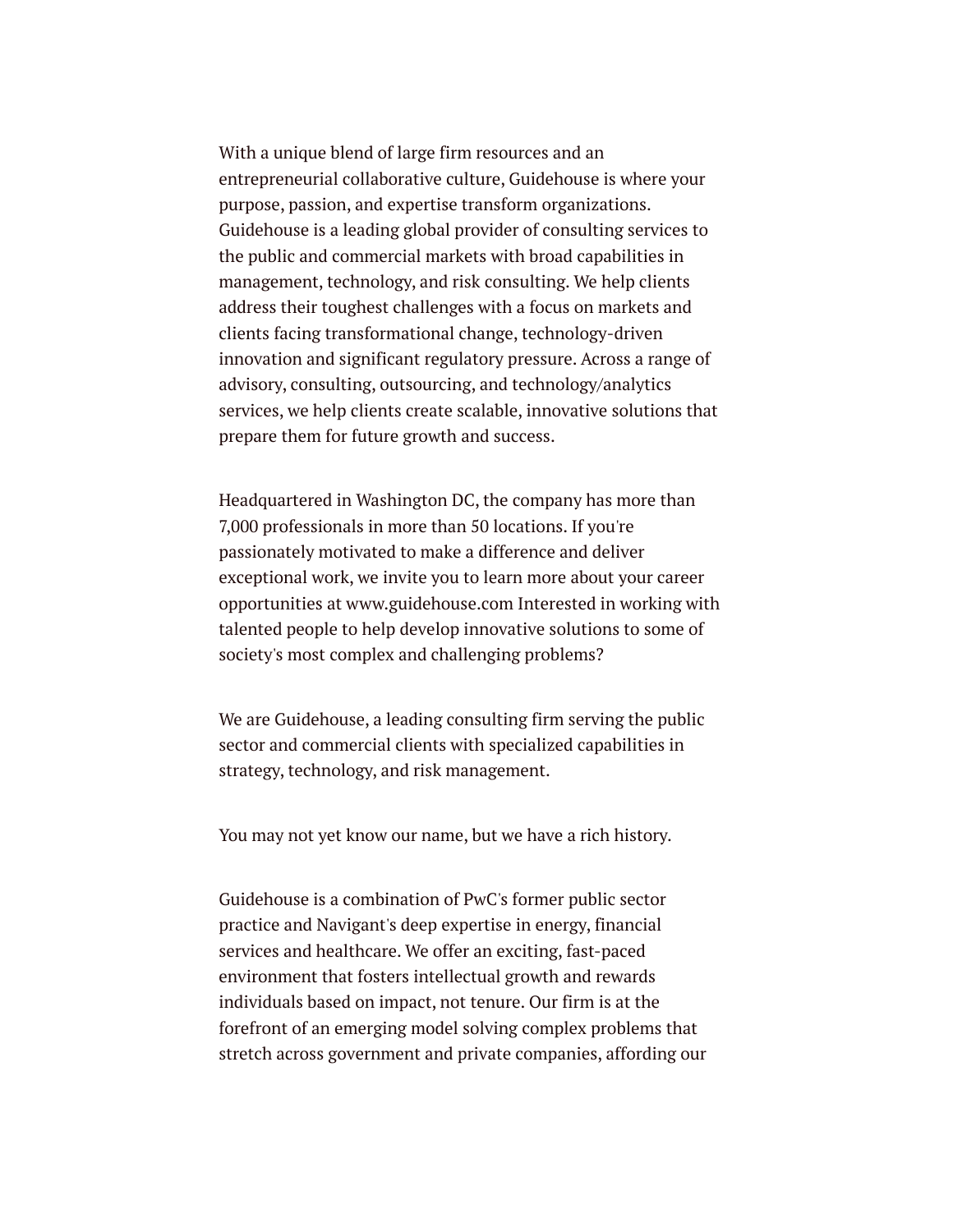people the opportunity to be on the cutting edge of the consulting profession. By focusing on markets facing transformational change, technology-driven innovation, and significant regulatory pressure, our employees also develop and deploy world class knowledge and problem solving that leads to breakthrough solutions. Our healthcare segment is comprised of consultants, former provider administrators, clinicians, and other experts with decades of strategy, operational/clinical consulting, managed care services, digital health, revenue cycle management, and outsourcing experience. Professionals collaborate with hospitals and health systems, physician enterprises, payers, government, and life sciences entities, providing performance improvement and business process management solutions that help them meet quality and financial goals.

You will make an immediate impact from day one, working with a team to provide end-to-end solutions. We don't simply put bandaids on our client's issues, we are working side-by-side with them.

Are up for the challenge? \*\*This role can be based in any of the following locations: Atlanta, GA; Austin, TX; Boston, MA; Chicago, IL; Dallas, TX; Denver, CO; Indianapolis, IN; Los Angeles, CA; Minneapolis, MN; New York, NY; Philadelphia, PA; Phoenix, AZ; Princeton, NJ; San Francisco, CA; Seattle, WA; Tampa, FL; Washington, DC.\*\* Managing Consultants own client engagements from cultivation to completion.

In this role, you will be accountable for the activities of the project team and support the day-to-day management of the client relationship. You are expected to effectively develop and manage work plans, staffing, deadlines and budgets for multiple complex projects simultaneously.

Work products are expected to be high-quality and client-ready.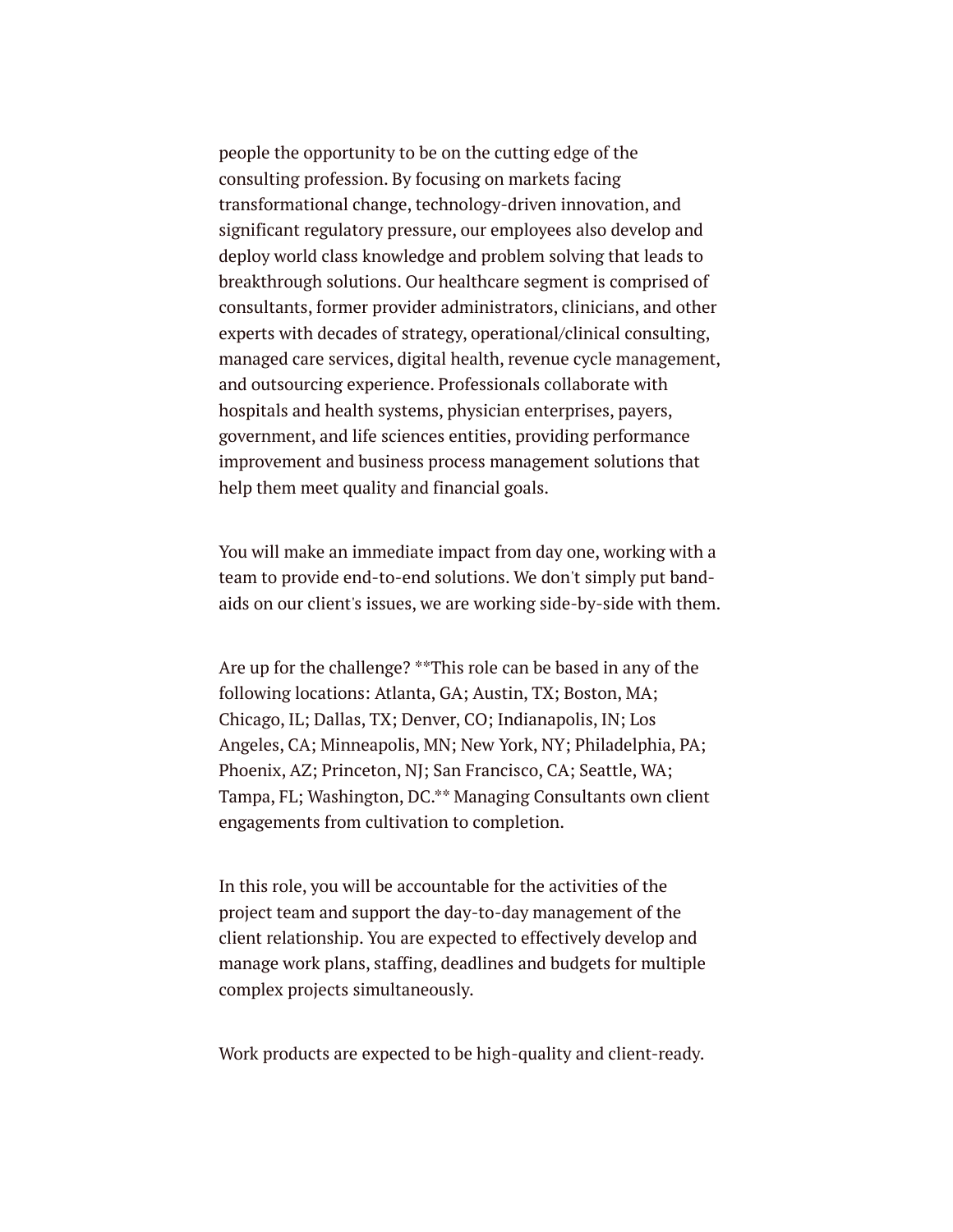In this visible role, you will lead team meetings, and guide, manage, and coach consultants and senior consultants, providing constructive feedback on project participation and overall career development.

Managing Consultants work closely with Directors and Managing Directors to keep them abreast of project progress and important developments. Managing Consultants support sales initiatives and practice development. We encourage career development and hiring for the long term. As a Managing Consultant, you will follow a clearly defined career path and continue to develop your project management and client relationship skills. As you are ready drive strategic solutions across multiple complex workstreams and become more involved in business development, you will have the opportunity to progress to the Associate Director level. \*\*Required:\*\* + BA/BS degree in Health Policy, Economics, Finance, Data Science or other Healthcare/Science/Finance related disciplines, Master's degree preferred + 5+years of experience working on hospital-based financing for Medicaid payments (IGT, CPE, CMS-64, DSH assessments,  $etc.$ ) +  $5+$  years of previous work experience in the health care industry or with a consulting firm  $+5+$  years of experience working with Medicaid/Medicare or other health care claims data + 5+ years of experience working in a variety of State Medicaid Programs (Rate Setting, CMS 64, cost reporting, UPL, DSH, other payment initiatives) + 5+ years of experience preparing deliverables for healthcare payment and pricing projects, payment incentive models, hospital payment adequacy analyses, federal compliance for Medicaid programs, and federal revenue enhancement programs + 5+ years of experience using the CMS-2552-10, Medicare acuity, and Medicaid quality scores in assessing hospital performance and hospital reimbursement through Medicaid + Must have 5+ years of federal reporting experience in Medicaid + Ability to work overtime and travel, as necessary +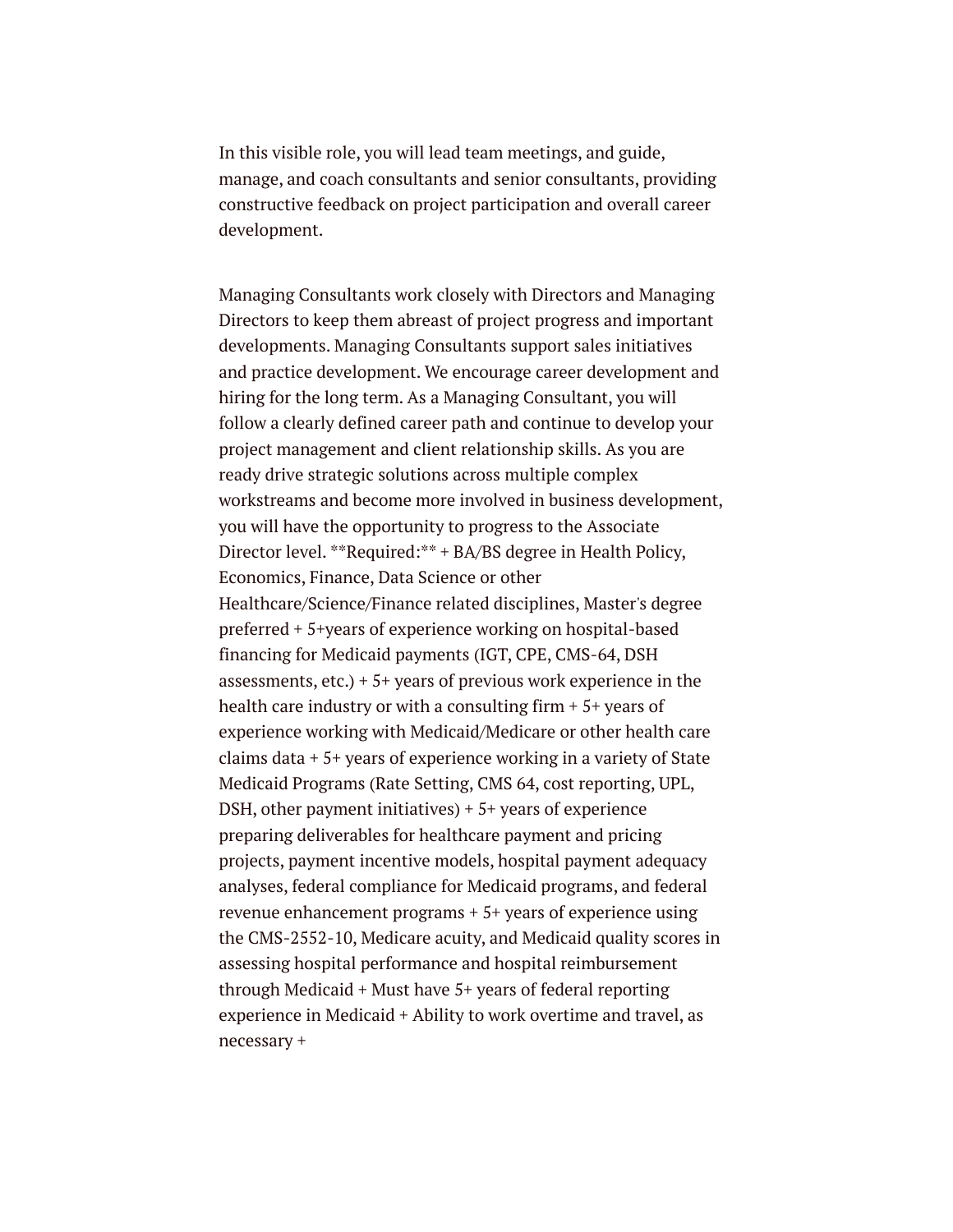Frequently communicates with clients and coworkers and must be able to share information effectively +

Strong conceptual, as well as quantitative and qualitative analytical skills +

Work as a member of a team as well as be a self-motivator with ability to work independently +

Flexibility and responsiveness in managing multiple projects in sometimes high-pressure situations simultaneously +

Able to travel via airplane with minimal assistance to client sites across the US and potentially internationally +

Usually remains stationary for the majority of the day +

Regularly uses close visual acuity and operates computer equipment to prepare and analyze and transmit data \*\*A\*\*

• dditional Requirements\*\* + This position requires successful completion of a background check and employment verification. + The successful candidate must not be subject to employment restrictions from a former employer (such as a non-compete) that would prevent the candidate from performing the job responsibilities as described. Guidehouse is an Equal Employment Opportunity / Affirmative Action employer. All qualified applicants will receive consideration for employment without regard to race, color, national origin, ancestry, citizenship status, military status, protected veteran status, religion, creed, physical or mental disability, medical condition, marital status, sex, sexual orientation, gender, gender identity or expression, age, genetic information, or any other basis protected by law, ordinance, or regulation. Guidehouse will consider for employment qualified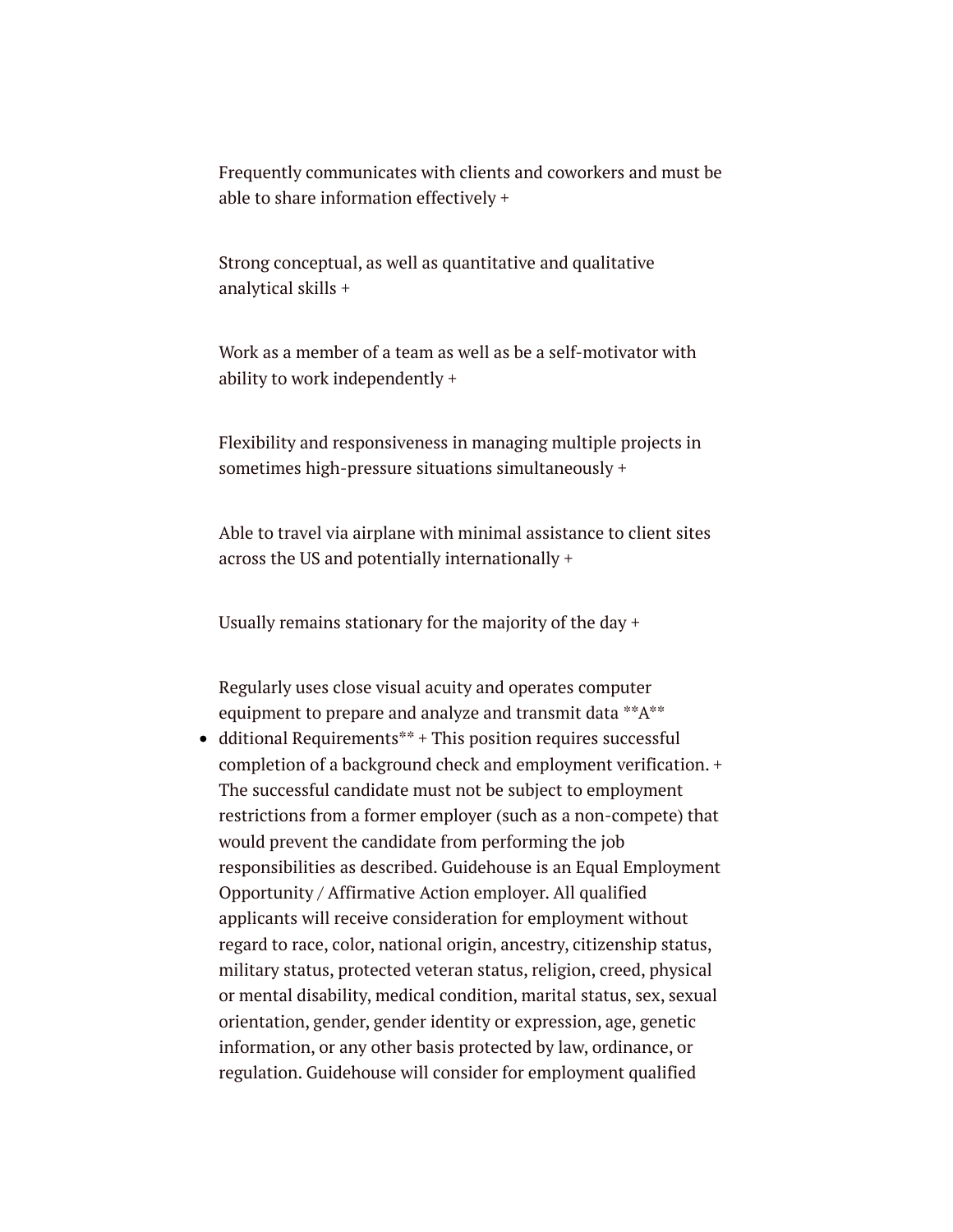applicants with criminal histories in a manner consistent with the requirements of applicable law or ordinance including the Fair Chance Ordinance of Los Angeles and San Francisco. If you have visited our website for information about employment opportunities, or to apply for a position, and you require an accommodation, please contact Guidehouse Recruiting at 1-571- 633-1711 or via email at

RecruitingAccommodation@guidehouse.com . All information you provide will be kept confidential and will be used only to the extent required to provide needed reasonable accommodation. \*\*\_Guidehouse does not accept unsolicited resumes through or from search firms or staffing agencies. All unsolicited resumes will be considered the property of Guidehouse and Guidehouse will not be obligated to pay a placement fee. \*\* \*\*Rewards and Benefits\*\* Guidehouse offers a comprehensive, total rewards package that includes competitive compensation and a flexible benefits package that reflects our commitment to creating a diverse and supportive workplace. Benefits include: + Medical, Rx, Dental & Vision Insurance + Personal and Family Sick Time & Company Paid Holidays + Parental Leave and Adoption Assistance + 401(k) Retirement Plan + Student Loan Paydown + Basic Life & Supplemental Life + Health Savings Account, Dental/Vision & Dependent Care Flexible Spending Accounts + Short-Term & Long-Term Disability + Tuition Reimbursement, Personal Development & Learning Opportunities + Skills Development & Certifications + Employee Referral Program + Corporate Sponsored Events & Community Outreach + Emergency Back-Up Childcare Program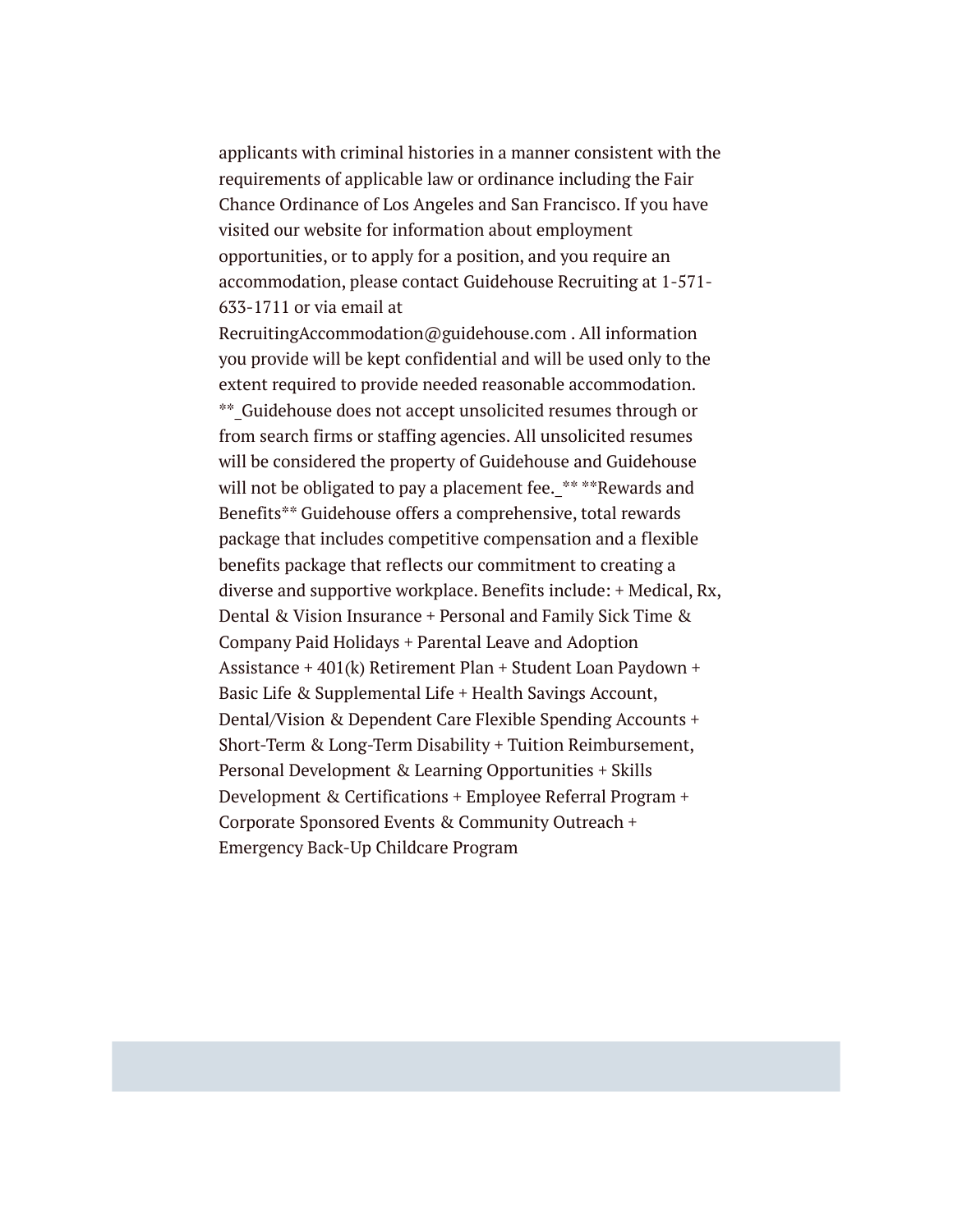# **Behavioral Health Care Coordinator**

Source URL: https://jobs.harrishealth.org/behavioral-health-care-coordinator/job/11340702? [utm\\_campaign=google\\_jobs\\_apply&utm\\_source=google\\_jobs\\_apply&utm\\_medium=organic](https://jobs.harrishealth.org/behavioral-health-care-coordinator/job/11340702?utm_campaign=google_jobs_apply&utm_source=google_jobs_apply&utm_medium=organic)

# Behavioral Health Care Coordinator

### **Job Description**

| <b>About Us</b>     |
|---------------------|
| Community           |
| Health Choice, Inc. |
| (Community) is a    |
| non-profit          |
| managed care        |
| organization        |
| (MCO), licensed by  |
| the Texas           |
| Department of       |
| Insurance.          |
| Through its         |
| network of more     |
| than 10,000         |
| providers and 94    |
| hospitals,          |
| Community serves    |
| over 400,000        |
| Members with the    |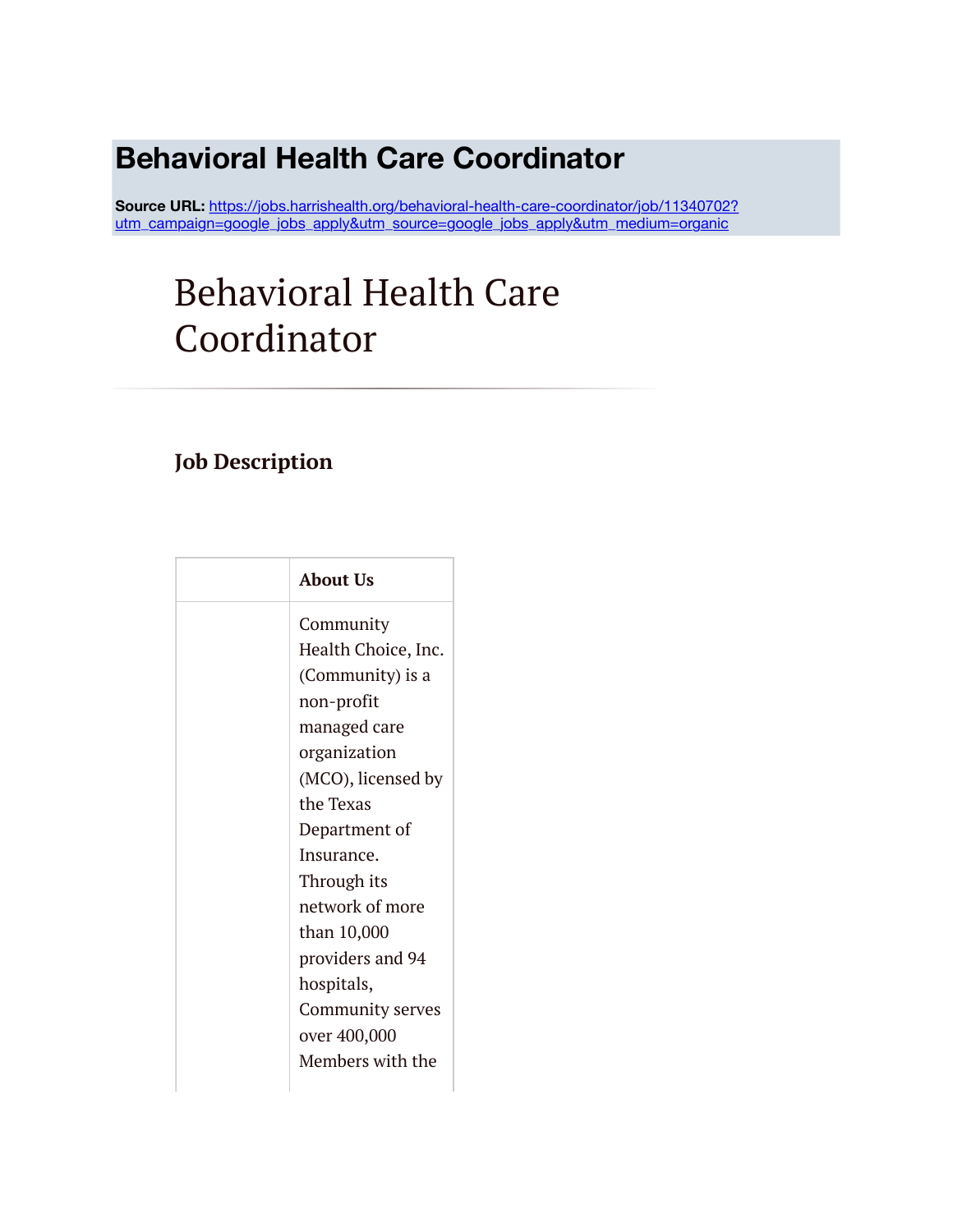following programs:

• Medicaid State of Texas Access Reform (STAR) program for lowincome children and pregnant women

• Children's Health Insurance Program (CHIP) for the children of low-income parents, which includes CHIP Perinatal benefits for unborn children of pregnant women who do not qualify for Medicaid STAR

• Health Insurance Marketplace Plans that offer individual health coverage that includes preventive care, emergency services, prescription drugs, and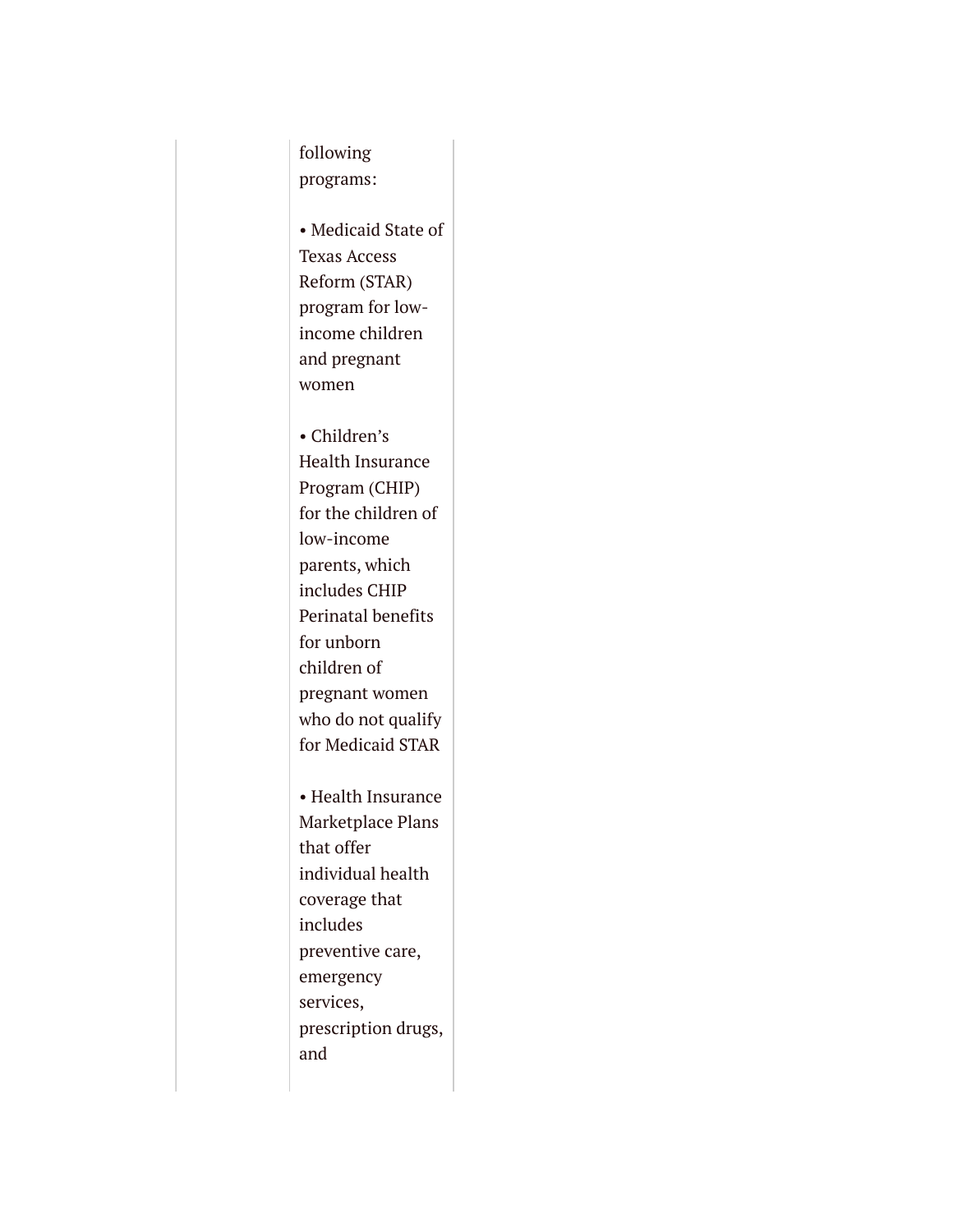hospitalization available to all, regardless of preexisting conditions.

Improving Members' experiences is at the heart of every Community position. We strive every day to make sure that our Members have access to the highquality health care they need and deserve.

Community is accredited by URAC for its health plan operations. We offer care management programs for asthma, diabetes, and high-risk pregnancy. An affiliate of the Harris Health System (Harris Health), Community is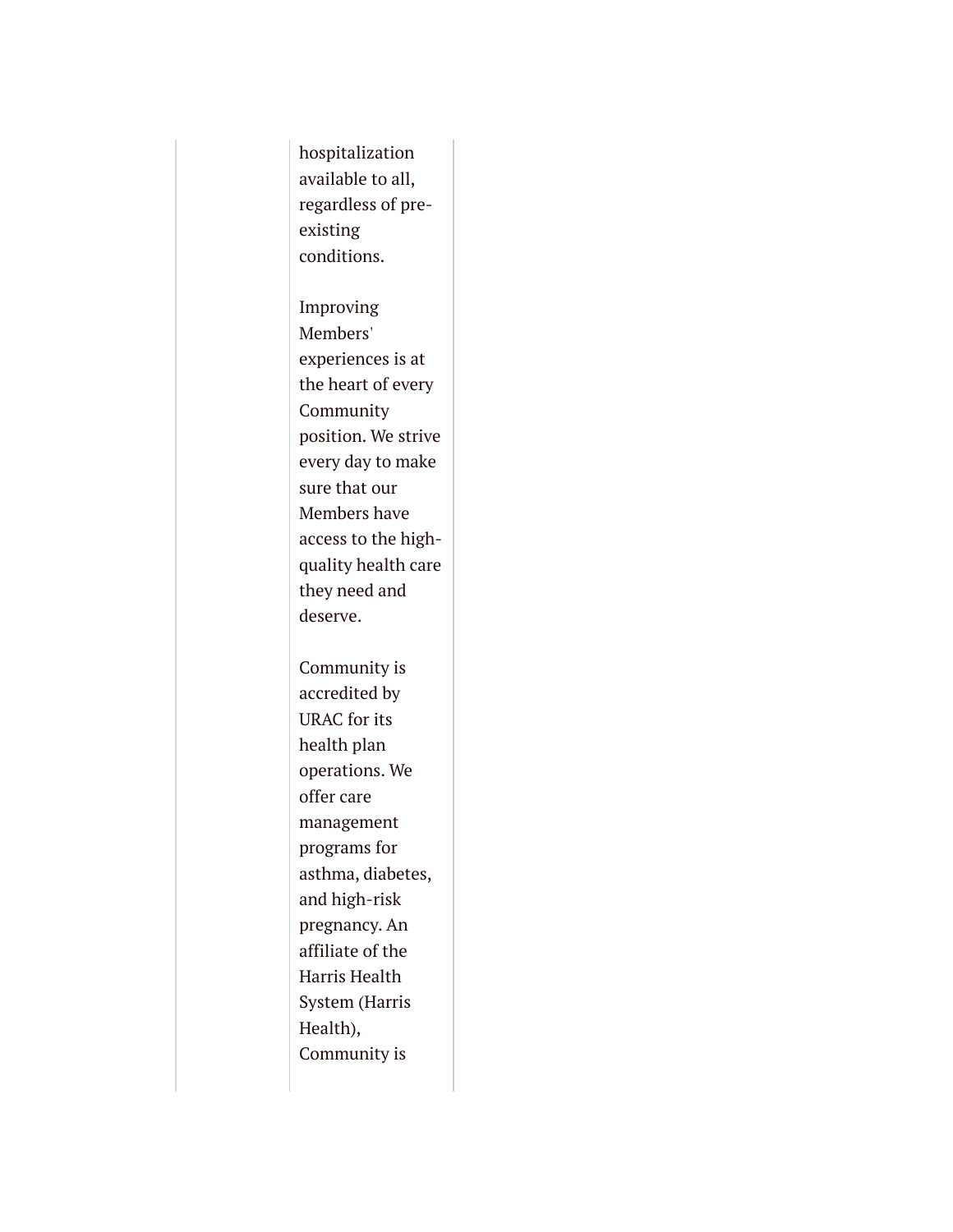| financially self-<br>sufficient and<br>receives no<br>financial support<br>from Harris Health<br>or from Harris<br>County taxpayers. |
|--------------------------------------------------------------------------------------------------------------------------------------|
| <b>Job Profile</b>                                                                                                                   |
| Provides                                                                                                                             |
| telephonic                                                                                                                           |
| services to                                                                                                                          |
| Members and their                                                                                                                    |
| families for                                                                                                                         |
| purposes of,                                                                                                                         |
| identifying                                                                                                                          |
| members with                                                                                                                         |
| behavioral                                                                                                                           |
| healthcare needs                                                                                                                     |
| and provide                                                                                                                          |
| available resource                                                                                                                   |
| assistance. Works                                                                                                                    |
| with the Member<br>or the Member's                                                                                                   |
|                                                                                                                                      |
| legal<br>representative to                                                                                                           |
| develop a service                                                                                                                    |
| plan. Monitors                                                                                                                       |
| Member's                                                                                                                             |
| behavioral                                                                                                                           |
| healthcare needs                                                                                                                     |
| as per HHS                                                                                                                           |
| guidelines. Assists                                                                                                                  |
| with outreach to                                                                                                                     |
| Members recently                                                                                                                     |
| discharged from                                                                                                                      |
|                                                                                                                                      |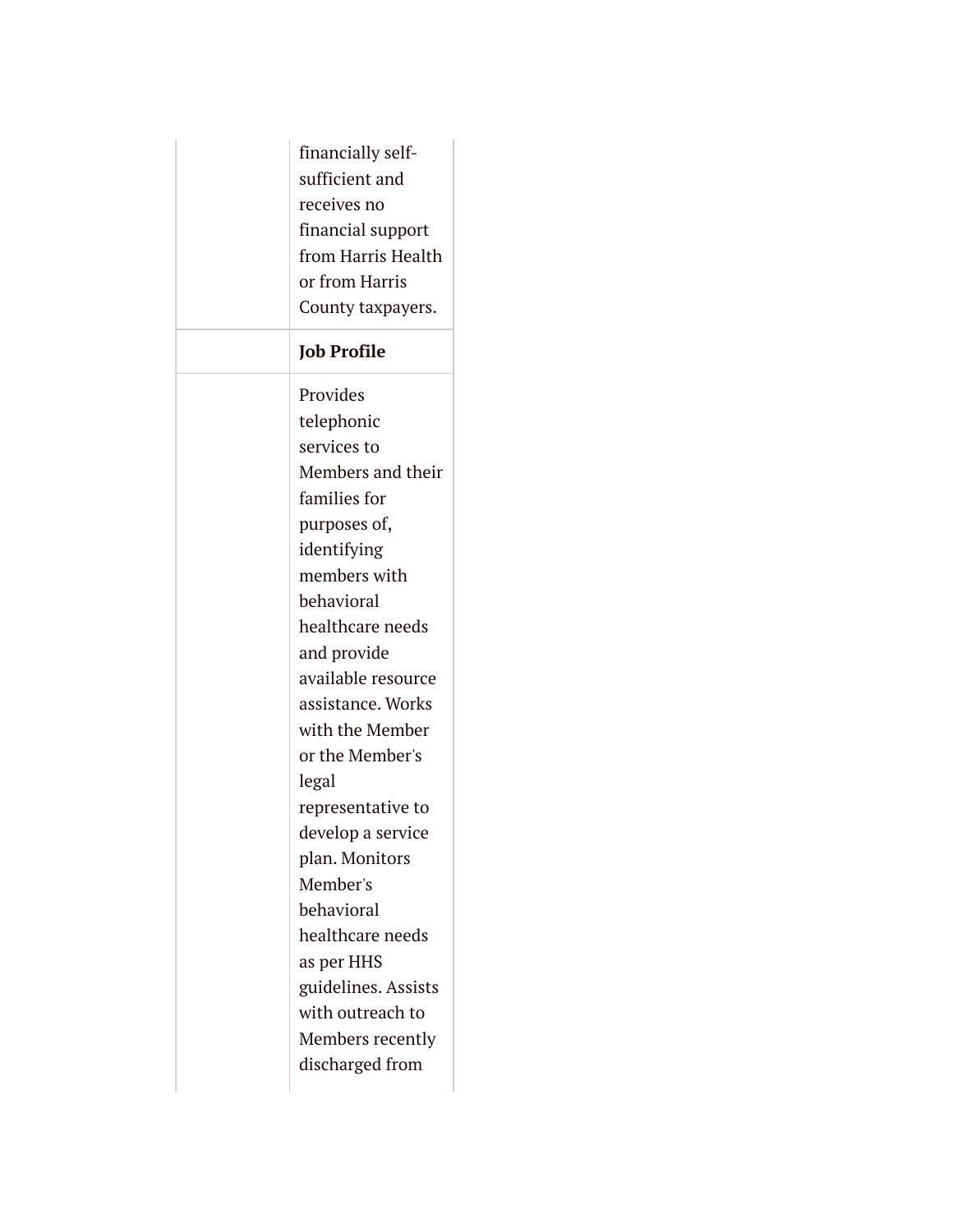inpatient level of care for post discharge assistance with a goal to contact members who may be at risk of follow up shortly after an inpatient Behavioral Health admission. Makes SSI referrals to outside vendor and follow up on the eligibility process with financial and eligibility departments according to established guidelines. Works closely with case managers, team leads and Manager of Behavioral Health to coordinate care for Members with a behavioral health diagnosis. Outreach Members for special projects to assist with quality initiatives.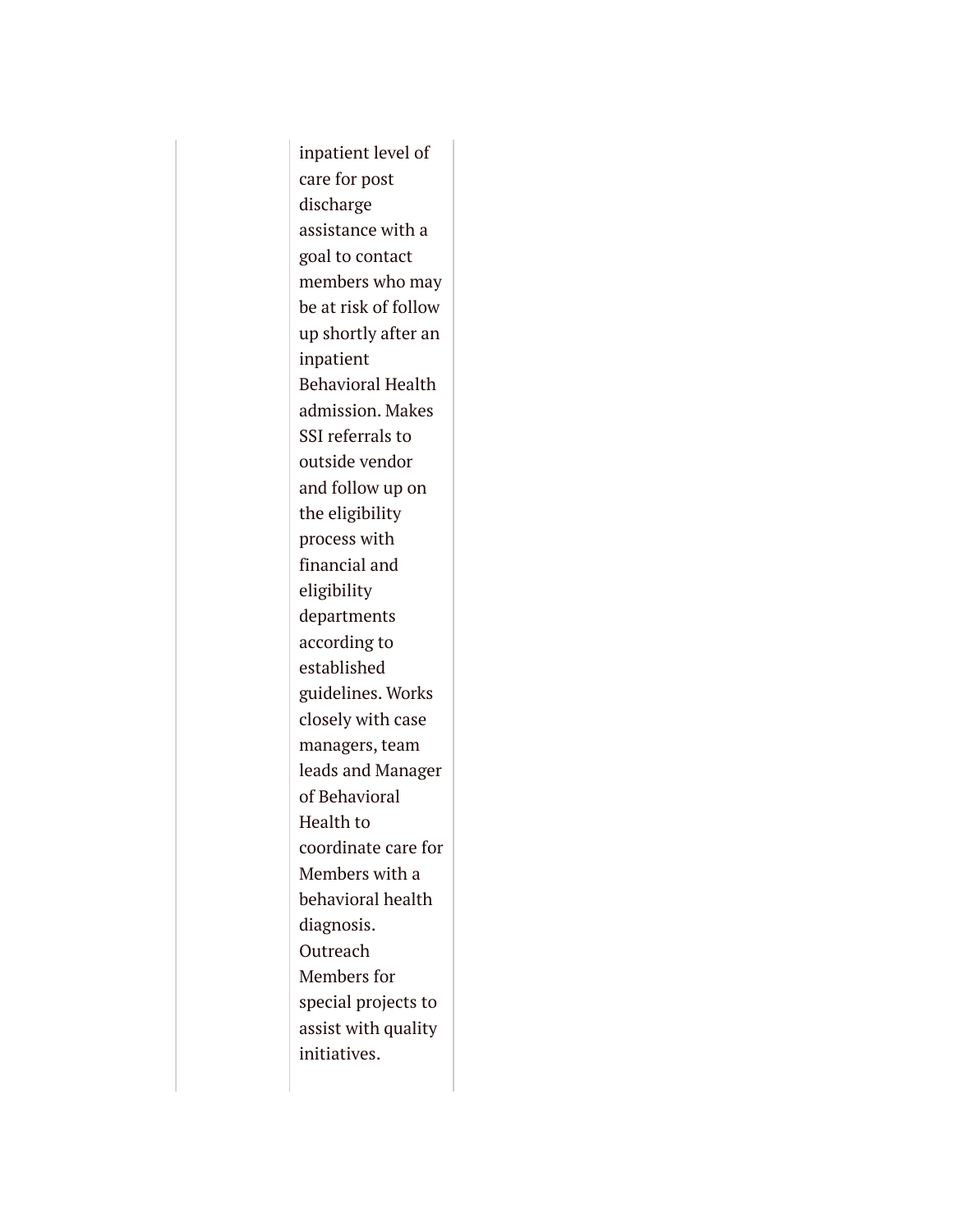### QUALIFICATIONS:

- Bachelor's Degree in Sociology, Social Work, or Psychology preferred
- Three  $(3)$  years experience in a healthcare setting such as medical clinic, hospital, and managed care facility

Communication Skills:

Above Average Verbal (Heavy Public Contact)

Writing /Composing Yes (Correspondence / Reports )

MS Word

MS Excel

MS Office products, filing, telephone skills, working independently.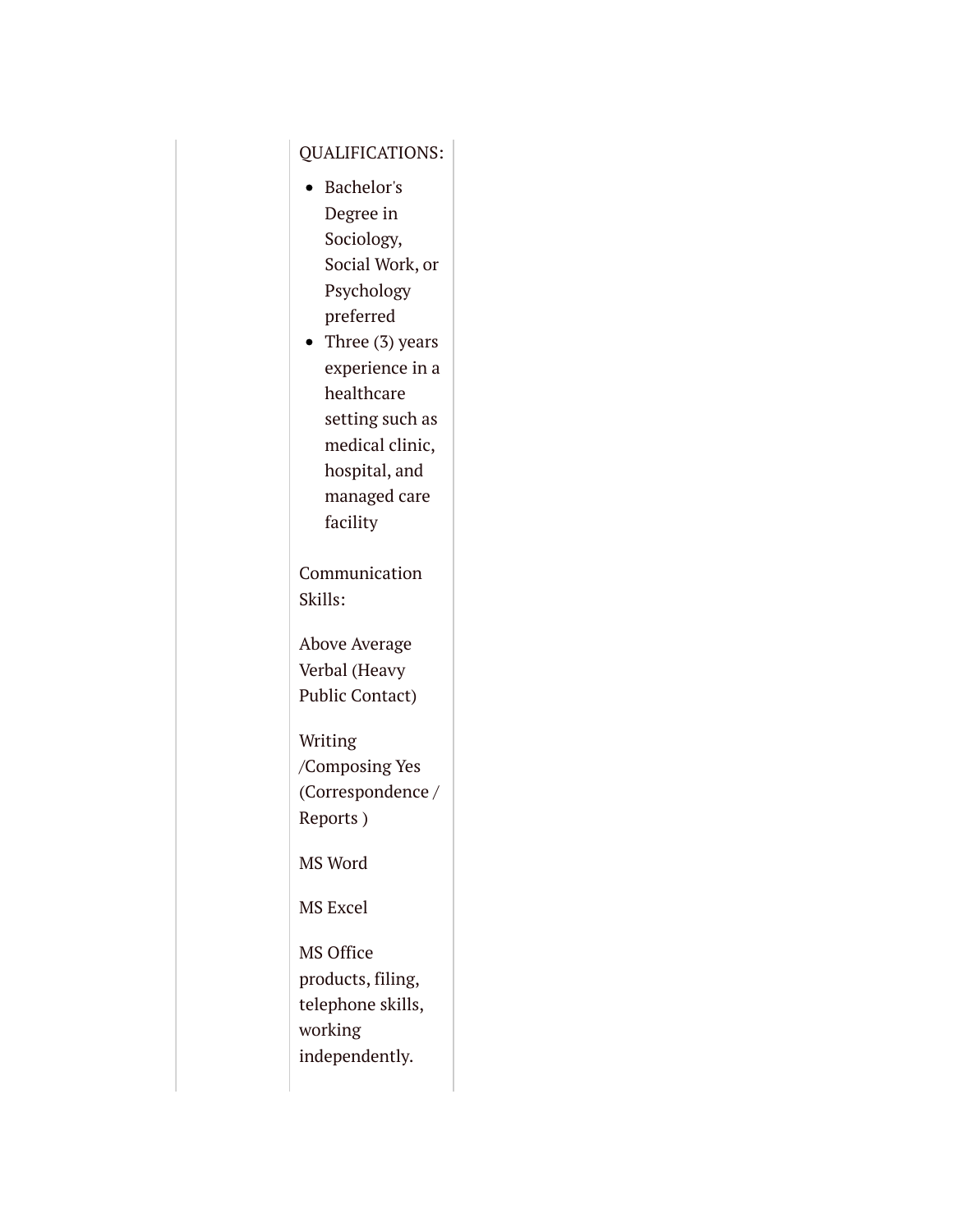| <b>Bilingual</b><br>(English/Spanish)<br>preferred                                                                                                                                                    |
|-------------------------------------------------------------------------------------------------------------------------------------------------------------------------------------------------------|
| <b>Benefits and</b><br><b>EEOC</b>                                                                                                                                                                    |
| Community<br>employees'<br>benefits are<br>provided by Harris<br>Health. These<br>benefits are<br>designed to<br>provide you with<br>flexibility and<br>choices in meeting<br>your specific<br>needs. |
| Community is an<br><b>Equal Opportunity</b><br>Employer.                                                                                                                                              |
| <b>Job Category</b>                                                                                                                                                                                   |
| <b>CHC Clinical</b>                                                                                                                                                                                   |

# Application Instructions

Please click on the link below to apply for this position. A new window will open and direct you to apply at our corporate careers page. We look forward to hearing from you!

### **[Apply Online](https://recruiting.harrishealth.org/psc/hrext/EMPLOYEE/HRMS/c/HRS_HRAM.HRS_CE.GBL?Page=HRS_CE_JOB_DTL&Action=A&SiteId=1&PostingSeq=1&JobOpeningId=146663)**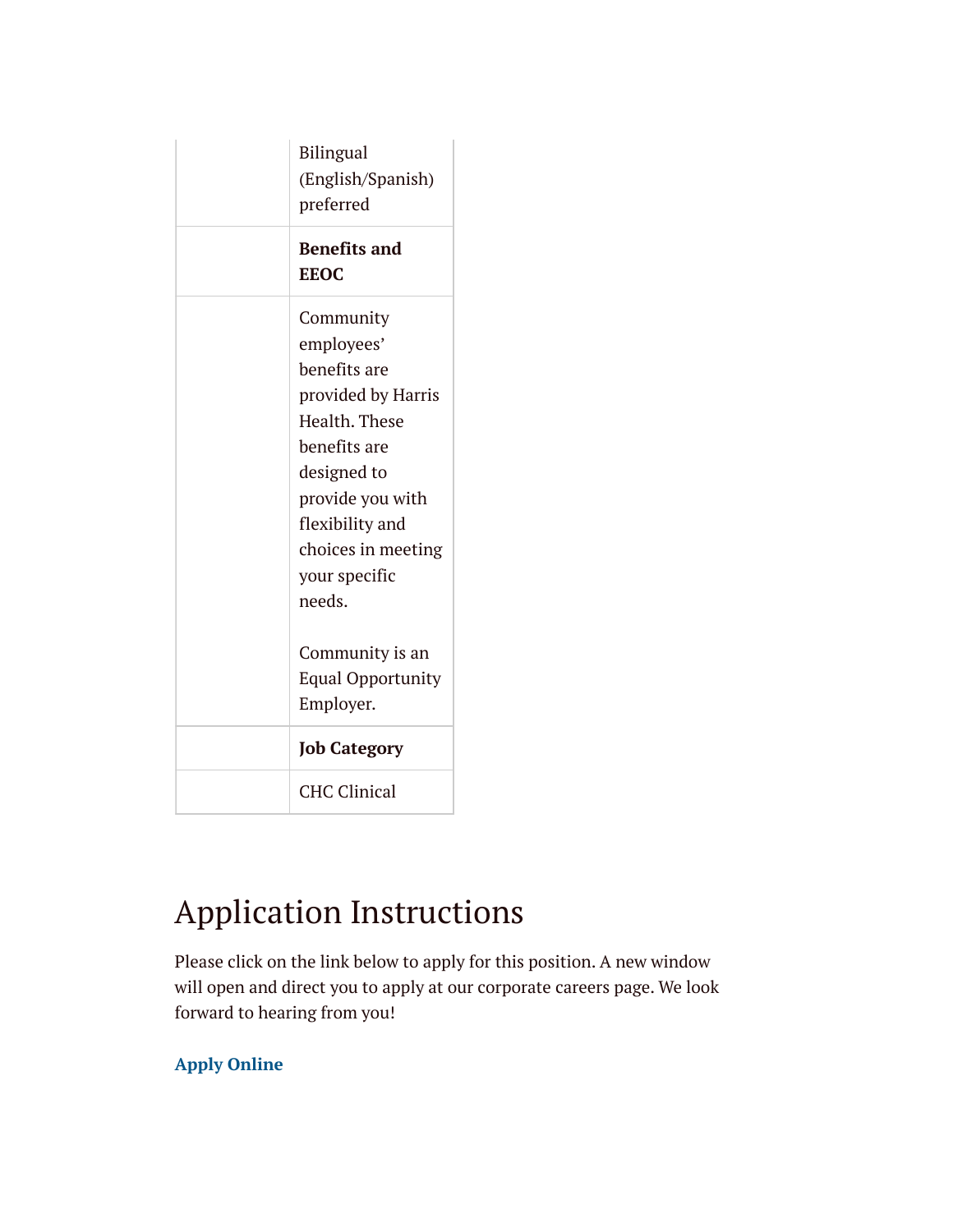# **Assistant Director, Provider Relations - Contracts Administration - The Health Plan**

**Source URL:** https://texaschildrenspeople.org/career/? [job\\_id=18616&utm\\_campaign=google\\_jobs\\_apply&utm\\_source=google\\_jobs\\_apply&utm\\_medium=organic](https://texaschildrenspeople.org/career/?job_id=18616&utm_campaign=google_jobs_apply&utm_source=google_jobs_apply&utm_medium=organic)

# Assistant Director, Provider Relations - Contracts Administration - The Health Plan

### **About Texas Children's Hospital**

Founded in 1996, Texas Children's Health Plan is the nation's first health maintenance organization (HMO) created just for children. We provide STAR/Medicaid and Children's Health Insurance Program (CHIP) to pregnant women, teens, children and adults in Houston and surrounding areas. Currently, the Health Plan has more than 375,000 members who receive care from our network of more than 1,100 primary care physicians, 3,200 specialists, and 70 hospitals. Texas Children's Health Plan is also the largest combined STAR/CHIP Managed Care Organization in the Harris County service area. To join our community of 14,000+ dedicated team members, visit [texaschildrenspeople.org](http://texaschildrenspeople.org/) for career opportunities. You can also learn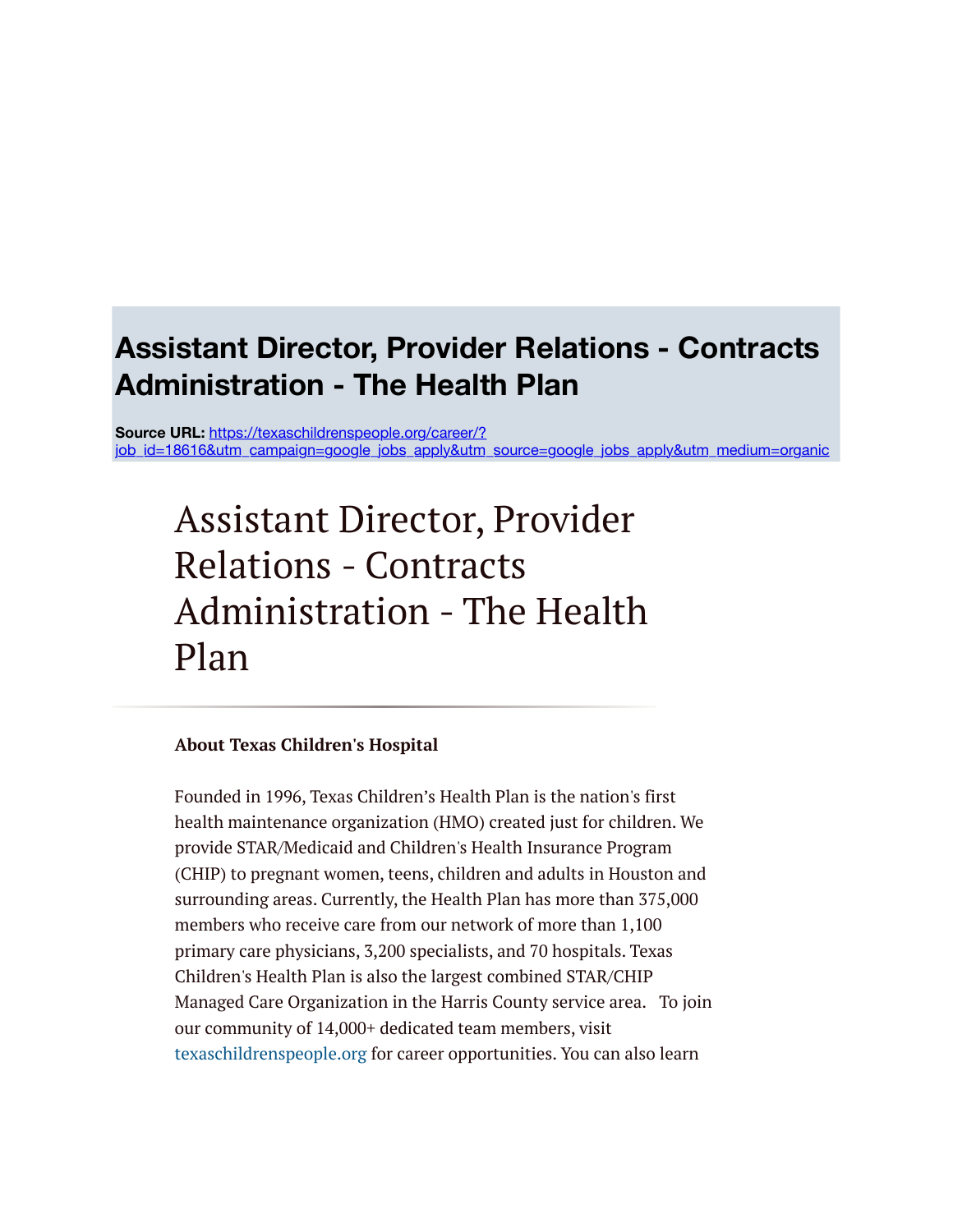more about our amazing culture at [infinitepassion.org.](http://infinitepassion.org/) **Summary:**

We are searching for an Assistant Director of Provider Relations someone who works well in a fast-paced managed care setting. In this position, you will provide educational development to network providers through continuing medical educational offerings, performing strategic planning and partnering with academic research opportunities from the community on areas impacting child health, managed care, or women and family issues. You will provide supervision for Provider Relations staff responsible for the operational support needed to develop and maintain the network of hospitals, physicians and other healthcare providers who provide care to the members of our health plan.

Think you've got what it takes?

### **Responsibilities :**

### **Job Duties & Responsibilities**

### **HOU123**

- Serve as an internal and external liaison to resolve managed care issues, provider communications, and claims research to maintain positive relationships with providers
- Participate in community and interdepartmental groups to represent academic partners, and continuing medical education
- Serve as a liaison with community agencies and other groups and organizations which impact member health services
- Maintain current knowledge and contact with alternate sites for appropriate health care delivery within the community and the state needed for member population
- Develop management programs in response to analysis and research of managed care trends and benchmarks as well as the strategic goals of the health plan and the Integrated Delivery System
- Support and develop programs aligned with health plan strategic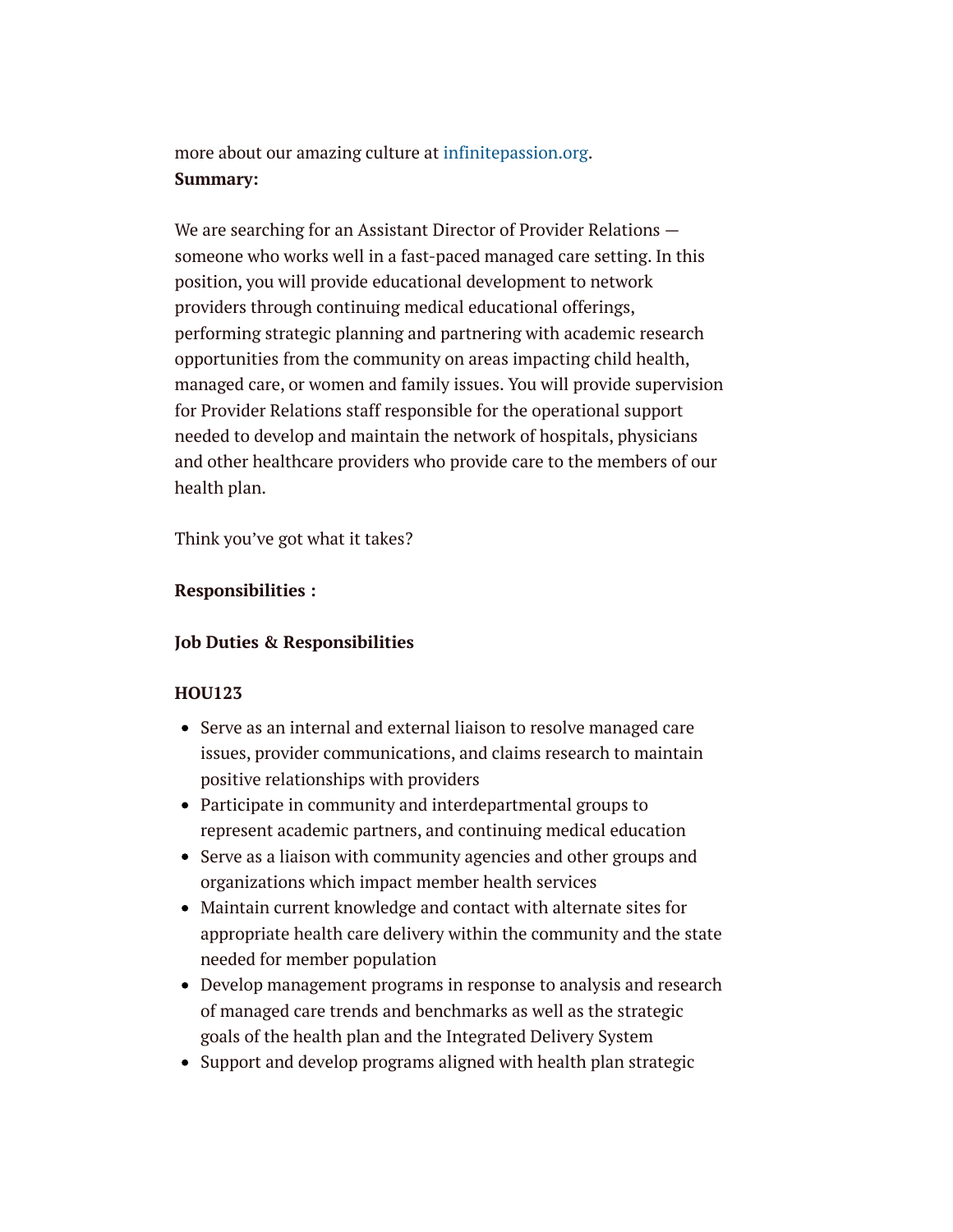goals through effective and timely assessments and equitable distribution of resources and assignments, and the education and implementation of processes and procedures that provide and maintain a cost-effective provider network

### **Qualifications:**

### **Skills & Requirements**

- Bachelor's degree in business, health care administration, public health, nursing or a related field
- A minimum of 5 years' experience in managed care experience in a managed care organization
- A minimum of 2 years' supervisory experience

[Apply Now](https://careers-texaschildrens.icims.com/jobs/18616/job) To: From: Message:

### **Registered Nurse, Atlanta, Georgia**

**Source URL:** https://topgeorgiacareers.com/jobs/registered-nurse-atlanta-georgia/113855527-2/? [utm\\_campaign=google\\_jobs\\_apply&utm\\_source=google\\_jobs\\_apply&utm\\_medium=organic](https://topgeorgiacareers.com/jobs/registered-nurse-atlanta-georgia/113855527-2/?utm_campaign=google_jobs_apply&utm_source=google_jobs_apply&utm_medium=organic)

# Registered Nurse

Positive Healthcare, AIDS Healthcare Foundation's Managed Care Division, has provided people living with HIV quality health care since 1995 when it started the nation's first Medicaid health plan for HIV-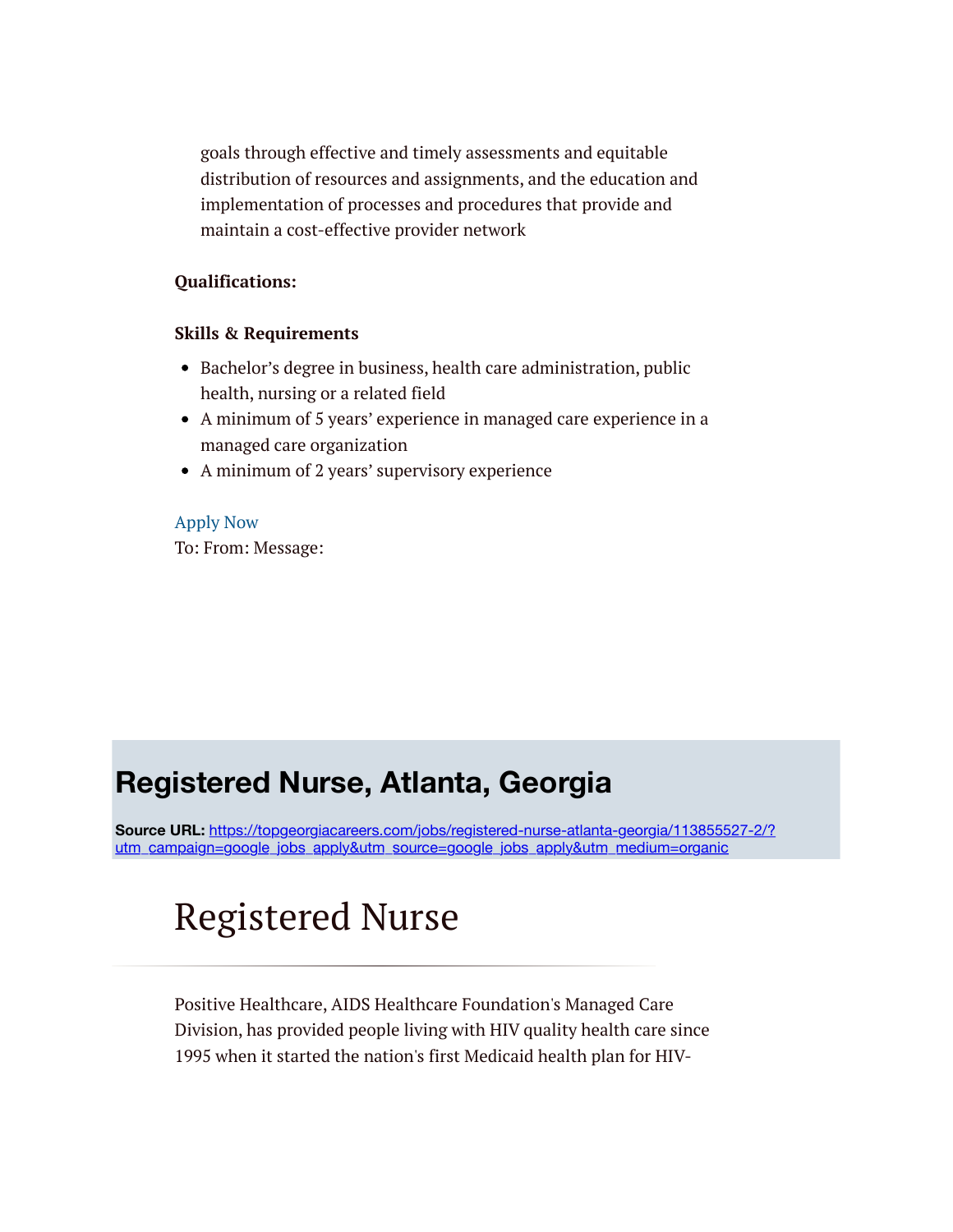positive people living in Los Angeles. Today, Positive Healthcare cares for more than 7,000 lives in California and Florida.

### **PHP (HMO SNP)**

PHP is a Medicare Advantage Prescription Drug health plan specifically for Medicare beneficiaries who are living with HIV and reside in Duval, Broward and Miami-Dade Counties.

PHP is the first HIV-specific special needs health plan approved by the Centers for Medicare & Medicaid Services (CMS). This plan covers routine doctor and specialist office visits, emergency and urgent care, hospitalization, and more. It also includes a prescription drug benefit for no monthly premium.

### **PHC Florida**

PHC Florida is a Medicaid managed care plan designed specifically for HIV-positive individuals who are eligible for Medicaid and live in Broward, Miami-Dade and Monroe Counties. PHC Florida is a Managed Medical Assitance (MMA) plan offered through Florida's statewide Medicaid Managed Care Program

### **AMAZING INDIVIDUALS WORKING FOR POSITIVE PEOPLE at AIDS Healthcare Foundation!**

Does the idea of doing something that really makes a difference in people's lives while being well-compensated intrigue you? Are you looking to work for an organization that encourages growth and success from each and every one of its employees?

### **If so, AIDS Healthcare Foundation is the place for you!**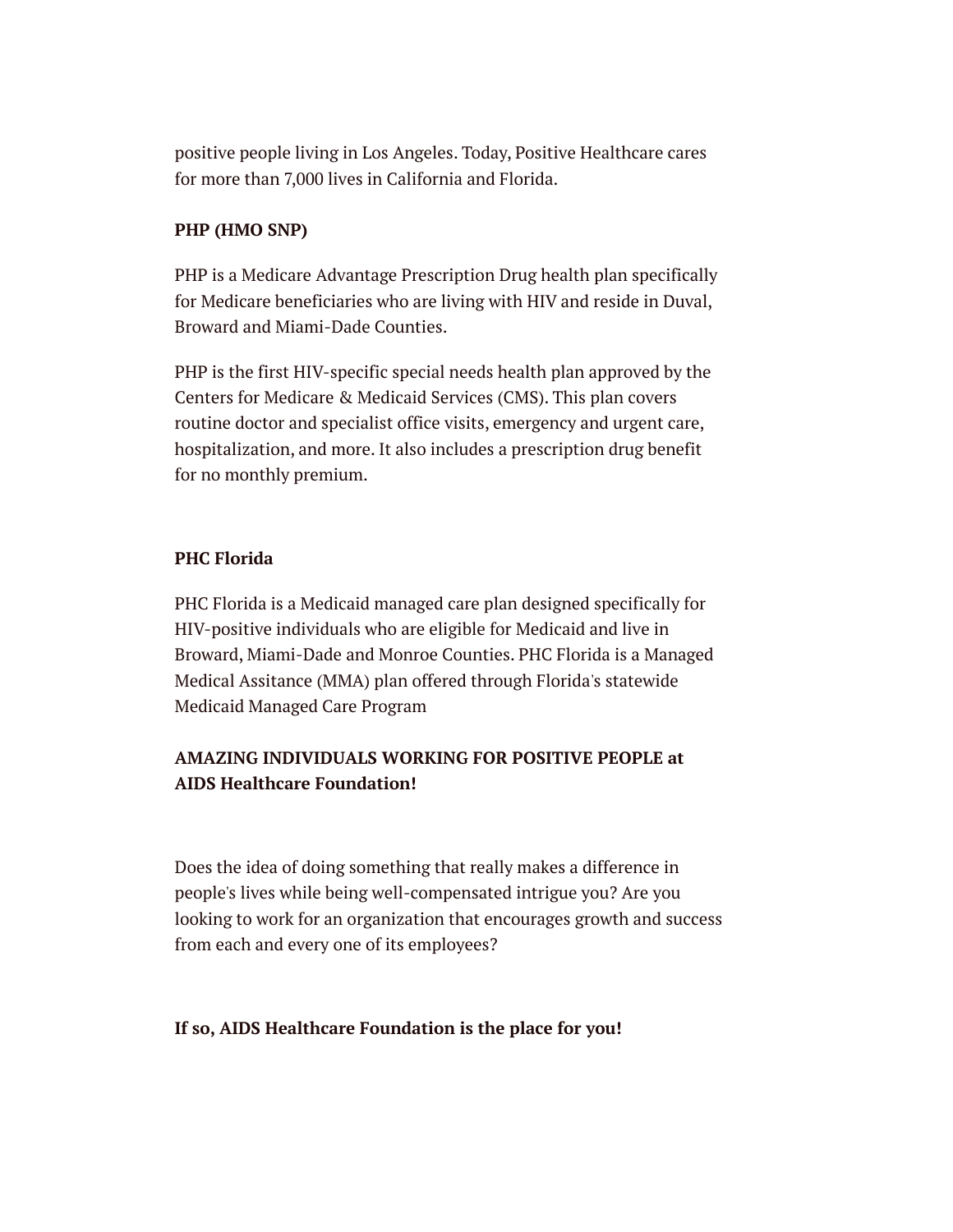Founded in 1987, AIDS Healthcare Foundation is the largest specialized provider of HIV/AIDS medical care in the nation. Our mission is to provide cutting edge medicine and advocacy, regardless of ability to pay. Through our healthcare centers, pharmacies, health plan, research and other activities, AHF provides access to the latest HIV treatments for all who need them.

### **AHF's core values are:**

- Patient-Centered
- Value Employees
- Respect for Diversity
- Nimble
- Fight for What's Right

### **STILL INTERESTED? Please continue!**

### **BENEFITS**

AHF offers comprehensive benefits to help our employees do and be their very best! These benefits are intended to enhance our employee's physical, financial, spiritual, and professional wellbeing.

The RN Care Team Manager (RNCTM) achieves AHF's mission by demonstrating strong clinical skills, proactive thinking, and comprehensive knowledge of healthcare rules and supportive services with a special focus dedicated to HIV/AIDS members.

By utilizing core principles of nursing, you will meet our members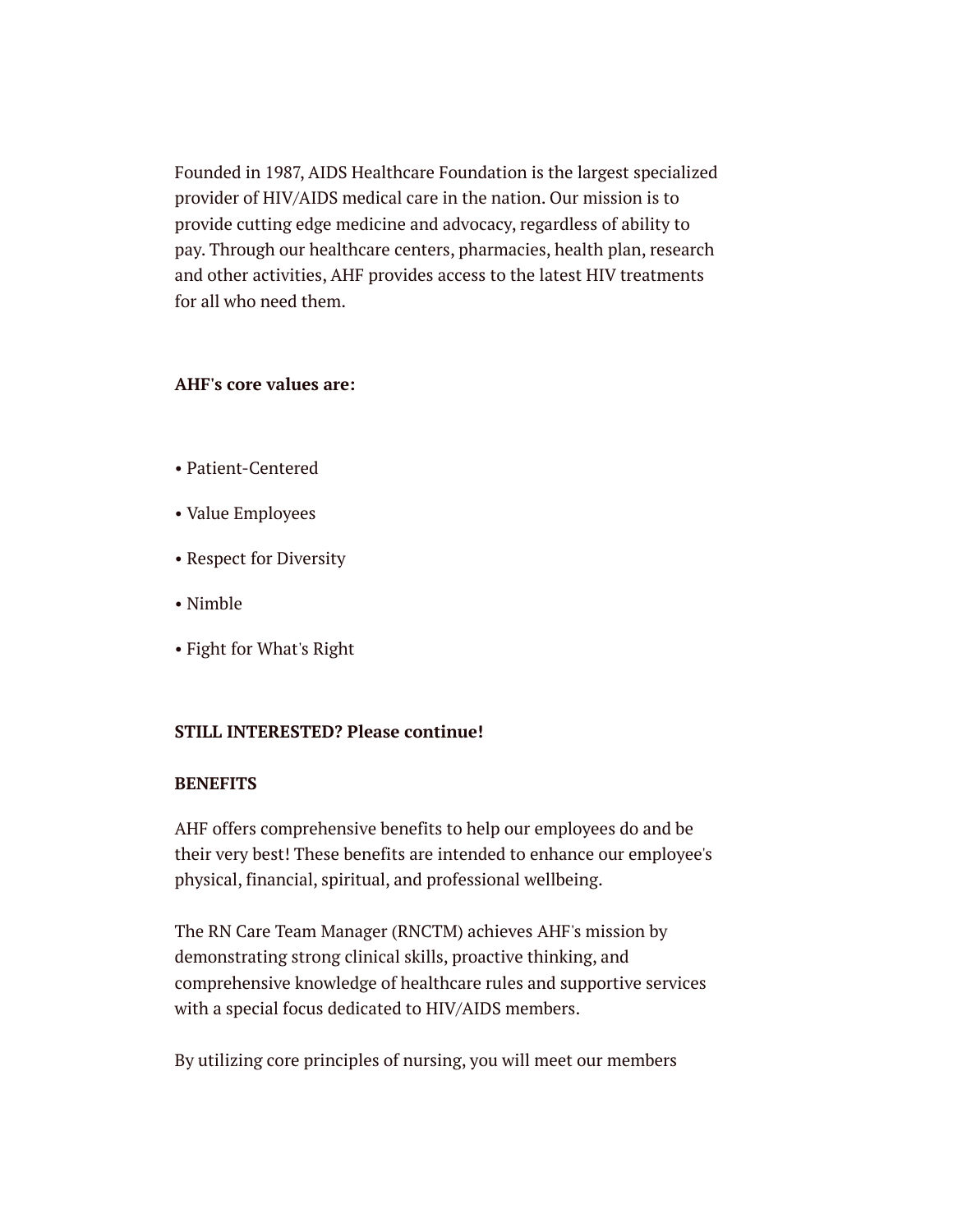where they are, identify strengths and opportunities for growth and assist them with realistic goal setting. With skills of collaboration and engagement, you will work with our providers and interdisciplinary team to educate, reinforce, rehabilitate, and support our members to heal and grow to potentiate their health status and improve their quality of life. Your input will directly contribute to the review for medical necessity, under and over utilization and as a result improve member's health outcomes.

You, as the RNCTM, are the first line of support for both members and providers. You establish connections necessary to provide education so members may obtain realistic healthcare goals, services and objectives; collaborate with the member and PCP in developing personalized care plans which set specific interventions which impact the member's health & wellbeing; educate members and providers regarding preventative wellness activities, incentives and resources; and promote achievement of mutually agreed upon goals maximizing their best clinical outcomes.

By engaging in opportunities to increase knowledge of community, government, grant funded programs and health plan resources, the RNCTM can ensure the member optimizes all available health care resources. You also assist in improving member focused HEDIS measures, such as preventative wellness, which ensure our members keep healthy or Risk Adjustment which allows us to allocate services to members who are more at risk for poor health outcomes than other members.

Enhance the experience of all Managed Care employees when you collaborate with other departments to ensure member needs are addressed. Improve relations with the AHF Healthcare Centers by integrating in the office and opening lines of communication between the member, health plan, and providers.

*We at AIDS Healthcare Foundation believe that each individual is entitled to equal employment opportunities without regard to race, color, creed,*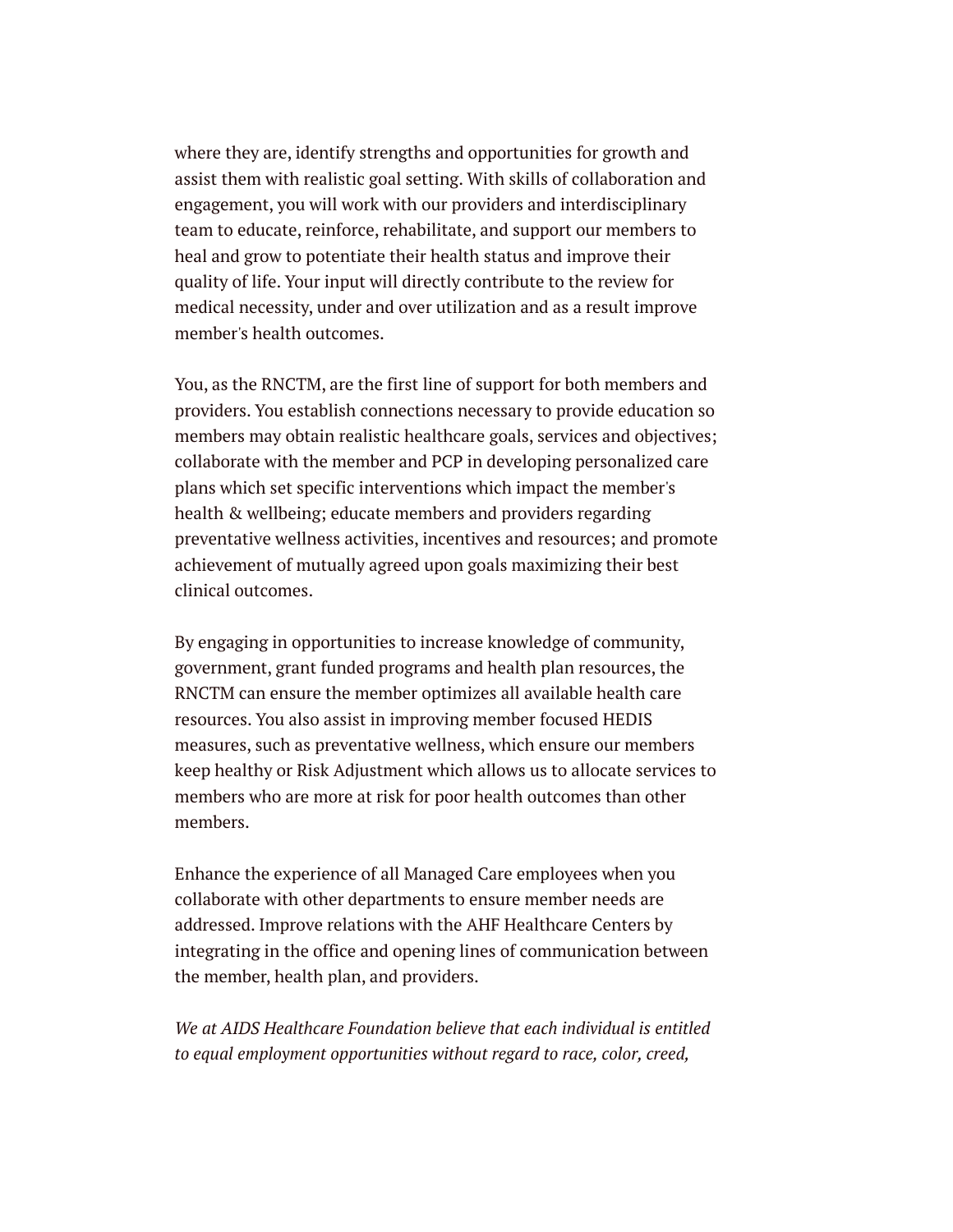*gender, sexual orientation, gender identity, marital status, national origin, age, veteran status or disability. The right of equal employment opportunity extends to recruiting, hiring selection, transfer, promotion, training and all other conditions of employment.*

### **i2i Population Health | Product Solutions Specialist**

**Source URL:** [https://app.trinethire.com/companies/3390-i2i-population-health/jobs/20409-product](https://app.trinethire.com/companies/3390-i2i-population-health/jobs/20409-product-solutions-specialist)solutions-specialist

# Product Solutions Specialist

i2i Population Health is looking for an exceptional individual to join the Growth team as a **Product Solutions Specialist** in our Franklin, TN corporate office.

*Are you a looking to be a subject matter expert for a healthcare software company's product and solutions?*

*Do you have the ability to showcase software solutions in support of a growth team working to build business?*

*Do you believe in taking ownership of your individual responsibilities, but also value the opportunity to work with a dynamic and collaborative team?*

*Do you like the idea of working for a smaller company where culture and*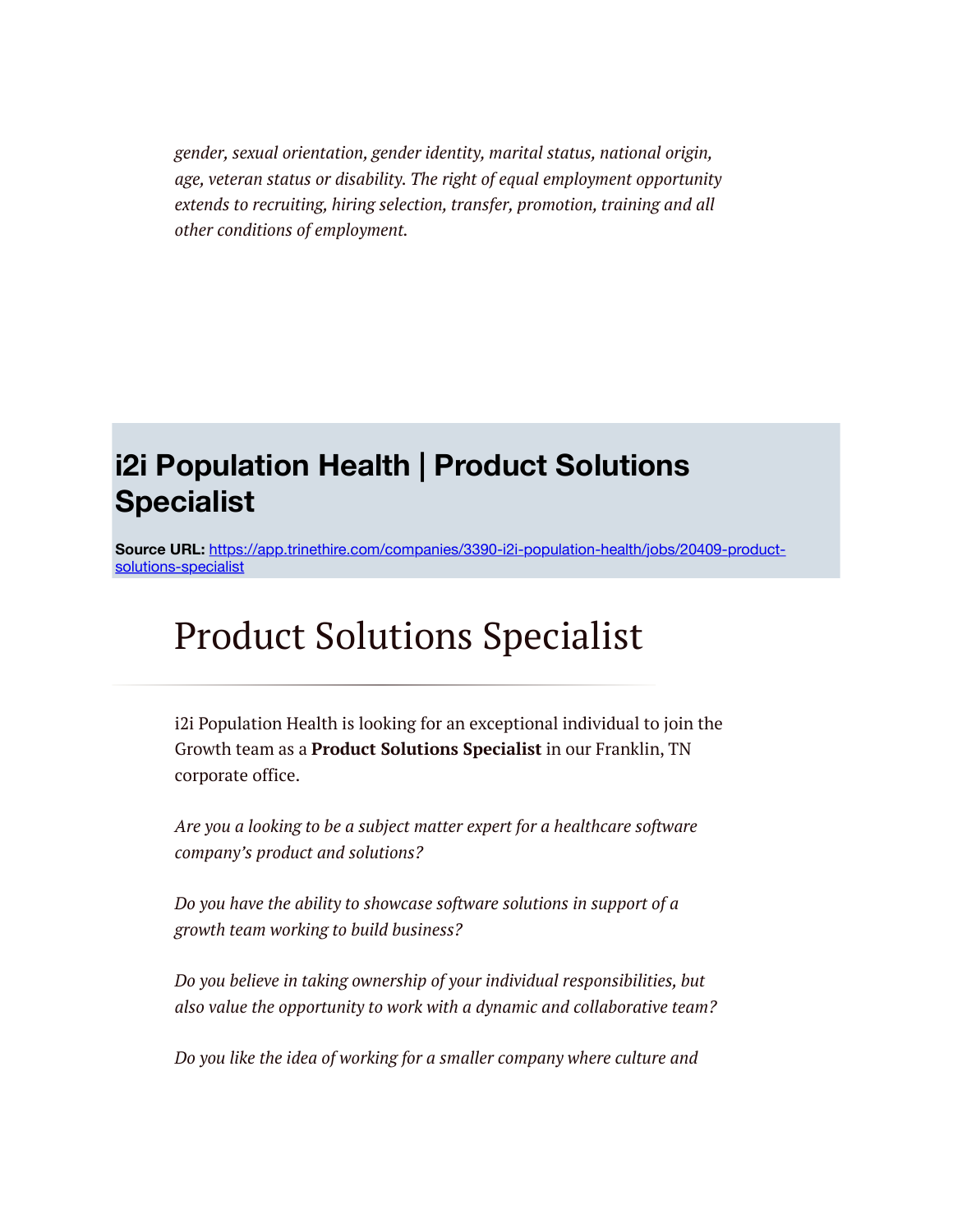#### *work life balance is a top priority?*

Our mission is to serve others for healthy communities. We are dedicated to serving healthcare providers for the best of their patients.

Our flagship product is a Population Health Management platform that drives positive, sustainable outcomes for patients and providers. It connects EMRs to extract clinical and financial data, identify at-risk patient populations, assign action plans, and engage patients in interventions across care teams. i2i delivers the promise of population health management that consistently demonstrates quality improvements, lower costs, revenue enhancements, and patient satisfaction.

### **PURPOSE OF THE POSITION**

This primary role of the Product Solutions Specialist is to support Growth team members by showcasing i2i solutions to Community Health Centers, Health Systems, Provider Networks and Health Plans.

### **ESSENTIAL JOB DUTIES AND RESPONSIBILITIES**

·Act as subject matter expert on products and solutions offered by i2i with the ability to conduct product demonstrations to customers and prospects, focusing on value add

·Act as liaison between the growth and product management team, facilitating product feedback and staying current on product development, enhancements and delivery timelines.

·Be well versed in current quality programs and initiatives issued from US Department Health and Human Services.

·Must stay current on all regulatory changes that impact how i2i provider customers who utilize i2i products (example: annual UDS report changes, MIPS/MACRA, HEDIS reporting).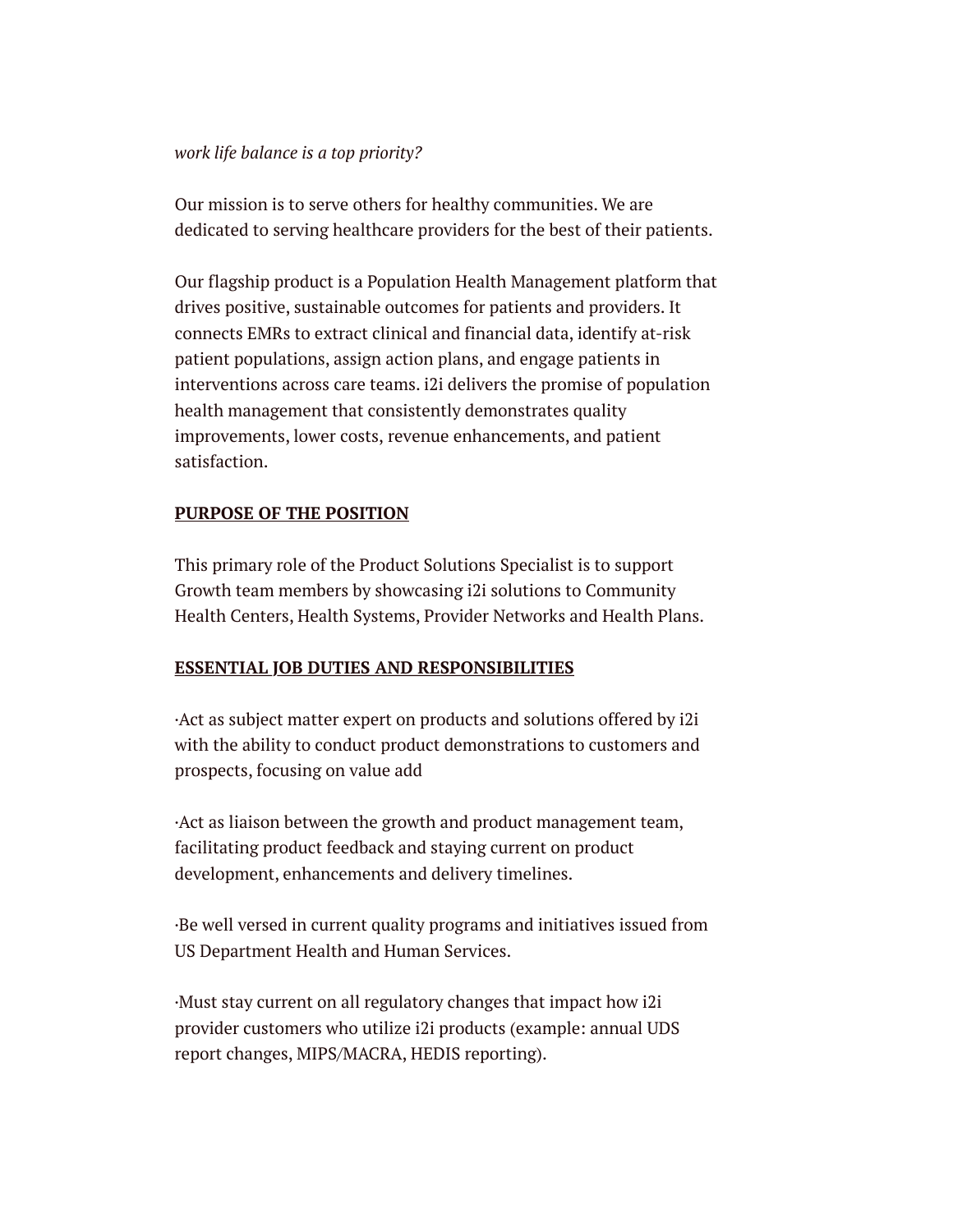·Support prospect clients and staff with go-live process and play a key role in promoting solution adoption.

·Assist with testing to ensure i2i solutions performs as designed.

### **BASIC QUALIFICATIONS**

### **Education:**

Bachelor's degree required; Masters a plus

### **Experience:**

·3-5 years of healthcare experience

·Prior experience and knowledge of EHRs

·Prior experience and understanding of Tableau, a plus

·Prior experience working with Federally Qualified Health Centers (FQHC), a plus

### **Knowledge and Skills:**

·Must be able to present to senior level executives in person, or via phone, with the ability to adjust presentation content and style based on the audience and scenario.

·Demonstrated ability in successfully presenting a software solution's value proposition

·Be a team player, willing to support all areas of the growth team.

·Detailed oriented, with experience with Microsoft office and Adobe

·Must be able to manage multiple projects/tasks utilizing strong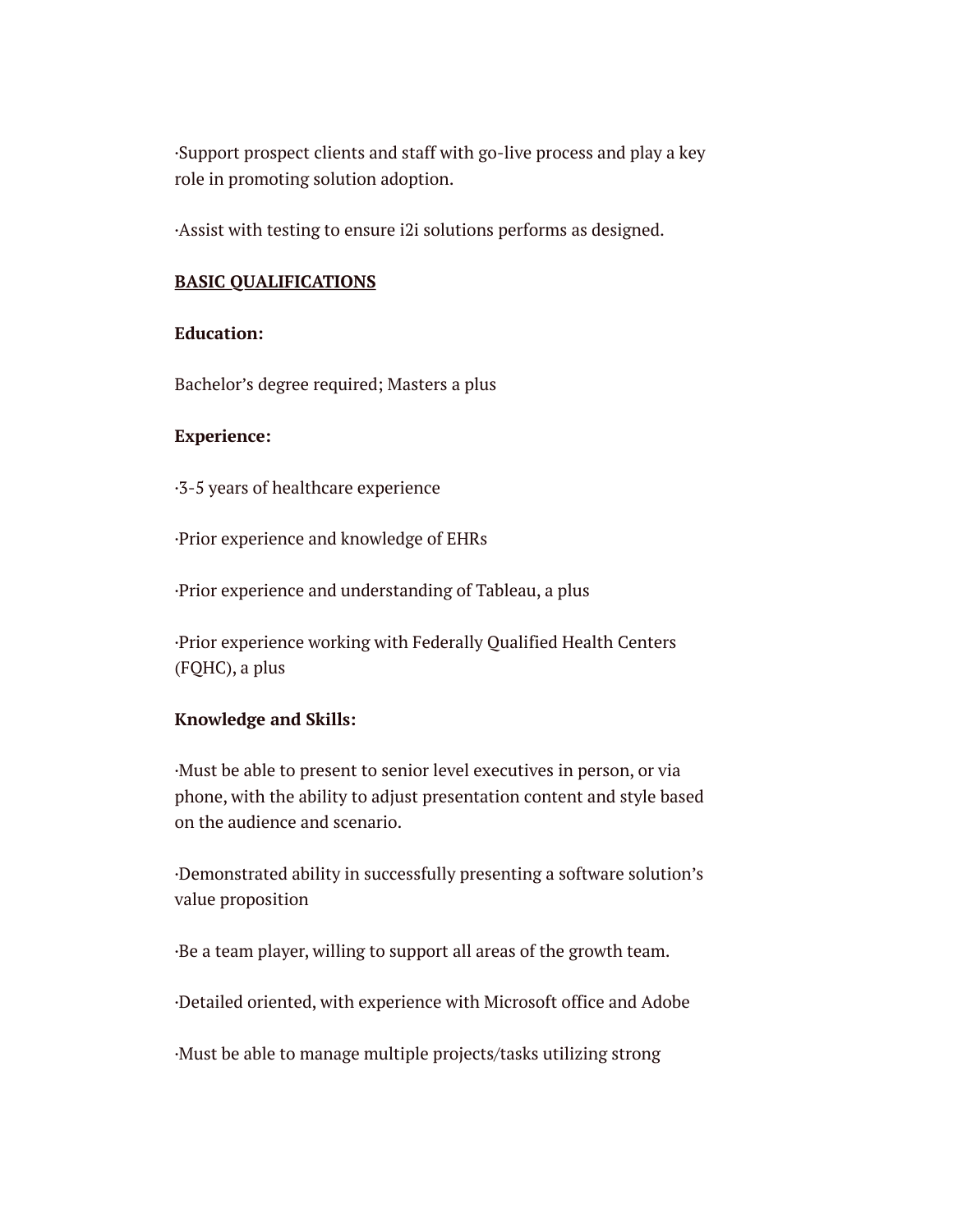organizational and planning skills.

### **i2i Population Health Offers:**

·A dynamic culture where collaboration, respect, and integrity are valued!

·A relaxed work environment, with flexibility and a work-life balance focus.

·A competitive salary

·Career growth opportunity

·Comprehensive benefits package including flexible time off, medical, dental, vision, 401(k), life, disability

### **Nurse Medical Management I - Medicaid HCMS in Fort Worth, Texas, United States**

**Source URL:** https://antheminc.jobs/fort-worth-tx/nurse-medical-management-i-medicaidhcms/2f0e96d4f795461b8c234be546cf6a80/job/? [utm\\_campaign=google\\_jobs\\_apply&utm\\_source=google\\_jobs\\_apply&utm\\_medium=organic](https://antheminc.jobs/fort-worth-tx/nurse-medical-management-i-medicaid-hcms/2f0e96d4f795461b8c234be546cf6a80/job/?utm_campaign=google_jobs_apply&utm_source=google_jobs_apply&utm_medium=organic)

Anthem Nurse Medical Management I - Medicaid HCMS in Fort Worth, Texas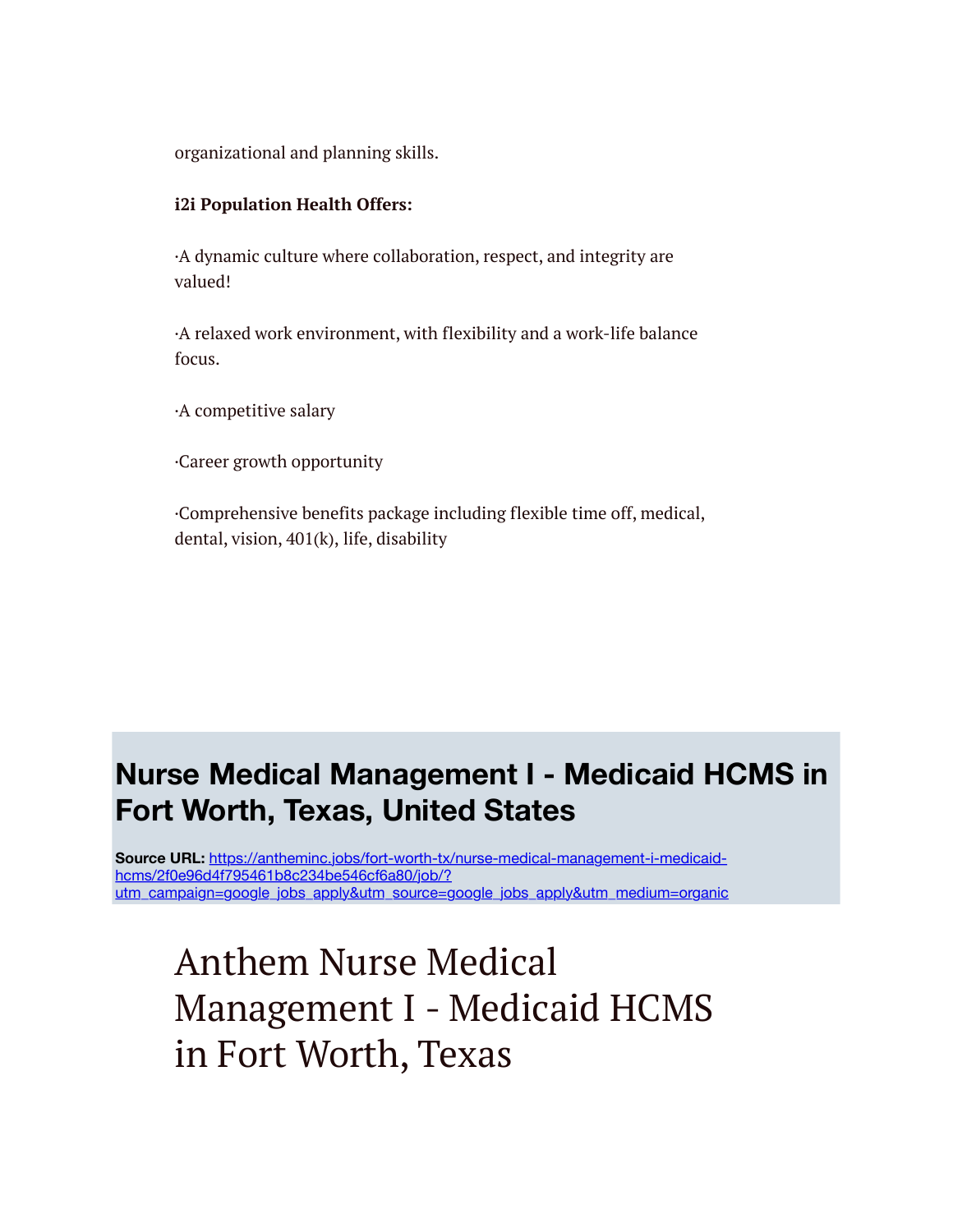Nurse Medical Management I - Medicaid HCMS

### **Location:United States**

**New**

**Requisition #:** PS29019

**Post Date:** 3 hours ago

Your Talent. Our Vision. **At Amerigroup** , a proud member of the Anthem, Inc. family of companies focused on serving Medicaid, Medicare and uninsured individuals, it's a powerful combination. It's the foundation upon which we're creating greater access to care for our members, greater value for our customers and greater health for our communities. Join us and together we will **drive the future of health care** .

This is an exceptional opportunity to do innovative work that means more to you and those we serve.

The Nurse, Medical Management is responsible for collaborating with external and internal healthcare providers to promote quality member outcomes, to optimize member benefits, and to promote effective use of resources in the in-patient setting.

### **Primary duties may include, but are not limited to:**

Ensures medically appropriate, high quality, cost effective care through assessing the medical necessity of inpatient admissions, elective surgicalprocedures, and out of network services by evaluating the appropriateness of the treatment setting by utilizing the applicable medical policy and industry standards, accurately interpreting benefits and managed care products, and steering members to the appropriate providers and level of care, as well asprograms or community resources needed at discharge.Applies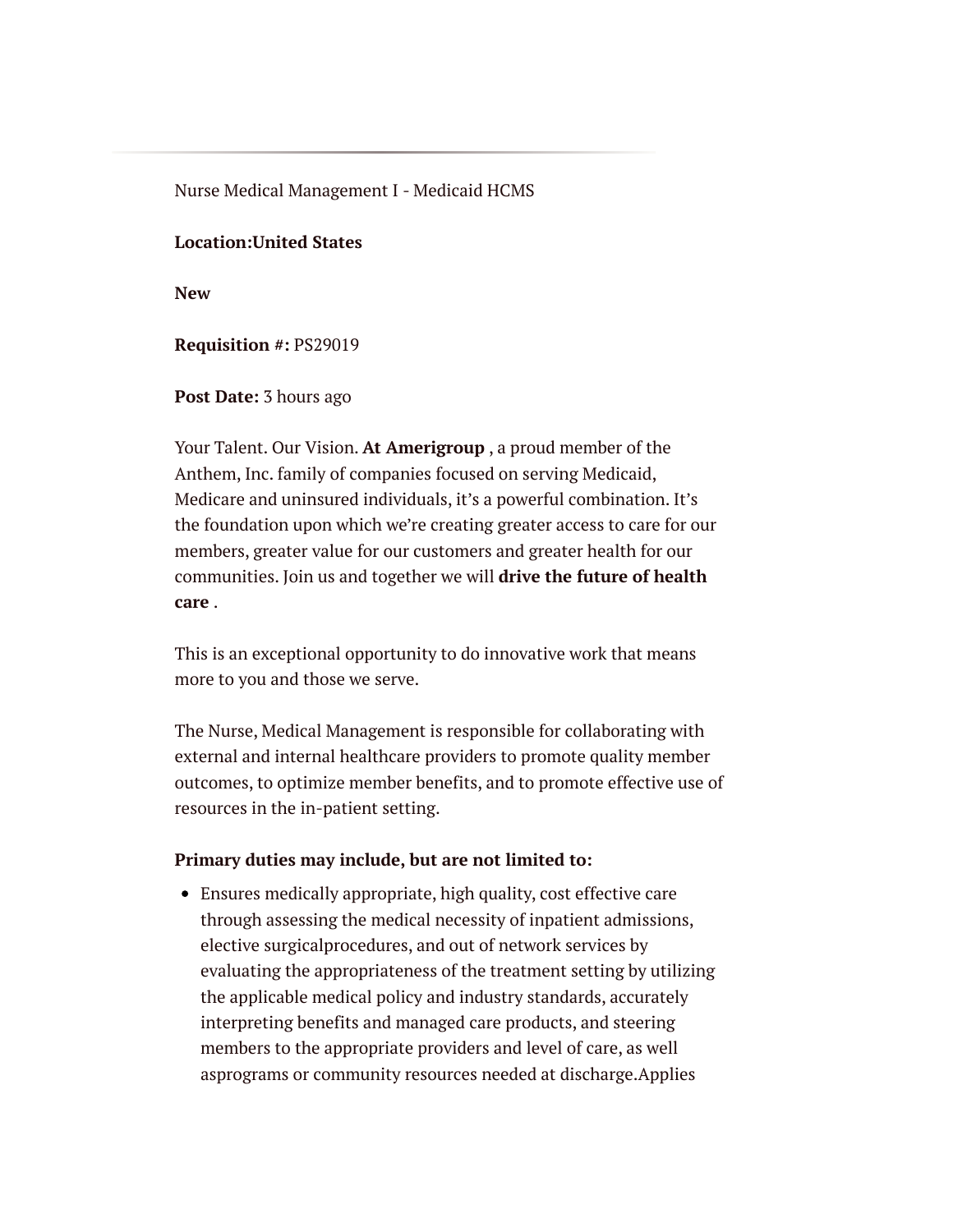clinical knowledge to work with facilities and providers for care coordination.

- Works with medical directors in interpreting appropriateness of care and accurate claims payment.
- Conducts **the review of initial & concurrent authorization requests; retro reviews; elective procedures/in-patient stay reviews; coordination of care and discharge planning in collaboration with the acute carefacility Case Management staff, as well as the internal Home Health & Sub-Acute Teams.**
- Ensures member access to medical necessary, quality healthcare in a cost effective setting according to contract.
- Routes and/or pends cases requiring second level review to the Health Plan Medical Directorto ensure medically appropriate, high quality, cost effective care throughout the medical management process.
- **Communicates determinations to acute care facility and c** ollaborates with providers to assess members' needs for early identification of and proactive planning for discharge.
- Facilitates member care transition through the healthcare continuum and refers treatment plans/plan of care to clinical reviewers as required and does not issue non-certifications.
- Facilitates accreditation by knowing, understanding, correctly interpreting, and accurately applying accrediting and regulatory requirements and standards.
- **Supports local and corporate cost of care initiatives.**

### **Oualifications**

- Requires 2 years of acute care clinical experience; or any combination of education and experience, which would provide an equivalent background.
- Current unrestricted RN license in Tennessee is required. AS/BS in nursing preferred.
- Prior Utilization Management, Case Management or managed care experience preferred

### EOE.M/F/Disability/Veteran